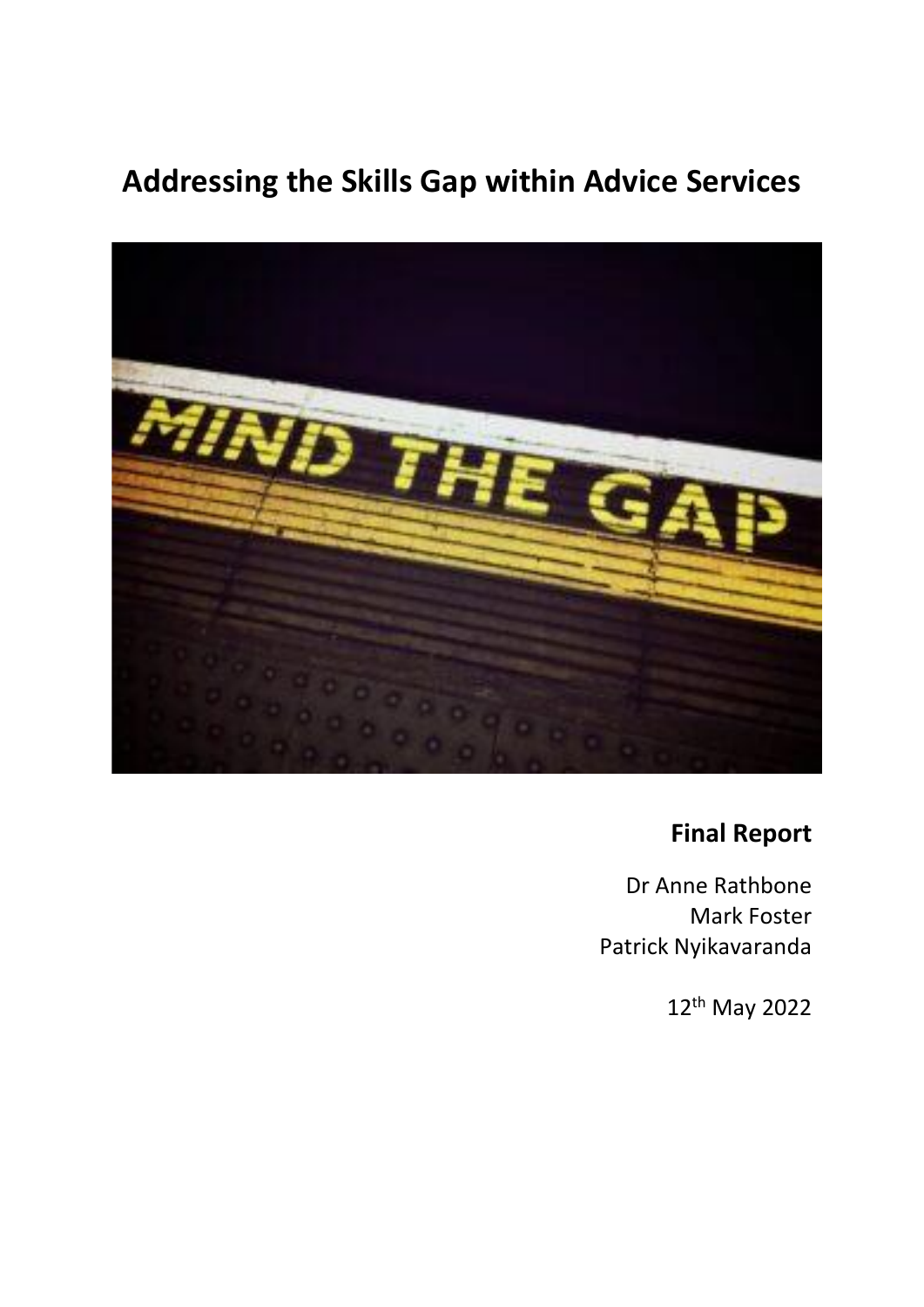# <span id="page-1-0"></span>Acknowledgements

The project team would like to acknowledge the group of London and National funders of advice services, who funded and commissioned this work to inform all funders how they can best play their part in addressing the skills gap in the advice sector. These are Trust for London, Paul Hamlyn and the Legal Support Trust.

Thank you also to the Steering Group members for their guidance and contributions. These include representatives of City Bridge Trust, Greater London Authority, National Lottery Community Fund, Legal Education Foundation, London Funders group, AdviceUK, Advice Services Alliance, Law Centres Network, Refugee Action and Toynbee Hall.

In particular, we would like to thank Nezahat Cihan, Lindsey Poole and Sioned Churchill for their tireless commitment and support for the work.

Thank you to all the volunteers, staff and managers of advice services and projects that support them for giving up valuable time to have input into the consultation. We would also like to thank the East London Advice Network for their views and facilitation of useful contacts. We recognise the time pressures that everyone is under and that some of you were unpaid for your time so thank you.

We hope that this piece of work can do justice to your valuable input and contribute to moving forward to a more sustainable and healthy advice sector.

**Dr Anne Rathbone Mark Foster Patrick Nyikavaranda**

12th May 2022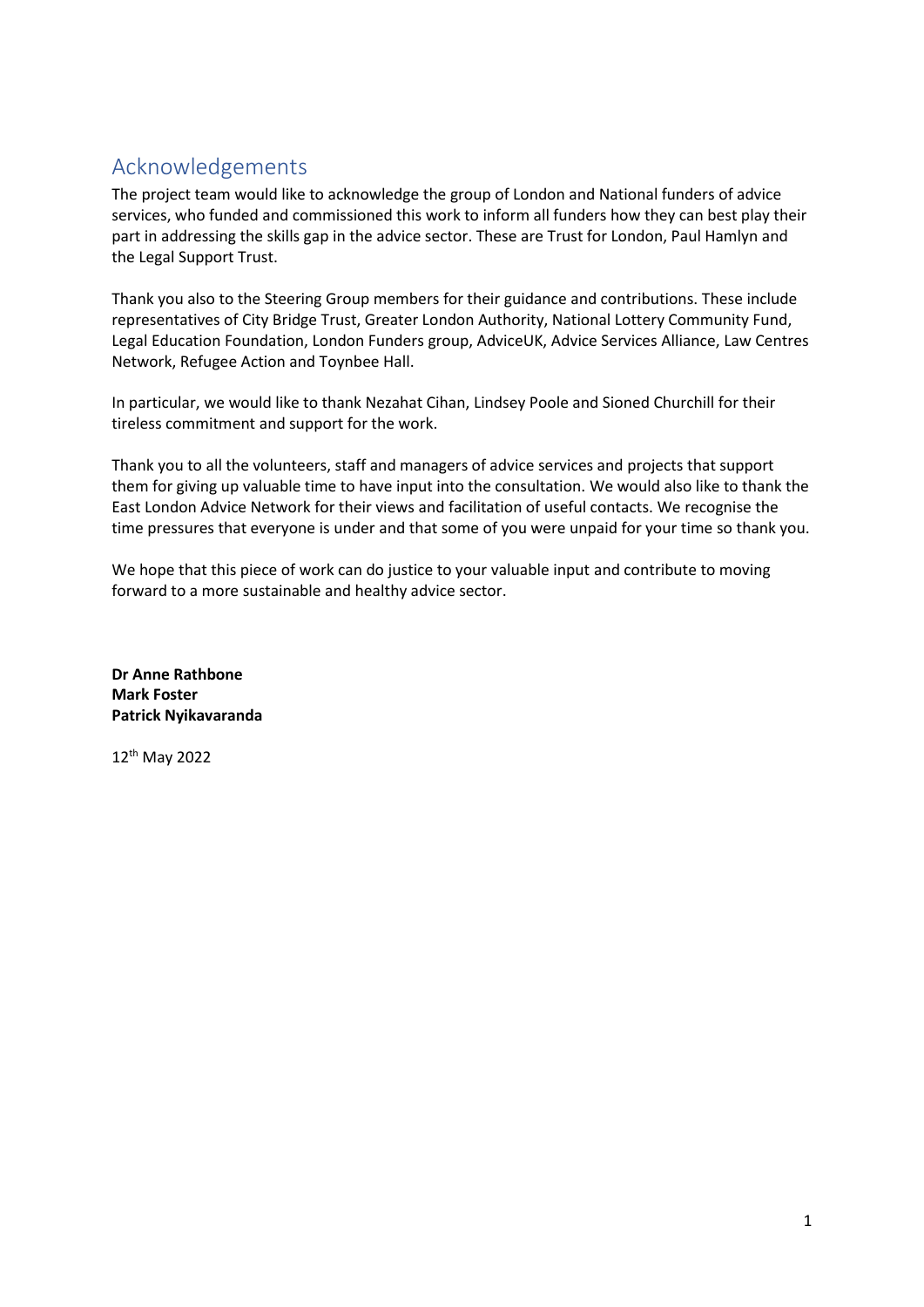# <span id="page-2-0"></span>Executive Summary

This solution-focused consultation project has been commissioned to build on previous work that has identified a systemic advice skills gap in the advice sector and some of the key challenges that are contributing to this problem.

A range of different perspectives were expressed, that reflected the wide continuum of provision in the advice sector, from advice provided with a holistic 'person-centred', community context through to more specific legal representation.

The immediate and longer-term issues facing the advice sector in terms of delivery are exacerbated by growing levels of demand at a time when the supply of good quality services is fragmented.

Addressing the skills gap requires a focus that is wider than training provision, with a need also to address challenges in recruitment, retention and leadership for holistic workforce development.

Consultation found that issues of diversity are important to address. Smaller and more locally based organisations targeted to specific communities may have less capacity to compete for funding in systems that can often privilege larger organisations. Recognition of the need for funders to accommodate sufficient core funding and longer-term funding is essential to organisational growth and sustainability. Only if advice providers are inherently sustainable can they plan for staff progression through skills development and good employment conditions.

Community-led organisations make an essential contribution to the system, alongside the range of other advice providers. They act as community anchors and have a lot of expertise to share within the system. It is vital that systems are in place for their voices to be heard, with direct contact with funders.

This work has included identifying and investigating examples of practice and opportunity that might usefully be replicated to address some of the challenges identified, by ourselves and others. These are not exhaustive but represent examples identified through consultation.

Apprenticeship schemes, accreditation schemes and the other examples of staff development initiatives contained in this report are a useful contribution to the challenge of recruitment and skills development, as long as it can be ensured that they are representative in who access them and that they can show graduates of the schemes being retained by the sector.

Recruitment is a challenge across the sector, but some organisations are modelling a 'grow our own' approach which shows great potential if systematically supported. To have maximum impact clear progression pathways need to be developed alongside.

The sector needs to explore how best to match the full potential of community-based organisations providing advice as part of holistic support provision by unlocking the specialist knowledge in the sector to support skills development in these often-smaller organisations.

At the same time the sector needs to develop its language about behaviours and practice to give equal space to the wider vocational aspects of community advice work, addressing issues of power imbalance. These organisations include, but are not restricted to, those providing services to Deaf and Disabled People and those from different ethnic minority groups. A shift has begun with several funders towards working with a diverse range of community-led organisations offering advice through an asset-based lens. This is not only about funding diverse organisations but also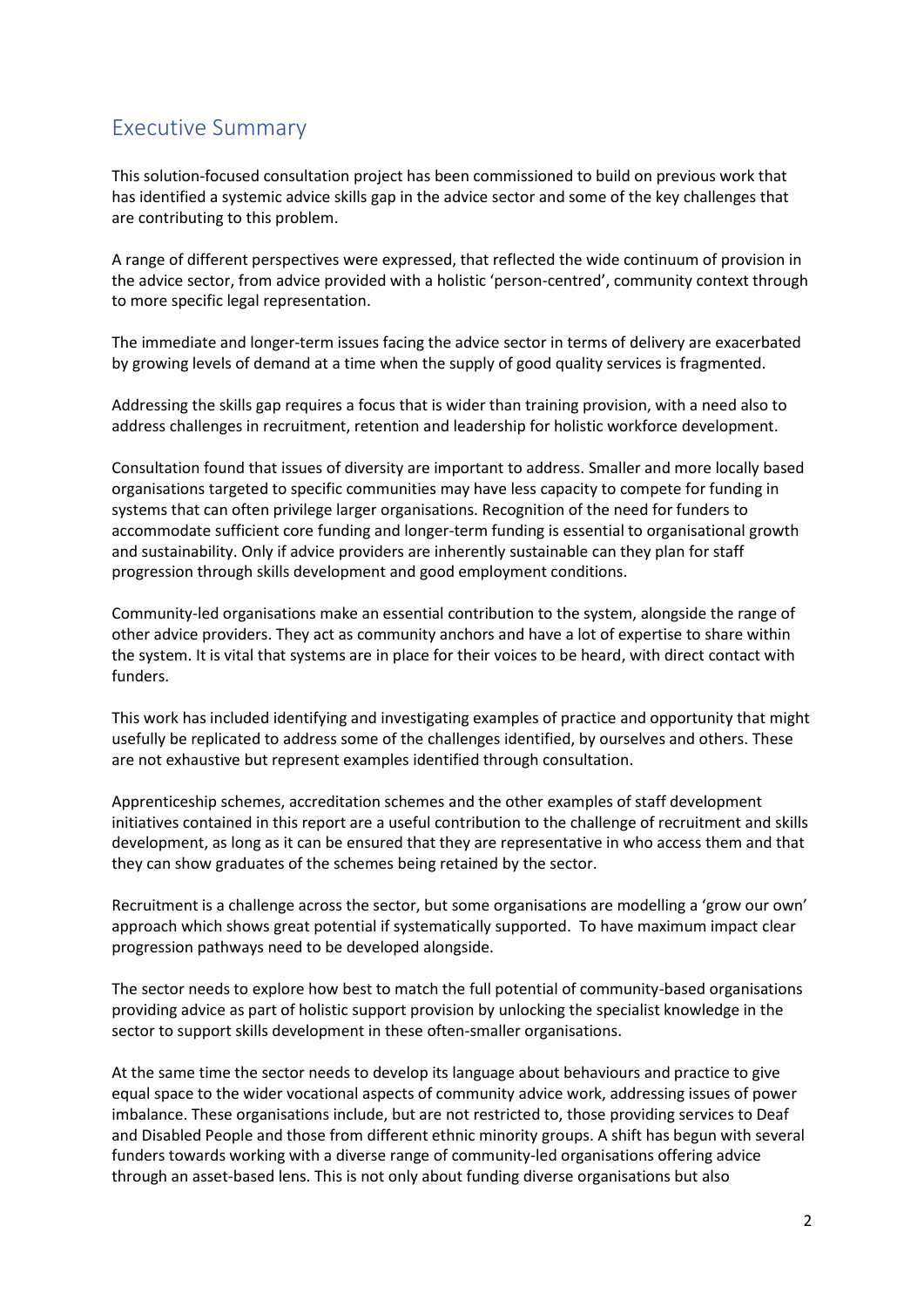meaningfully listening to them to learn from their unique positioning and experience. All parts of the sector should consciously adopt this approach. It is an ethical imperative through the lens of equity of opportunity and also a clear opportunity to reinvigorate the wider more community action or early intervention aspect of advice work.

Retention issues have been identified through desk-based review of existing reports and this work also points to what has been called 'a failed eco system'. Solutions put forward include strong messages on salary levels and structures, career sustainability and wider employment rights access (which are impacted by stability of funding and therefore length of contracts) and wider staff and volunteer well-being issues.

Recent entrants to advice organisations expressed strong passion for the work and its ability to create positive change for communities and wider society. Opportunities to support recent entrants to the sector is vital to maximise their potential contribution and long-term retention. Such opportunities should ensure the best possible representation of a diverse range of people, including those with lived experience of benefiting from advice provision. As the future of the sector, it is imperative going forward that their voices are strong within future plans and initiatives.

There is a strong consensus that required skills for advice encompass knowledge-based training and delivery skills training. This is important for all parts of the sector. Community-based organisations are naturally placed to be comfortable with the holistic and relational aspects of advice giving and legal providers are naturally placed to be comfortable with knowledge-based approaches and procedural skills. However, all practitioners require both knowledge and skills to provide good advice and can help each other with strong mutual learning systems in place.

Training is clearly a key element of an effective pathway, and it is important that it meets needs across the whole continuum of advice services. Overall, the consensus was that there is a need for training provision to be increased across the sector. The value of this will be limited without the development of clear pathways for skills development and recognition of progress, in areas of advice (notably social welfare law) where this is not already in place.

Formal training is not the only response necessary to meet learning and development needs across the pathway. Good supervision and peer learning is an essential tool for supported ongoing learning. Some funders already encourage this within funding arrangements. Other funders can learn from this.

Issues of leadership also need to be addressed. Effective succession planning stems from an organisational culture of 'growth mindset' and being open and transparent to learning from everyone within the organisation. It also relies on effective volunteer and staff development at all levels of hierarchies within organisations. Development of future leaders is essential to the health and sustainability of the sector as a whole.

This piece of work can only be the start of investigating and addressing the skills gap. The actions for further work identified in this report will contribute to further learning. Overarching recommendations from the work are outlined overleaf.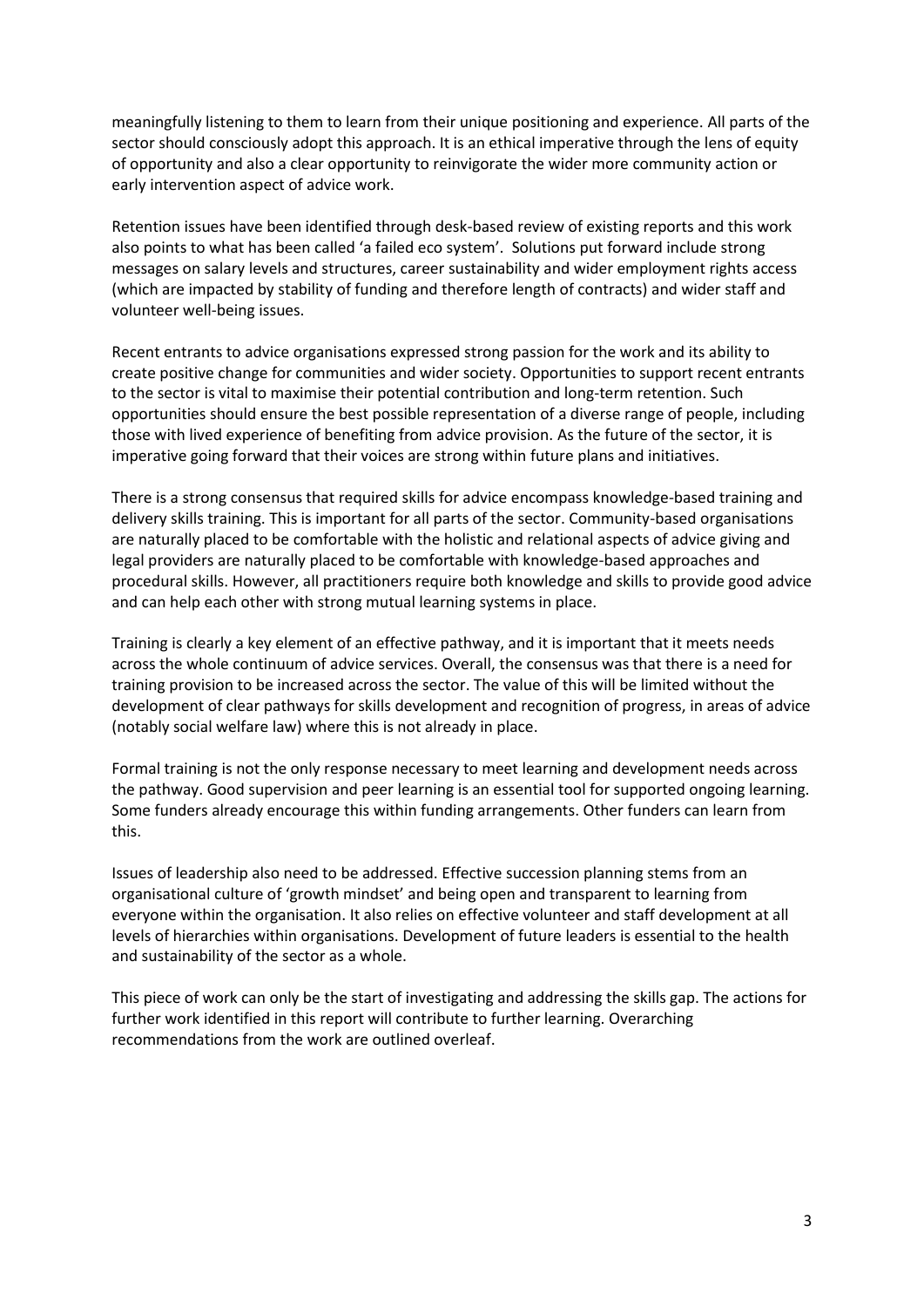# <span id="page-4-0"></span>Recommendations

#### <span id="page-4-1"></span>Recommendations for strengthening sector infrastructure

That funders consider development, expansion or longer-term support for successful pilots and projects such as those identified in this report.

That further work is undertaken to identify salary benchmarking and address salary and wider employment conditions in contracts.

That funders consider an audit of funding across the London Advice Sector that includes Local Authority funding.

That funders and membership bodies consider resourcing the development of a sector wide strategy based on inclusive collaboration.

That funders and advice membership bodies work together to develop skills development pathways in housing, welfare rights and employment advice.

That funders explore further with the GLA how their work on developing effective training pathways can be applied across the advice sector.

That funders and providers collaborate on the development of a pooled system of supervision and/or peer review.

That funders and membership organisations consider further the role of leadership and address gaps in succession planning in the sector, with the context of a collectively produced workforce development strategy.

That the potential of expanding apprenticeship schemes, NVQ programmes and post qualification CPD is further identified and addressed.

That meaningful opportunities for cross sector learning are maximised and pro-actively seek the view of smaller organisations and front-line staff.

That the potential of wider access to Mental Health First Aid and other wellbeing-related initiatives are considered and supported.

That a further focused piece of work is undertaken to identify the benefits and barriers of a 'grow your own' approach. Specifics of any future investigation or pilot should be co-produced with community-based organisations. Any initiatives could usefully be informed by evaluation of existing approaches identified in this report.

That funder consider resource to further develop capacity building support specifically to organisations targeted at specific minority groups and Deaf and Disabled People's organisations to maximise their contribution to the sector.

That funders consider resourcing a dedicated branding and communications initiative, building on clearer identification within the sector of its collective strategic direction.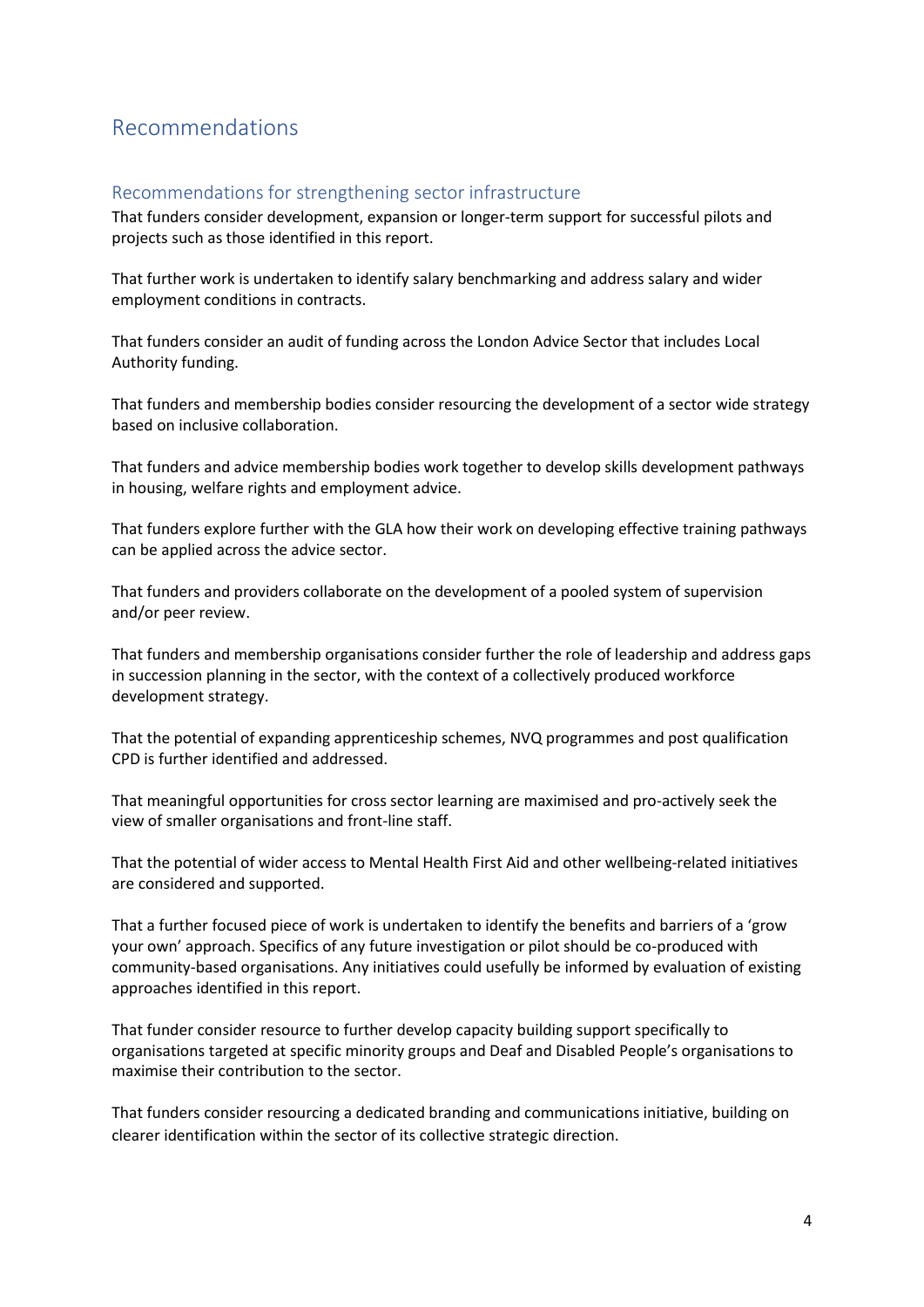### <span id="page-5-0"></span>Recommendations for funder practice

That funders consider core funding elements in all contracts to encourage long term sustainability planning and opportunity.

That funders further investigate pooling or co-ordination between themselves, across Local Authority areas, across diverse organisations and across the continuum of advice provision.

That funders ensure that smaller organisations have equitable access to information about funding opportunities and appropriate support to apply.

That funders arrange for payment/reimbursement systems to enable smaller organisations to participate meaningfully in consultations and strategic development.

That longer term funding is prioritised to ensure providers have the best opportunities to give longer term contracts that qualify for better employment conditions and benefits.

That funders encourage providers to actively address wellbeing issues through their specifications and contracts.

Funders to include in specifications and contracts additional resourcing for providers to make reasonable adjustments for deaf and disabled people to undertake advice roles and training.

Funders to ensure sufficient budge allocation for providers to disseminate learning from pilots and other projects.

#### <span id="page-5-1"></span>Recommendations for advice sector delivery, management and co-ordination

That advice sector leaders work together with delivery providers to revitalise messaging about the core values of the sector, linking into other drivers and movements for social change.

That advice sector leaders work with funders to further develop and facilitate meaningful dialogue that is inclusive of all parts of the sector and all parts of the workforce.'

That membership bodies work with funders to ensure regular networking opportunities, building on those already funded and established, to share learning on pilot or project specific data.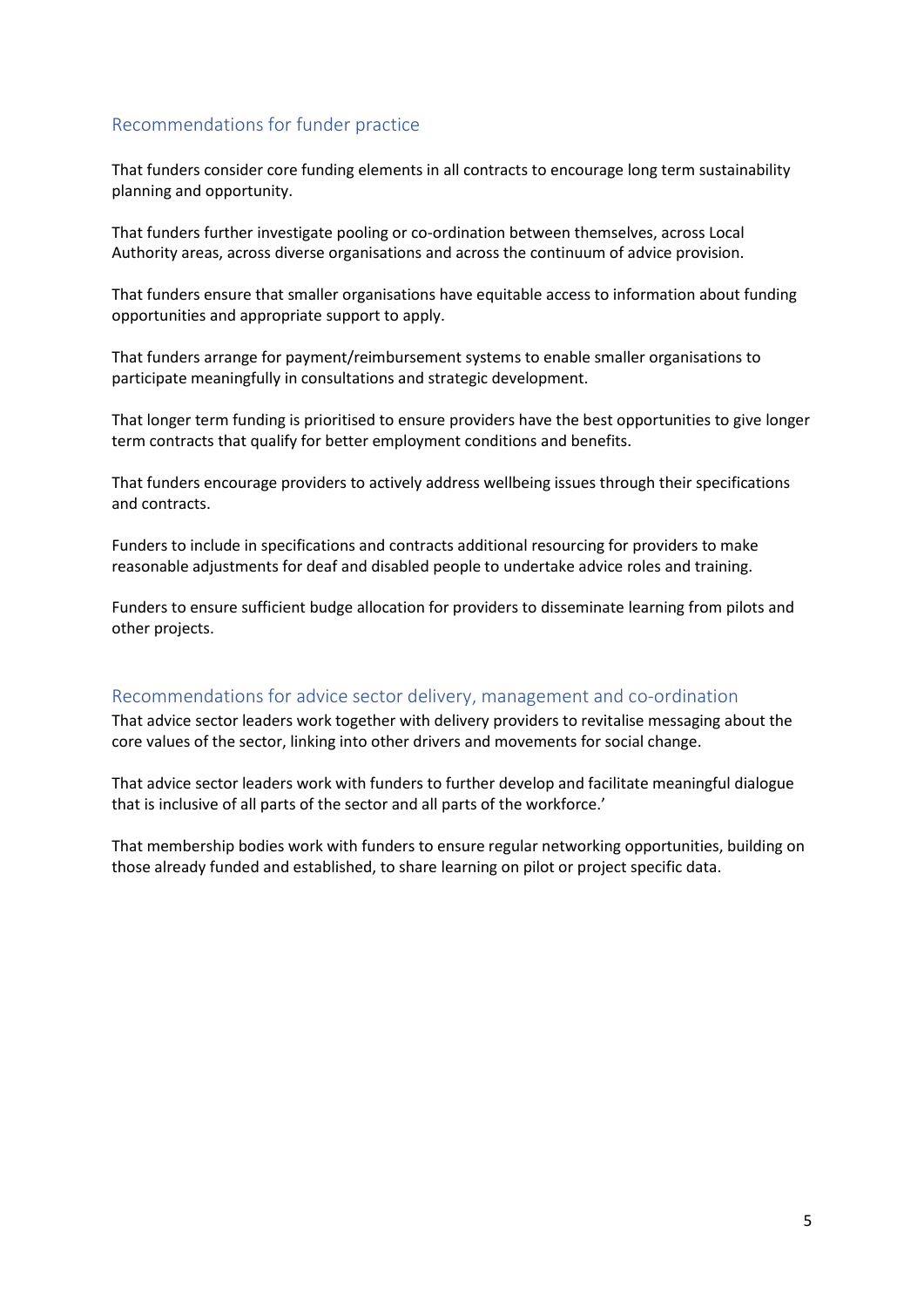# Contents

| Recommendations for advice sector delivery, management and co-ordination 5 |  |  |  |
|----------------------------------------------------------------------------|--|--|--|
|                                                                            |  |  |  |
| 1.                                                                         |  |  |  |
| 1.1                                                                        |  |  |  |
| 1.2                                                                        |  |  |  |
|                                                                            |  |  |  |
|                                                                            |  |  |  |
|                                                                            |  |  |  |
|                                                                            |  |  |  |
|                                                                            |  |  |  |
|                                                                            |  |  |  |
|                                                                            |  |  |  |
|                                                                            |  |  |  |
|                                                                            |  |  |  |
|                                                                            |  |  |  |
|                                                                            |  |  |  |
|                                                                            |  |  |  |
|                                                                            |  |  |  |
|                                                                            |  |  |  |
|                                                                            |  |  |  |
|                                                                            |  |  |  |
|                                                                            |  |  |  |
|                                                                            |  |  |  |
|                                                                            |  |  |  |
|                                                                            |  |  |  |
|                                                                            |  |  |  |
|                                                                            |  |  |  |
|                                                                            |  |  |  |
|                                                                            |  |  |  |
| 5.                                                                         |  |  |  |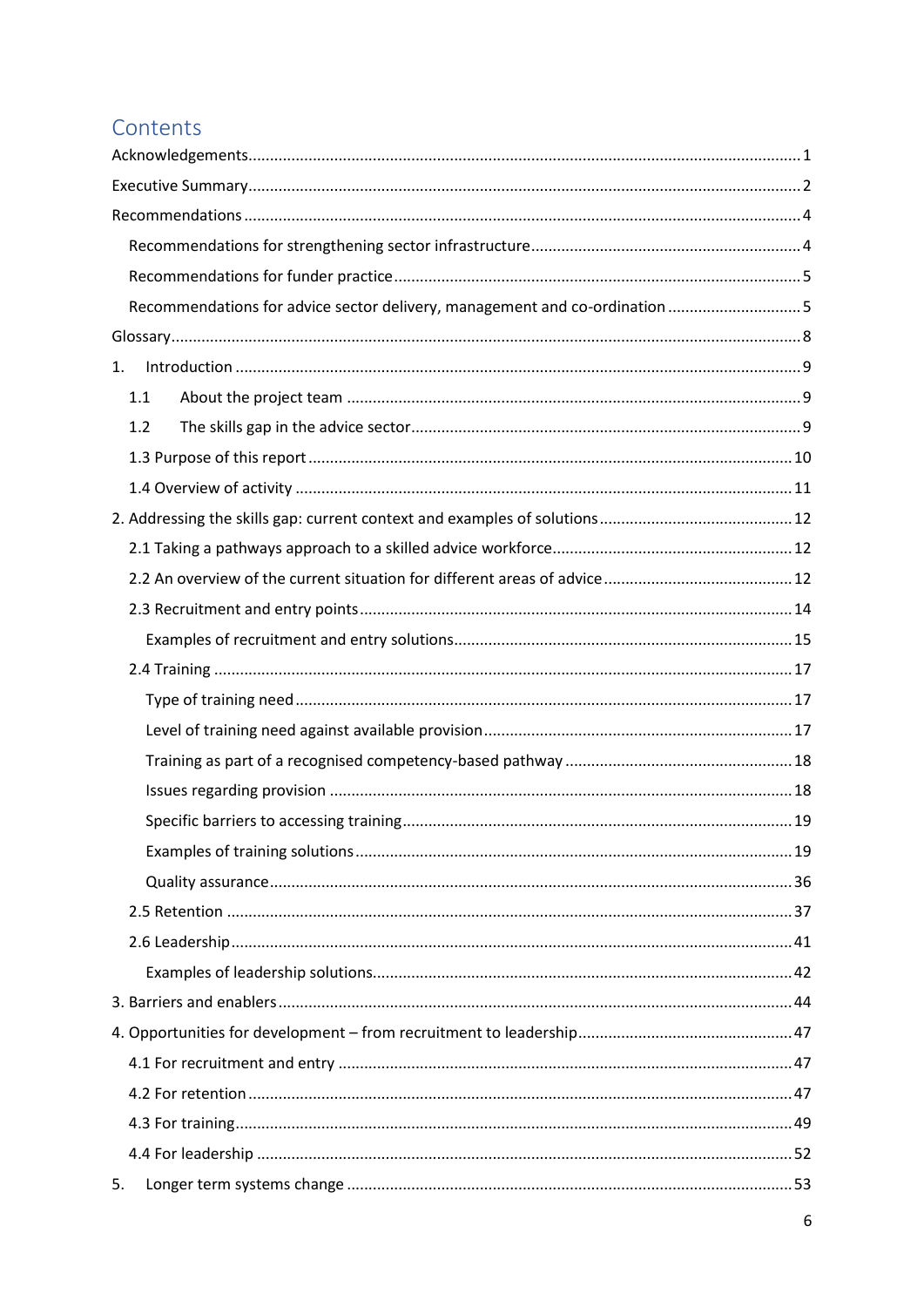| 5.3                                                                                         |  |
|---------------------------------------------------------------------------------------------|--|
|                                                                                             |  |
|                                                                                             |  |
|                                                                                             |  |
|                                                                                             |  |
|                                                                                             |  |
| Appendix D: Response by ASA – Defining Social Welfare Law and Meaning of the Term Advice 68 |  |
|                                                                                             |  |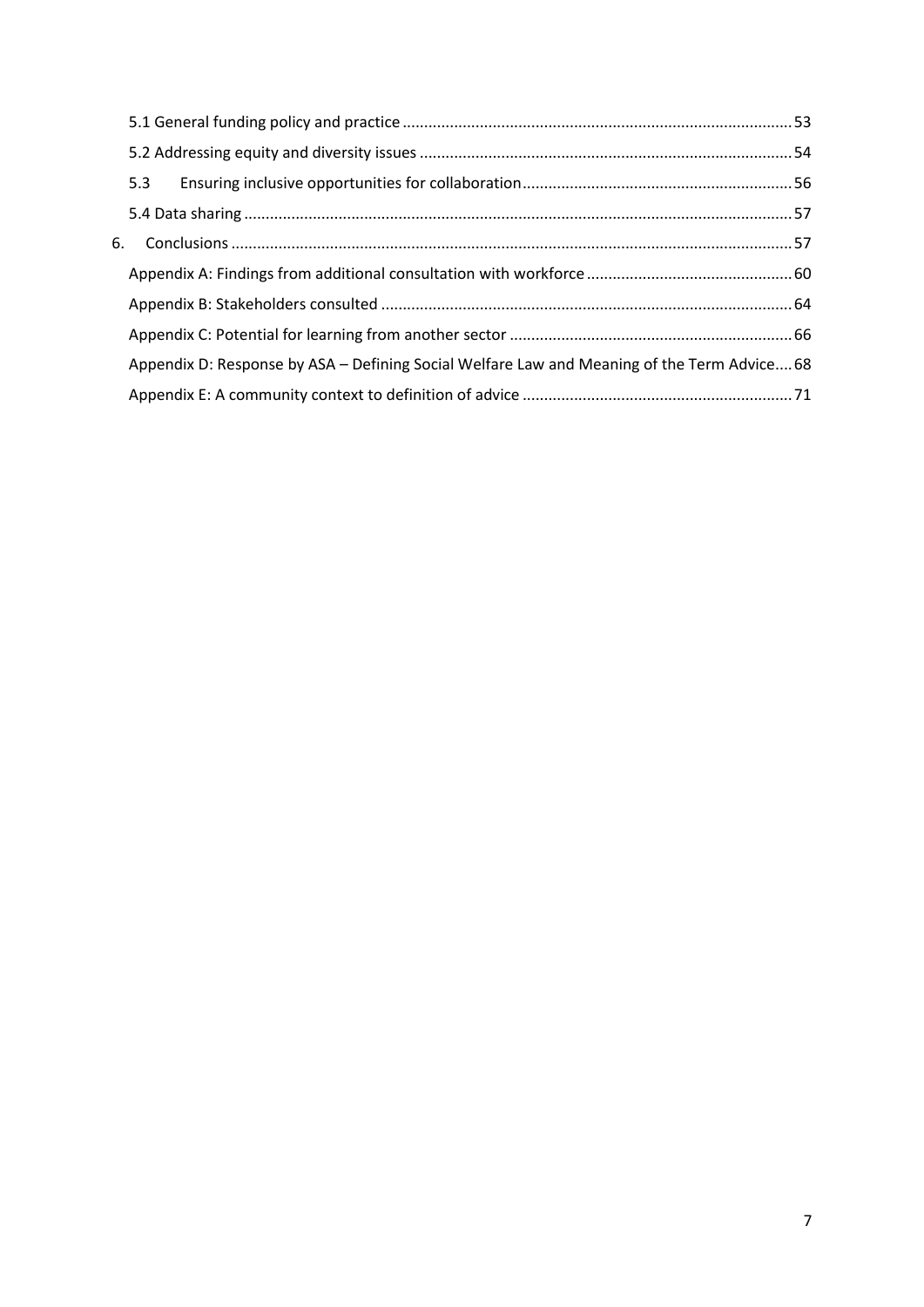# <span id="page-8-0"></span>Glossary

**Advice/advice services:** organisations which help members of the public with limited means deal with matters of daily life for which the law defines rights, entitlements and protections.

**AQS:** Advice Quality Standards. A quality assurance mark which can be awarded to organisations that give advice to members of the public on legal issues. Organisations are audited every two years and have to demonstrate that they met a series of requirements which include that they are accessible, effectively managed and employ staff with the skills and knowledge to meet client need.

**BAME:** In this report, the acronym 'BAME' is used to refer to people from the Black, Asian and Minority Ethnic communities which together comprise over 13% of the UK population. Whilst the term is criticised by some as reductionist and exclusory, it is a term which is widely used and understood by the advice sector and our stakeholders.

**Generalist advice:** a term used to describe advice provision across a range of areas of social welfare law, but which does not require a high level of legal knowledge (in contrast to specialist advice see below). Generalist advice often takes place in smaller, community-facing organisations and/or within a wider holistic support offer. It can incorporate triage and/or a more preventative or community action approach.

**LASPO:** Legal Aid, Sentencing and Punishment of Offenders Act 2012. This Act brought in significant changes to eligibility for legal aid, essentially restricting eligibility in some key areas of social welfare law.

**OISC:** Office of the Immigration Services Commissioner which provides a statutory regulatory framework for Immigration Advice.

**SQE:** Solicitors Qualifying Examination. Assessment route for those seeking to become a solicitor in England and Wales. It allows for a vocational approach to qualification.

**Specialist advice:** This is a term which traditionally denotes knowledge, experience and ability to give highly technical advice and support in specified areas of law. This can sometimes involve representation in a court or tribunal in a complex area of social welfare law. In this report the term specialist advice is used to denote an area of legal expertise in its traditional sense.

**Targeted advice**: The term used in this report to describe organisations working with specific groups (for example, ethnic or faith communities, deaf and disabled people) where an in-depth knowledge of the particular problems within communities requires expert advice skills and knowledge.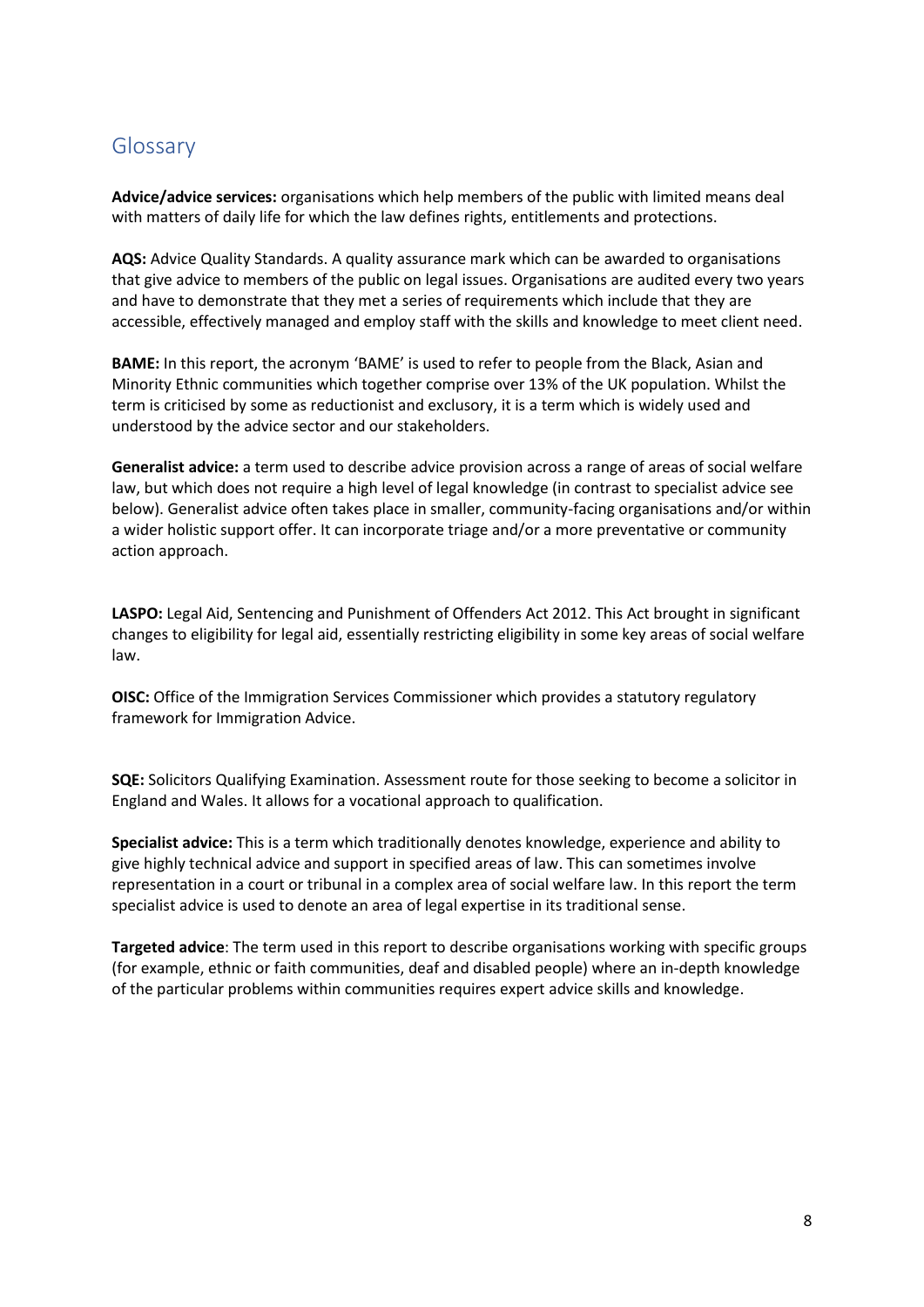# <span id="page-9-0"></span>1. Introduction

## <span id="page-9-1"></span>1.1 About the project team

The team that has worked on this project are Dr Anne Rathbone, Mark Foster and Patrick Nyikavaranda. As a team we have experience of research and practice in advice related issues as well as of wider social research and service and community development.

### <span id="page-9-2"></span>1.2 The skills gap in the advice sector

An immediate and recurring challenge identified by the advice sector is the difficulty in developing an effective and sustainable career pathway which attracts and builds the workforce. There is a recognition of a lack of capacity and structure within the profession to recognise, reward and grow an effective and dynamic workforce.

Research and anecdotal evidence illustrate a range of problems the sector faces in achieving this aim<sup>1</sup>. These include, but are no means limited to

- a lack of adequate sustainable funding overall,
- limited statutory recognition and capacity or structural support,
- $\bullet$  a reducing number of advice providers<sup>2</sup>;
- a fragmented and increasingly competitive funding environment,
- a problem of scalability when a good idea is developed and
- an image/marketing problem.

1

All of these issues require solutions that meet the needs of a vastly diverse sector in terms of the type of advice offer, the range of volunteers and paid staff delivering the offer and the people in communities accessing the offer.

The age profile of those working in the sector appears to be getting older, and younger people are not joining the sector (or at least not staying in the sector) in sufficient numbers for it to be sustainable. Lack of data sharing hampers clear understanding of the extent of this problem but it was clearly reported to us when we interviewed people in the sector

Further particular challenges and opportunities are presented by both BREXIT and the coronavirus pandemic with reductions in the existing workforce and any opportunities for new entrants into it.

At the same time research identifies a growing demand and need for advice as social and economic inequalities increase

Specifically, key areas that have been highlighted by this work include:

• Low pay levels in advice agencies and a reliance on a mix of part-time short-term contract work. Volunteers provide the core of a number of services in the sector.

<sup>&</sup>lt;sup>1</sup> Advising Londoners report July 2020 for example illustrated growing complexity of issues in London while noting difficulties in maintaining a stable workforce

<sup>&</sup>lt;sup>2</sup> Jo Wilding Droughts and Desserts report for a detailed examination of the market and supply in Immigration Advice for example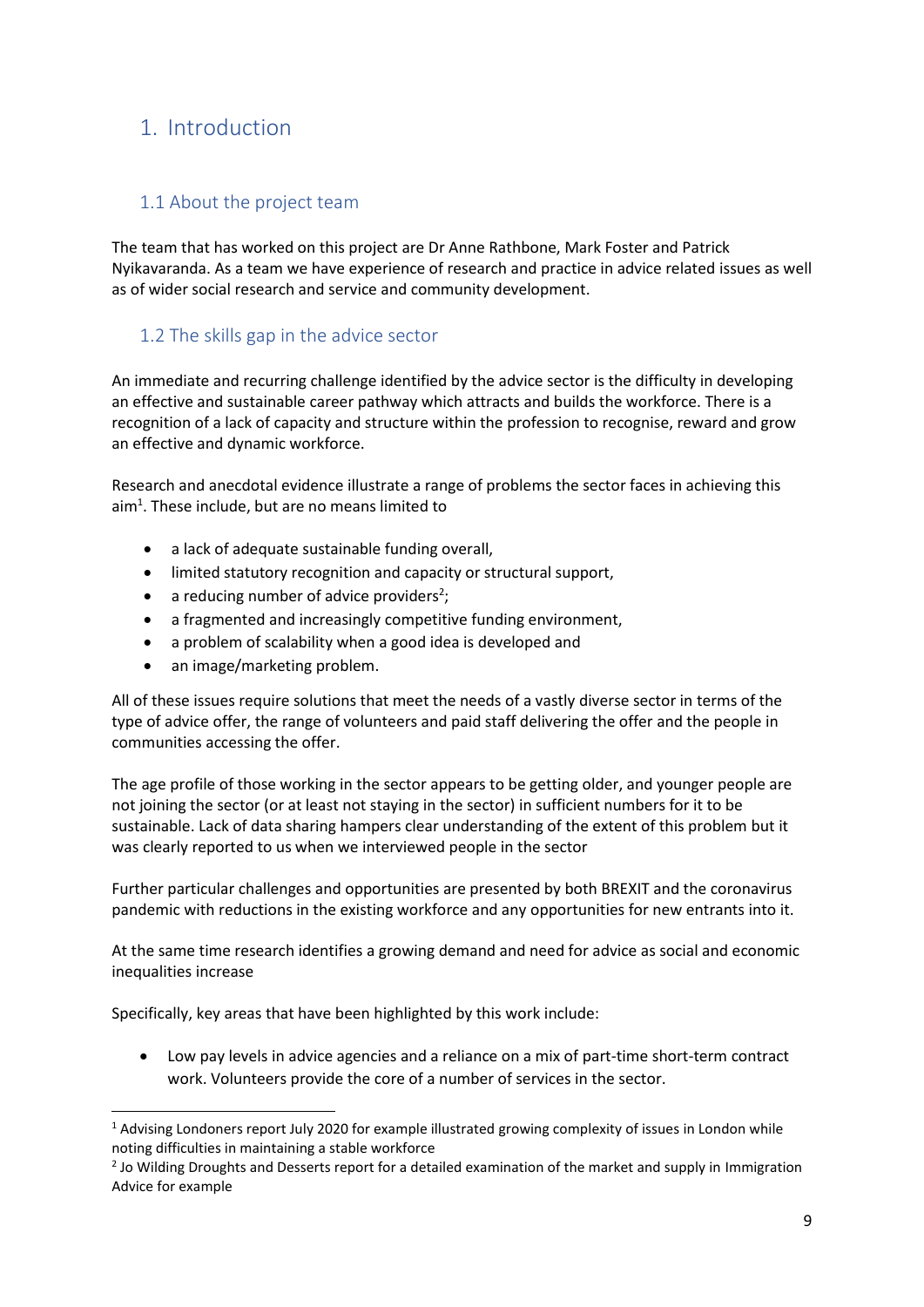- Contracts or grants underfunding projects, meaning often staff must work unpaid hours, especially in trauma-informed advice.
- Lack of career progression structures and development pathways through to senior leadership positions. Lack of support to attain overall organisation excellence in the sector.
- The need to prioritise development (through organisational focus, inclusion in charging models and recognition by funders) of key 'support' functions such as finance, technology and project management.
- Opportunities and barriers to new business models in the sector such as Community Interest Companies or Social Enterprises.
- Difficulty in recruiting entry level staff due to young people lacking awareness of the sector or what its function is.
- Funding does not cover the cost of running an organisation or of working towards systemic change
- Perception and marketing of the sector including addressing the need to address how they can grow local good practice to change the environment of the sector and make it more attractive as a career option selling it as a progressive agent for change?
- System is historical and sporadic with regional disparity of provision and a lack of commonality, collective ownership or economies of scale.

A presentation of findings from the Advising Londoners' research<sup>3</sup> was presented to the London Funders Advice Network on  $15<sup>th</sup>$  January 2020. This network is a task group made up of advice funders and sector representatives, established to look into skills gaps in more detail and how they could be best addressed. The group met between April and July 2021 looking at good practice, new opportunities, and ideas. The group decided to commission practical research to explore these opportunities through online research and consultation with a range of stakeholders. This was with a view to developing a short to medium term action plan.

# <span id="page-10-0"></span>1.3 Purpose of this report

**.** 

Whilst previous reports have highlighted longer term systemic problems and challenges facing the sector in terms of the skills gap, there is a need to focus on immediate solutions.

The primary purpose of this report, therefore, is

- i) Briefly summarise current issues regarding the skills gap as identified in our own stakeholder consultation and other reports
- ii) Present a range of illustrations of how the skills gap is being addressed. This is with a view to funders being able to identify initiatives that may be:
	- Adaptable to different areas of advice provision (see below 2.2)
	- Replicable across London or even wider
	- Expandable to meet levels or types of demand that do not appear to be currently met.
- iii) To identify other specific opportunities for development in relation to addressing the skills gap within the context of progression pathways.

<sup>3</sup> Commissioned by the Greater London Authority July 2020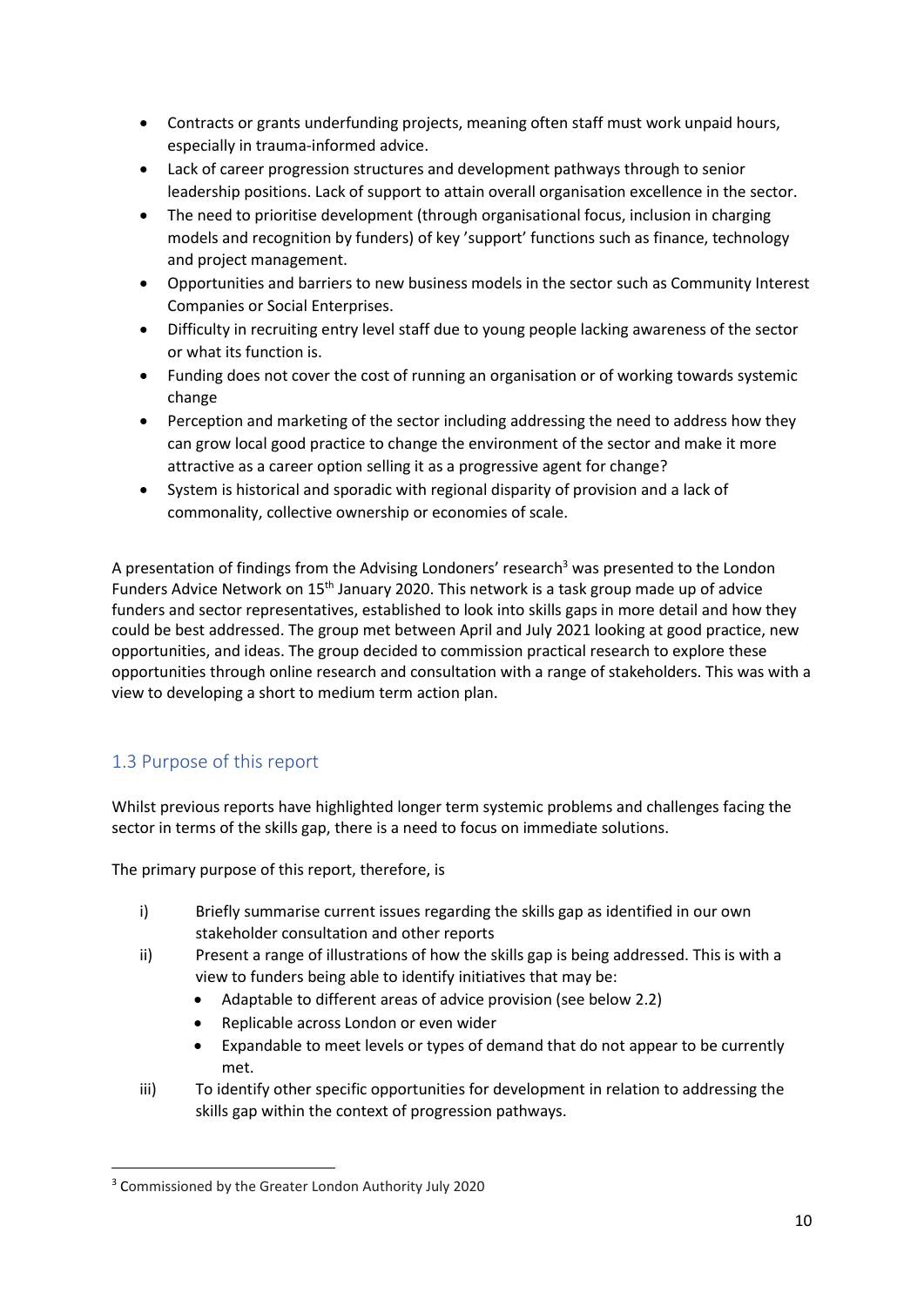The findings will consider the fundamental need for longer term developments to address deeper systemic change including the issues of equity of access to skills development within the sector (see 2.4; 5.2). These issues have been raised as underpinning issues that must be addressed in order for specific skills development initiatives to have meaningful and long-term impact within the system.

The report, therefore, aims to capture some of the issues and to highlight opportunities for development and longer-term sustainability of a healthy advice sector. (see Section 5).

There are a diverse range of advice service providers a sector and other stakeholders. Many have brought a different lens to the challenges facing the sector. The report will highlight key areas where diverse perspectives bring a range of views across stakeholders. It is intended that this report represents the start of a process of learning about the skills gap facing the advice sector and therefore not intended to be a comprehensive review.

Comments or questions about this report can be forwarded to the commissioners or the project team by emailing Nezahat Cihan [\(Nezahat@llst.org.uk\)](mailto:Nezahat@llst.org.uk).

#### <span id="page-11-0"></span>1.4 Overview of activity

We have collected a rich variety of material through desk research, an online survey, staff focus group and 33 interviews, taking care to achieve the best possible representation of organisations across the sector. This includes smaller organisations at the community-facing end of the advice sector (including organisations targeted to the needs of BAME groups and Deaf and Disabled People) as well as people in strategic and senior roles in larger organisations and membership organisations.

The consultation with Local Authorities has been limited and we recognise that their engagement is essential in any future work.

We believed it important to include the voice of front-line staff, especially those recently working in the sector. We therefore held a focus group with younger people on an apprenticeship scheme hosted by a community-based organisation. Key findings from this group are reported in Section 3. Barriers and Enablers. The focus group is written up in full in Appendix A. A list of all those consulted for the work is attached as Appendix B.

<span id="page-11-1"></span>We also consulted with a representative of London Youth who has a long history in the youth sector. This was to explore whether there might be learning to be gained from the youth sector, which has faced similar challenges regarding skills gaps. Again, learning has been incorporated alongside findings from the main consultation. A full write up is attached as Appendix C.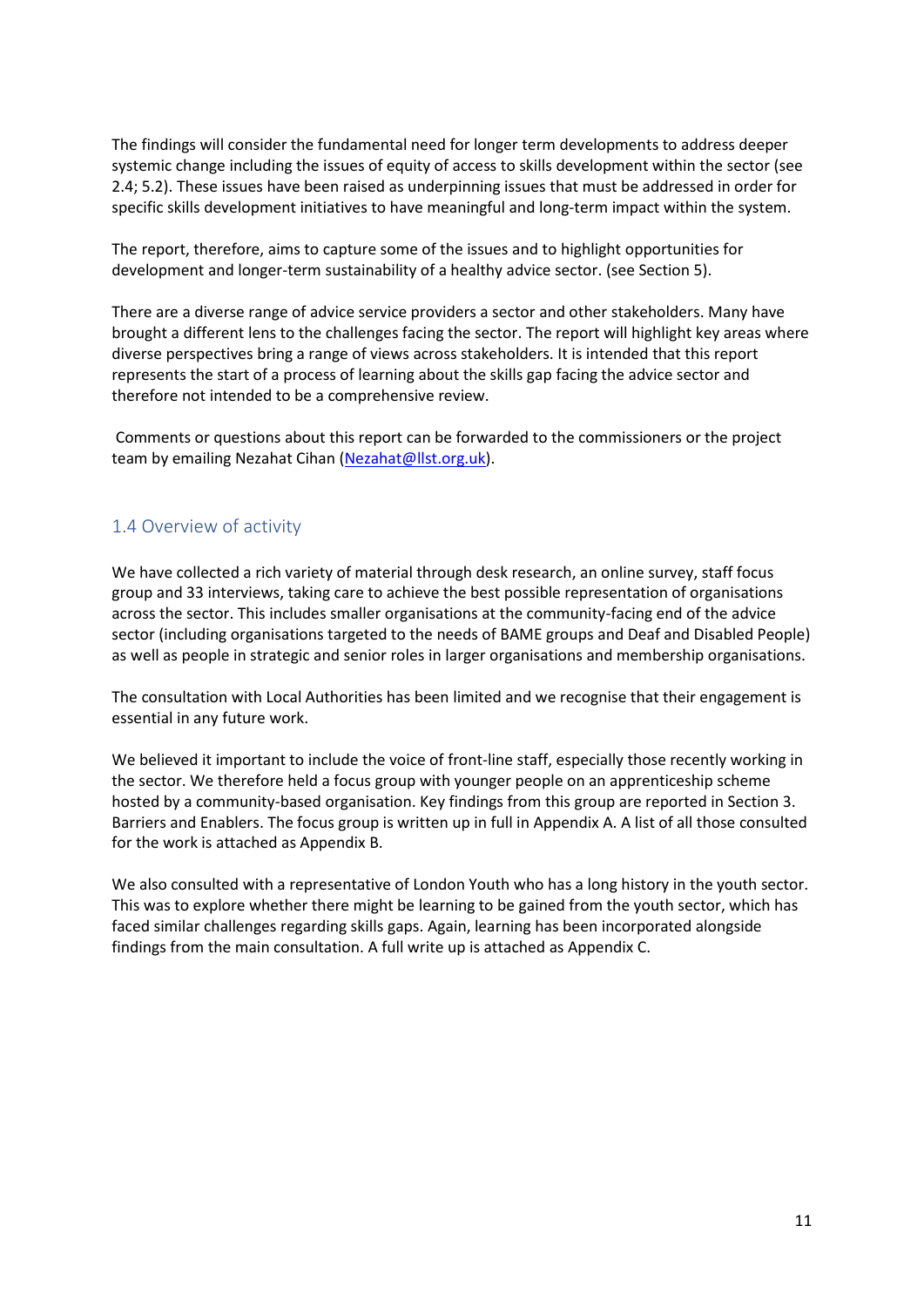# 2. Addressing the skills gap: current context and examples of solutions

### <span id="page-12-0"></span>2.1 Taking a pathways approach to a skilled advice workforce

A skilled advice workforce does not merely rely on training but on effective pathways through which individuals can progress to meet their unique needs and career aspirations. Career progression pathways will be different for different individuals, given that people come into the sector from all different routes. Overall, however, the sector must be able to recruit appropriate staff, to offer them suitable and accessible opportunities for skills and career development.

Skills development relates to qualification and skills pathways through which staff can improve their technical and relational capacity to provide advice at progressive levels of complexity. Wider pathway issues also need to address what staff need in order to stay in the sector and to progress to supervision, management and leadership roles if they so wish. Visible, well presented and structured pathway options are therefore vital to maximise recruitment, retention and the impact of specific skills development initiatives.

Smaller, community-based organisations highlighted the importance of this need for overall pathways, both in terms of knowledge and skills development and in terms of wider career progression.

### <span id="page-12-1"></span>2.2 An overview of the current situation for different areas of advice

The term 'advice' in itself contested as are categorisation of advice as 'generic' or 'specialist'. There are several definitions of advice, such as the one offered by the AQS and outlined in Appendix D. As a more general rule of thumb, advice is the practice which helps people with matters of daily life for which the law defines rights, entitlements and protections.

Many stakeholders we consulted expressed concern that traditional definitions of advice did not adequately value the role of triage and entry level advice, especially when delivered as part of a holistic offer. For this reason, we have offered our own thoughts on how advice definitions relate to the community-facing context, with a view to stimulating further discussion. This has been checked back with the respective stakeholders to ensure it reflects their stated concerns and is attached as Appendix E. This includes an overview of the skills and training required to be an advice worker.

Most areas of advice are unregulated, excepting immigration and debt advice. These latter require services providing such advice to comply with the standards of the relevant regulatory body. Some advice practitioners may be subject to statutory regulation, for example those providing immigration and debt advice and qualified lawyers who are practicing as such.

Within different types of advice, there are distinct regulatory frameworks and qualification milestones (or lack of such). Where there are regulatory frameworks in place, they are likely to include a reflection of levels and types of skills and knowledge required. Table 1 overleaf gives an overview of recognised levels of advice and relevant regulation for different areas of advice.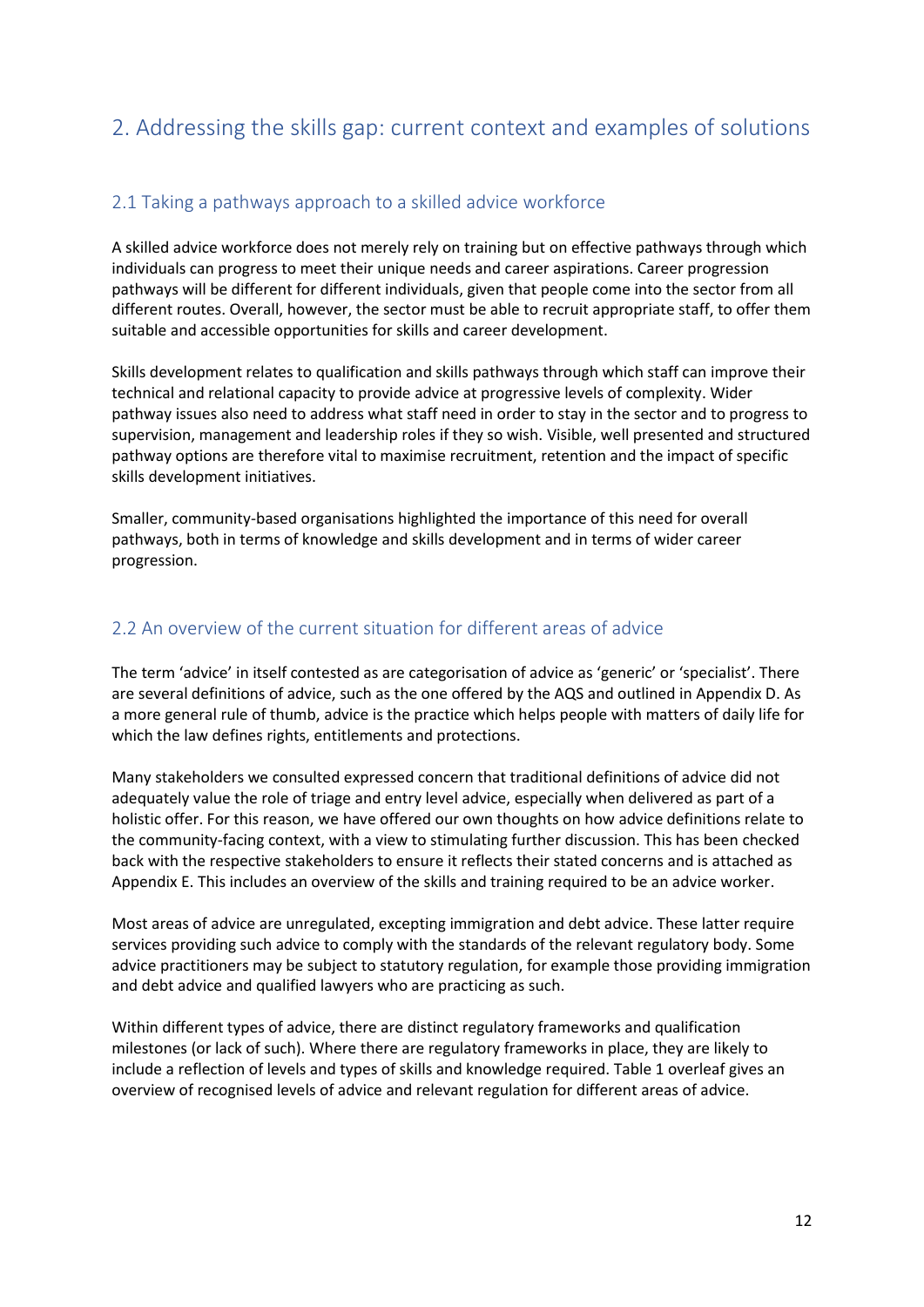**Table 1: overview of recognised levels of advice and relevant regulation (where they exist) for different areas of advice**

| <b>Type of advice</b>                            | <b>Regulated by</b>                                             | <b>Recognised levels of advice</b>                                                                                   | <b>Quality assurance mechanisms</b>                                                     |
|--------------------------------------------------|-----------------------------------------------------------------|----------------------------------------------------------------------------------------------------------------------|-----------------------------------------------------------------------------------------|
| Immigration                                      | Office of the Immigration<br><b>Standards Commission (OISC)</b> | Level 1 - Advice and Assistance                                                                                      | Strict criteria about who can provide which<br>level of advice                          |
|                                                  |                                                                 | Level 2 - Casework                                                                                                   |                                                                                         |
|                                                  |                                                                 | Level 3 - Advocacy and Representation                                                                                | Advisors must prove competence to advise at<br>each level                               |
|                                                  |                                                                 |                                                                                                                      | Services must ensure auditable standards to<br>guarantee quality                        |
| Debt                                             | <b>Financial Conduct Authority</b>                              | Unregulated activities - guidance on options and<br>information                                                      | The FCA has a range of tools at its disposal to<br>seek to enforce any non - compliance |
|                                                  |                                                                 | Regulated activities (FCA) - any engagement with<br>credit agencies on behalf of a client.                           |                                                                                         |
| <b>Welfare Benefits</b><br>Housing<br>Employment | N/A                                                             | Ability to interpret Welfare Rights Law and<br>guidance to inform and guide clients.                                 |                                                                                         |
| Education                                        |                                                                 | General help with case work -presenting a range<br>of options, advocate and represent clients with<br>other agencies |                                                                                         |
|                                                  |                                                                 | Representation of clients including detailed<br>argument and court or tribunal representation                        |                                                                                         |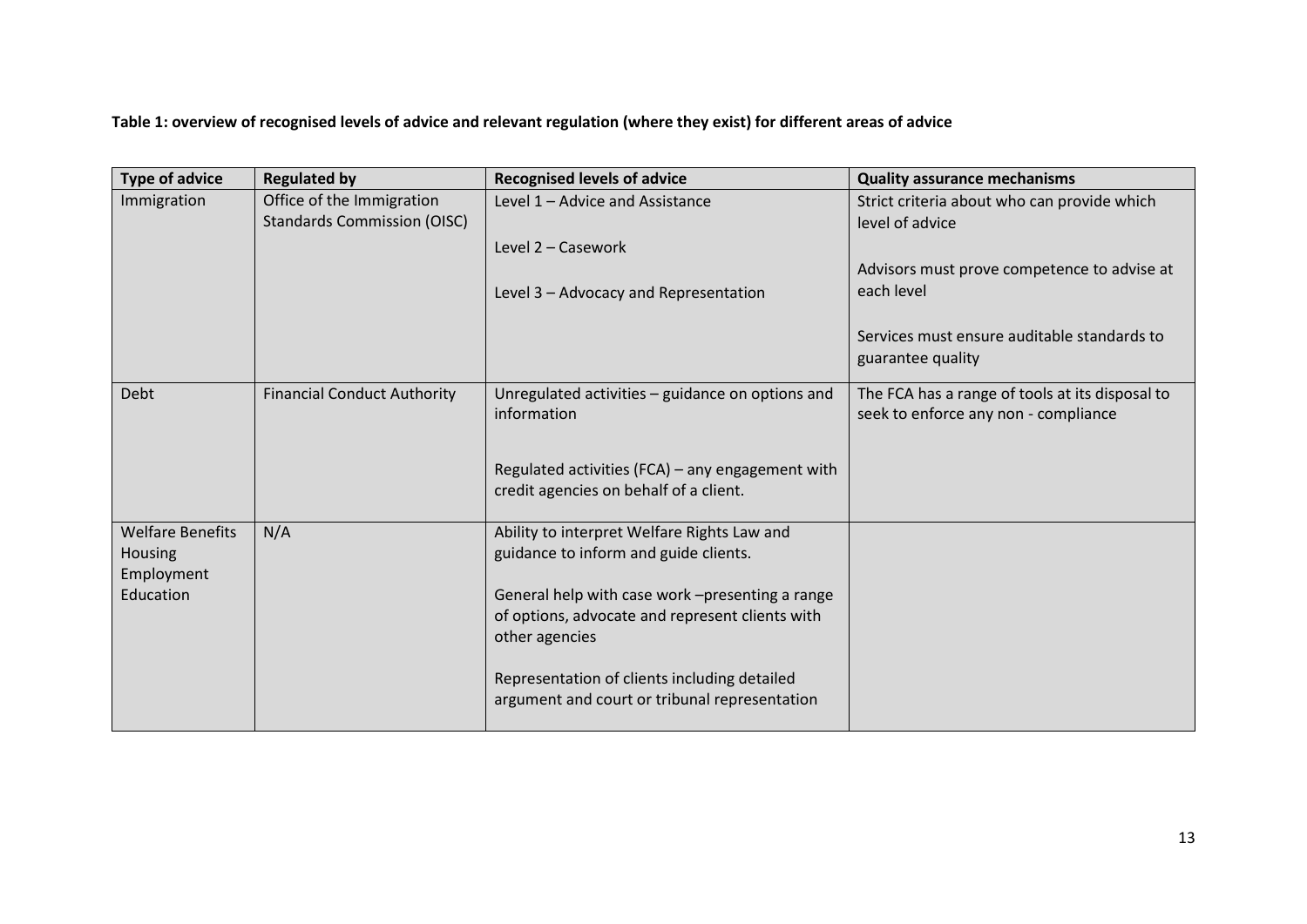The overview in Table 1 above highlights the lack of distinct qualification requirements for much advice work i.e., Welfare Benefits, Housing, Employment and Education. Linked to this is the absence of clear pathways for these areas of advice, together with what many stakeholders we consulted viewed as an underdeveloped sense of advice taking place within the context of holistic provision. This is discussed in more detail in 2.4.

# <span id="page-14-0"></span>2.3 Recruitment and entry points

Previous reports have highlighted a lack of new entrants or other applicants to advice posts. Our consultation indicates that this continues to be a broad area of concern.

AdviceUK website [\(http://www.jobsinadvice.org.uk\)](https://nam12.safelinks.protection.outlook.com/?url=http%3A%2F%2Fwww.jobsinadvice.org.uk%2F&data=05%7C01%7C%7C57680b5eb8734337ac8908da31c3f0ad%7C84df9e7fe9f640afb435aaaaaaaaaaaa%7C1%7C0%7C637877014891900551%7CUnknown%7CTWFpbGZsb3d8eyJWIjoiMC4wLjAwMDAiLCJQIjoiV2luMzIiLCJBTiI6Ik1haWwiLCJXVCI6Mn0%3D%7C3000%7C%7C%7C&sdata=kDfcJsNY49EfAmJPB3luC7kFxqIEPfSbJqgiBWXGUr4%3D&reserved=0) provides a job search facility for members. Rightsnet [\(http://www.rightsnet.org.uk/jobs\)](http://www.rightsnet.org.uk/jobs) provide a similar function. Although these are useful in bringing opportunities together, they cannot in themselves address lack of suitably qualified candidates for advice roles.

For more specialist and legal roles, the impact of Legal Aid, Sentencing and Punishment of Offenders Act (LASPO) (with a knock-on effect in being able to train staff suitable for experienced roles) appears is particularly noted by the sector. The loss of these experienced practitioners in the sector and the sector's struggles to replace them has had a particularly significant impact. As noted in the report 'Droughts and Deserts'<sup>4</sup>, a key issue in immigration advice is the mobility of solicitors from one organisation to another through recruitment, but without increasing the overall workforce supply. This is recognised as a key challenge in other areas of the sector. Stakeholders we consulted reported significant problems, for example with recruiting trained Welfare Rights Advisers.

Volunteering, apprenticeships, internships and work experience are major enablers to recruitment. They also offer opportunities for skills and knowledge development that can enable people to meet recruitment criteria for paid or higher-level roles. Our staff focus group highlighted the importance of volunteering as an entry point to advice work whilst at the same time noting the need to develop paid opportunities to ensure an equitable approach (see 3).

Key to understanding recruitment issues and their link to retention is that there are strong indications from our consultation of imbalances and disconnects between different parts of the sector which impact on recruitment. On the one hand, there are some parts of the sector with more stable infrastructure and skills capacity but limited recruitment pools. On the other hand, (often smaller) community-based organisations can have recruitment opportunities through their strong community connections but often not the organisational capacity or formal skills development opportunities to develop and retain staff over the longer term.

A key question is therefore how to bridge that divide and mobilise the skills of the existing skilled workforce to optimise the benefits and sustainability of grassroots community recruitment, without establishing a system that simply relies on communities as feeders but then drains community organisations of their staff, once upskilled.

Overleaf are some examples of solutions to recruitment and entry challenges.

**.** 

<sup>4</sup> Droughts and Deserts. Wilding April 2019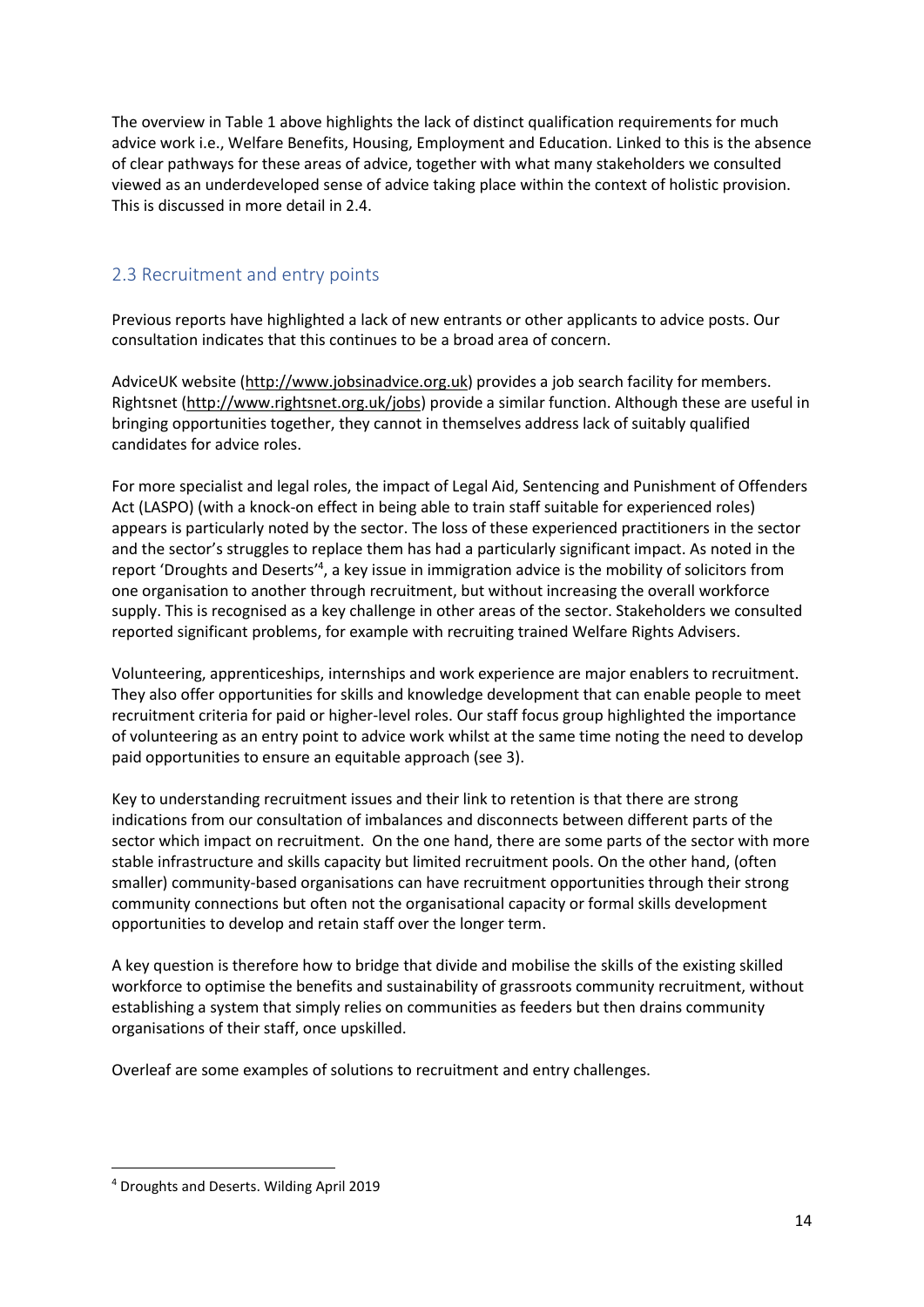#### <span id="page-15-0"></span>Examples of recruitment and entry solutions

#### *Volunteering Infrastructure*

Citizens Advice provide a notably well-developed access route to advice work through volunteering. As a national organisation, Citizens Advice provide a structured system of support to their local independent members (see [Volunteering with Citizens Advice -](https://www.citizensadvice.org.uk/about-us/support-us/volunteering/) Citizens Advice ).

| Name of<br>project/agency                                                    | Citizens Advice (CA)                                                                                                                                                                                                                                                                                                                                                                                                          |
|------------------------------------------------------------------------------|-------------------------------------------------------------------------------------------------------------------------------------------------------------------------------------------------------------------------------------------------------------------------------------------------------------------------------------------------------------------------------------------------------------------------------|
| Description of model                                                         | CA benefit from being able to offer a variety of volunteering roles. Advice specific<br>roles include working in the agency itself or in the Witness Service. Volunteers can<br>also begin by working in office-based roles such as administration or customer<br>service, research and campaigning, communications or fundraising. They may then<br>move to direct advice-giving roles if they wish.                         |
|                                                                              | A highly structured competency based internal training programme is available to<br>all volunteers who can progress their knowledge and skills to provide advice at<br>increasingly technical levels.                                                                                                                                                                                                                         |
|                                                                              | Detailed descriptions of volunteering opportunities are promoted via the CA website<br>(see Volunteering with Citizens Advice) which also includes FAQs, search for<br>opportunities by location and a detailed inclusion statement.                                                                                                                                                                                          |
| Profiles of people that<br>are recruited                                     | Volunteers come from a range of ages and backgrounds with varied life<br>experiences.                                                                                                                                                                                                                                                                                                                                         |
|                                                                              | Strong history of attracting people with higher education levels, professional<br>backgrounds in law or other disciplines relevant to advice.                                                                                                                                                                                                                                                                                 |
| Any evidence of<br>reaching qualification<br>or recognised skills<br>levels? | Yes. CA have an internal learning platform (Skillbook) through which volunteers<br>and paid staff can work. The levels cover training relevant to advisor, supervisor<br>and leadership. Specific to advice is the Advisor Learning Programme.<br>Competency levels gained are internally recognised and documented through the<br>Learning and Assessment Record (LAR). Training on debt advice is externally<br>accredited. |
| Information on costs                                                         | The Skillbook platform is based on licence costs which equate to approximately<br>£27.00 per person/year (based on the full staff and volunteer base). CA can upload<br>unlimited content to the platform. CA runs on an average £200 per live online<br>learning session which includes all of the preparation, set up, platform etc.                                                                                        |
| <b>Barriers</b>                                                              | None identified                                                                                                                                                                                                                                                                                                                                                                                                               |
| <b>Enablers</b>                                                              | CA benefits from being a recognised provider of advice with a high national profile.<br>It is therefore well-known and an obvious choice for people looking to volunteer for<br>community benefit.                                                                                                                                                                                                                            |
|                                                                              | Communication regarding volunteering opportunities is strong (see above).                                                                                                                                                                                                                                                                                                                                                     |
|                                                                              | Increasing use of online training maximises accessibility and range of course<br>options.                                                                                                                                                                                                                                                                                                                                     |
| Where the funding<br>comes from. Is it<br>ringfenced?                        | Recruitment of volunteers incorporated into the overall running costs of each local<br>agency.                                                                                                                                                                                                                                                                                                                                |
|                                                                              | Training is provided by internal employees.                                                                                                                                                                                                                                                                                                                                                                                   |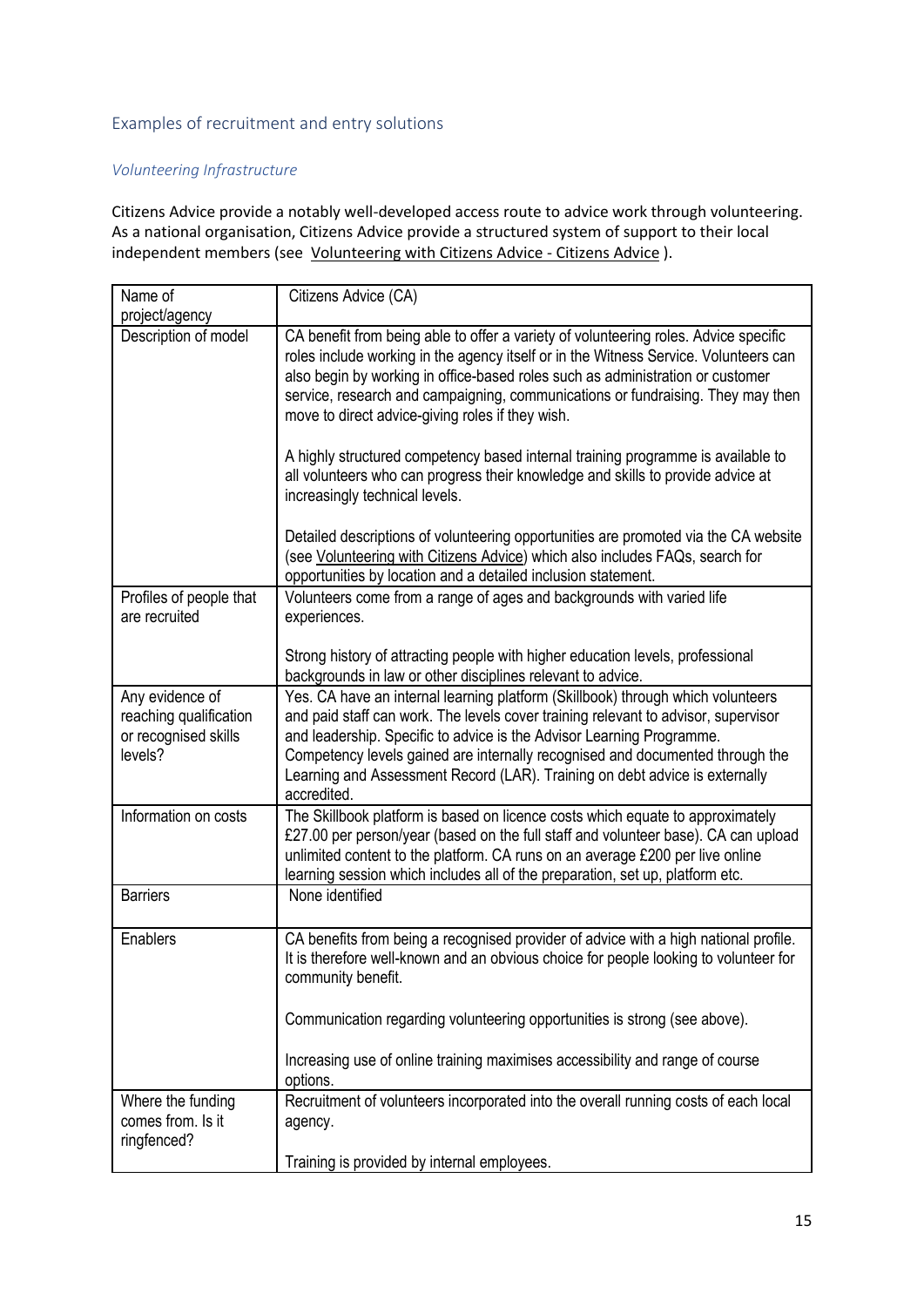#### *'Growing our own' advice staff – an amalgamated example*

The concept of 'growing our own' advice staff as a way of addressing challenges in recruiting suitably training and experienced staff was found across our consultation and particularly in communitybased, targeted agencies. The following template provides a composite illustration of this approach from the experiences of the DayMer Turkish and Kurdish Community Centre, Eastern European Resource Centre (EERC), Money A + E and Tower Hamlets Community Advice Network.

| Name of                                                                      | <b>EERC</b>                                                                                                                                                                                                                                                                                                                                                                                                                                                                                                                                                                                                                                                                                                                                                                                                                                                                                                                                                                                                                                                                                                                                                                                                                                       |  |  |
|------------------------------------------------------------------------------|---------------------------------------------------------------------------------------------------------------------------------------------------------------------------------------------------------------------------------------------------------------------------------------------------------------------------------------------------------------------------------------------------------------------------------------------------------------------------------------------------------------------------------------------------------------------------------------------------------------------------------------------------------------------------------------------------------------------------------------------------------------------------------------------------------------------------------------------------------------------------------------------------------------------------------------------------------------------------------------------------------------------------------------------------------------------------------------------------------------------------------------------------------------------------------------------------------------------------------------------------|--|--|
| project/agency                                                               | DayMer Community Centre                                                                                                                                                                                                                                                                                                                                                                                                                                                                                                                                                                                                                                                                                                                                                                                                                                                                                                                                                                                                                                                                                                                                                                                                                           |  |  |
|                                                                              | Money A + E                                                                                                                                                                                                                                                                                                                                                                                                                                                                                                                                                                                                                                                                                                                                                                                                                                                                                                                                                                                                                                                                                                                                                                                                                                       |  |  |
|                                                                              | Tower Hamlets Community Advice Network                                                                                                                                                                                                                                                                                                                                                                                                                                                                                                                                                                                                                                                                                                                                                                                                                                                                                                                                                                                                                                                                                                                                                                                                            |  |  |
| Description of model                                                         | EERC, Money A + E and others have developed approaches which seek to give<br>pathway development opportunities directly to those in communities that they work<br>with. These may or may not be people with lived experience of having needed<br>advice themselves. These opportunities represent a progressive means of<br>developing and recruiting into the workforce. They utilise where possible external<br>frameworks and support. For example, EERC have utilised the Refugee Action<br>capacity training framework in Immigration advice. Tower Hamlets Community<br>Advice Network (through for example, the Tower Hamlets Trainee Advice Project <sup>5</sup> )<br>works with AdviceUK to support staff and volunteers to attain NVQ Level 3 in<br>advice and guidance. The approach aims for community members to be upskilled<br>to offer best practice advice and information in a given area of social welfare law,<br>within the context of a holistic support approach. This approach is often used with<br>volunteers who are then better able to apply for paid roles when they become<br>available. This helps to address recruitment challenges as well as enabling a<br>workforce that represents the community they serve. |  |  |
| Profiles of people that<br>are recruited                                     | Members of local communities.                                                                                                                                                                                                                                                                                                                                                                                                                                                                                                                                                                                                                                                                                                                                                                                                                                                                                                                                                                                                                                                                                                                                                                                                                     |  |  |
|                                                                              | People with lived experience of facing complex life situations and problems where<br>social welfare law is an important tool to ensure access to rights and justice.                                                                                                                                                                                                                                                                                                                                                                                                                                                                                                                                                                                                                                                                                                                                                                                                                                                                                                                                                                                                                                                                              |  |  |
| Any evidence of<br>reaching qualification<br>or recognised skills<br>levels? | Money $A + E$ offer an accredited framework based on competency and knowledge<br>levels in debt advice. Other organisations may be able to access their volunteers to<br>accredited training depending on availability and resources.                                                                                                                                                                                                                                                                                                                                                                                                                                                                                                                                                                                                                                                                                                                                                                                                                                                                                                                                                                                                             |  |  |
| Information on costs                                                         | No specific information identified. The approach within EERC and DayMer is largely<br>absorbed in unpaid management time (see barriers).                                                                                                                                                                                                                                                                                                                                                                                                                                                                                                                                                                                                                                                                                                                                                                                                                                                                                                                                                                                                                                                                                                          |  |  |
| <b>Barriers</b>                                                              | Without specific funding for this approach, the amount that can be achieved is<br>limited due to management capacity to develop and sustain.                                                                                                                                                                                                                                                                                                                                                                                                                                                                                                                                                                                                                                                                                                                                                                                                                                                                                                                                                                                                                                                                                                      |  |  |
|                                                                              | Lack of clear, joined up pathways may produce inefficiencies due to lack of clarity<br>about recognised levels of competence for some areas of advice e.g., employment,<br>housing, welfare rights.                                                                                                                                                                                                                                                                                                                                                                                                                                                                                                                                                                                                                                                                                                                                                                                                                                                                                                                                                                                                                                               |  |  |
| Enablers                                                                     | Strong links with local communities. Management passion and commitment to local<br>communities.                                                                                                                                                                                                                                                                                                                                                                                                                                                                                                                                                                                                                                                                                                                                                                                                                                                                                                                                                                                                                                                                                                                                                   |  |  |
|                                                                              | People with lived experience are motivated by, and benefit from, opportunities to<br>make a positive contribution in their communities and develop their skills and<br>career paths.                                                                                                                                                                                                                                                                                                                                                                                                                                                                                                                                                                                                                                                                                                                                                                                                                                                                                                                                                                                                                                                              |  |  |
| Where the funding                                                            | Costs absorbed within the service model.                                                                                                                                                                                                                                                                                                                                                                                                                                                                                                                                                                                                                                                                                                                                                                                                                                                                                                                                                                                                                                                                                                                                                                                                          |  |  |
| comes from. Is funding                                                       |                                                                                                                                                                                                                                                                                                                                                                                                                                                                                                                                                                                                                                                                                                                                                                                                                                                                                                                                                                                                                                                                                                                                                                                                                                                   |  |  |
| ring-fenced?                                                                 |                                                                                                                                                                                                                                                                                                                                                                                                                                                                                                                                                                                                                                                                                                                                                                                                                                                                                                                                                                                                                                                                                                                                                                                                                                                   |  |  |

<sup>5</sup> <https://thcan.org.uk/volunteering/>

**.**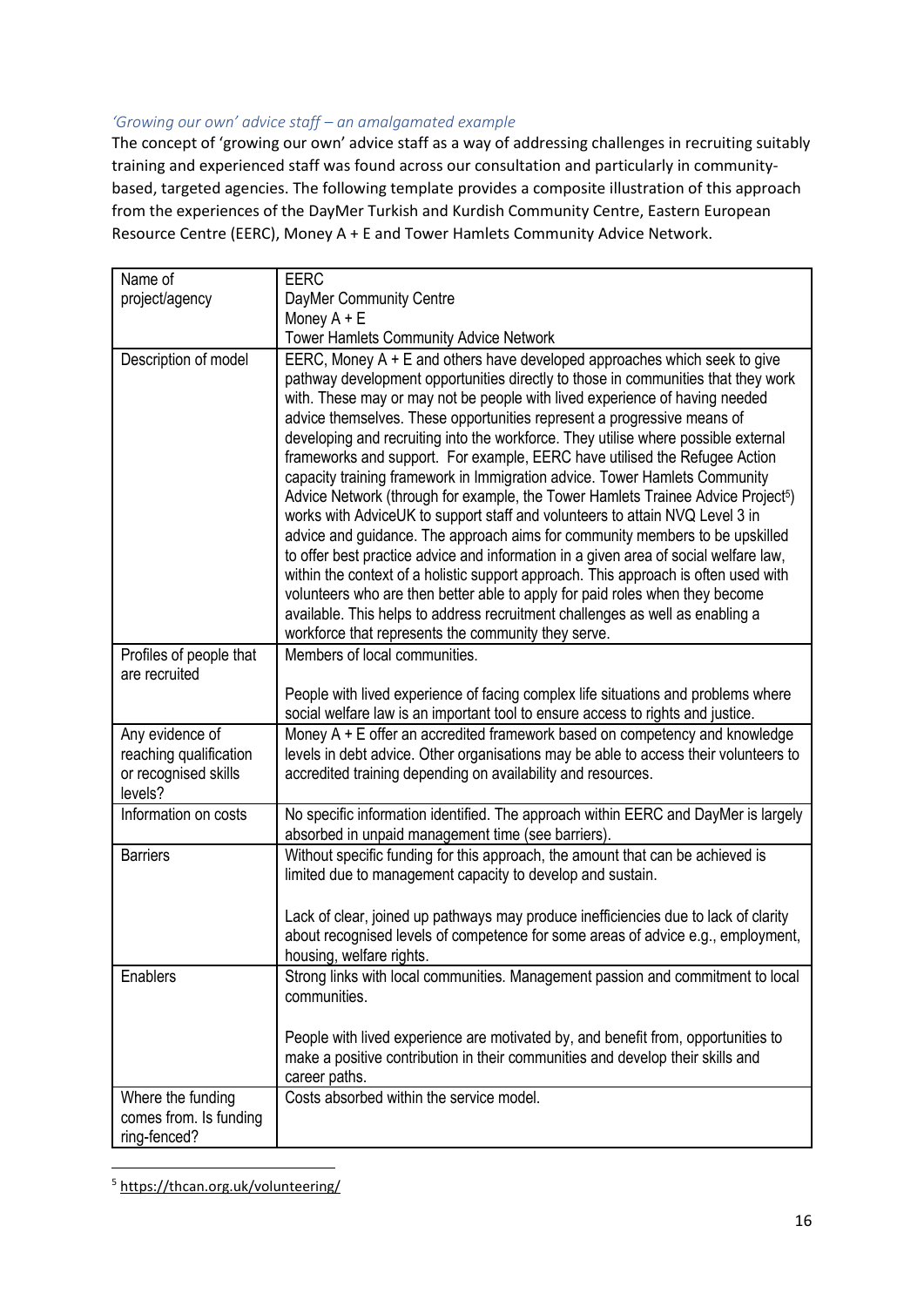There is also a historical example of a 'grow our own' paid internship scheme at the Cardinal Hume Centre in Westminster. This aimed to skill up existing staff in both Welfare Rights and Immigration knowledge and skills. It was implemented to address a lack of applications in these roles and to give opportunity to existing staff members. We did not find any current internship models like this operating.

#### <span id="page-17-0"></span>2.4 Training

Provision of training, and access to it, was highlighted as a key concern in consultation. This was linked to a widespread (although not universal) concern among stakeholders we consulted across the sector regarding an overall decline in standards in the sector. Some felt that this had worsened as the sector has become more fragmented and unstable, particularly post Legal Aid, Sentencing and Punishment of Offenders Act 2012 (LASPO). Concern was also expressed by some that some areas of social welfare law had a more consistent level of coverage than others. For example, some stakeholders consulted expressed the view that employment advice was less well-resourced in terms of training than social welfare law, although we do not have sufficient information to confirm this. However, it highlights the need for the sector to consider strategically how to allocate training resources across different areas of advice.

#### <span id="page-17-1"></span>Type of training need

There was a strong consensus across the stakeholders we consulted that the required skills for advice encompass knowledge-based training and delivery skills training. This is important for all parts of the sector. Staff working at every point of the advice continuum require training that provides accurate advice-related knowledge (often legal knowledge) whilst also being accessible to people from different educational backgrounds.

Generally speaking. stakeholders working in organisations that focused on the more technical, legal end of advice provision recognised that relational, soft skills were important for their staff or members to develop. Smaller community-based organisations highlighted the training needs of their workforce as being primarily acquisition and application of technical knowledge and the importance of maintaining appropriate boundaries in the giving of advice. This included routes to qualification where this was possible.

#### <span id="page-17-2"></span>Level of training need against available provision

Our consultation found some differences in stakeholder views about the need for more training as a priority for development. Most stakeholders reported that training provision was inadequate at all parts of the sector.

Most stakeholders in the specialist/legal parts of the sector reported that training provision across the sector was inadequately funded to meet the skills development needs of their workforces. It is worth noting here that larger organisations such as Citizens Advice and membership organisations such as the Law Centre Network have been successful in developing their own strong training offers accessible to their members (see below).

Conversely, some stakeholders representing those providing more 'specialist' advice felt that there was a good supply of training in technical and knowledge-based aspects of advice but that more needed to be done to ensure that smaller, more local community organisations could access it in meaningful ways.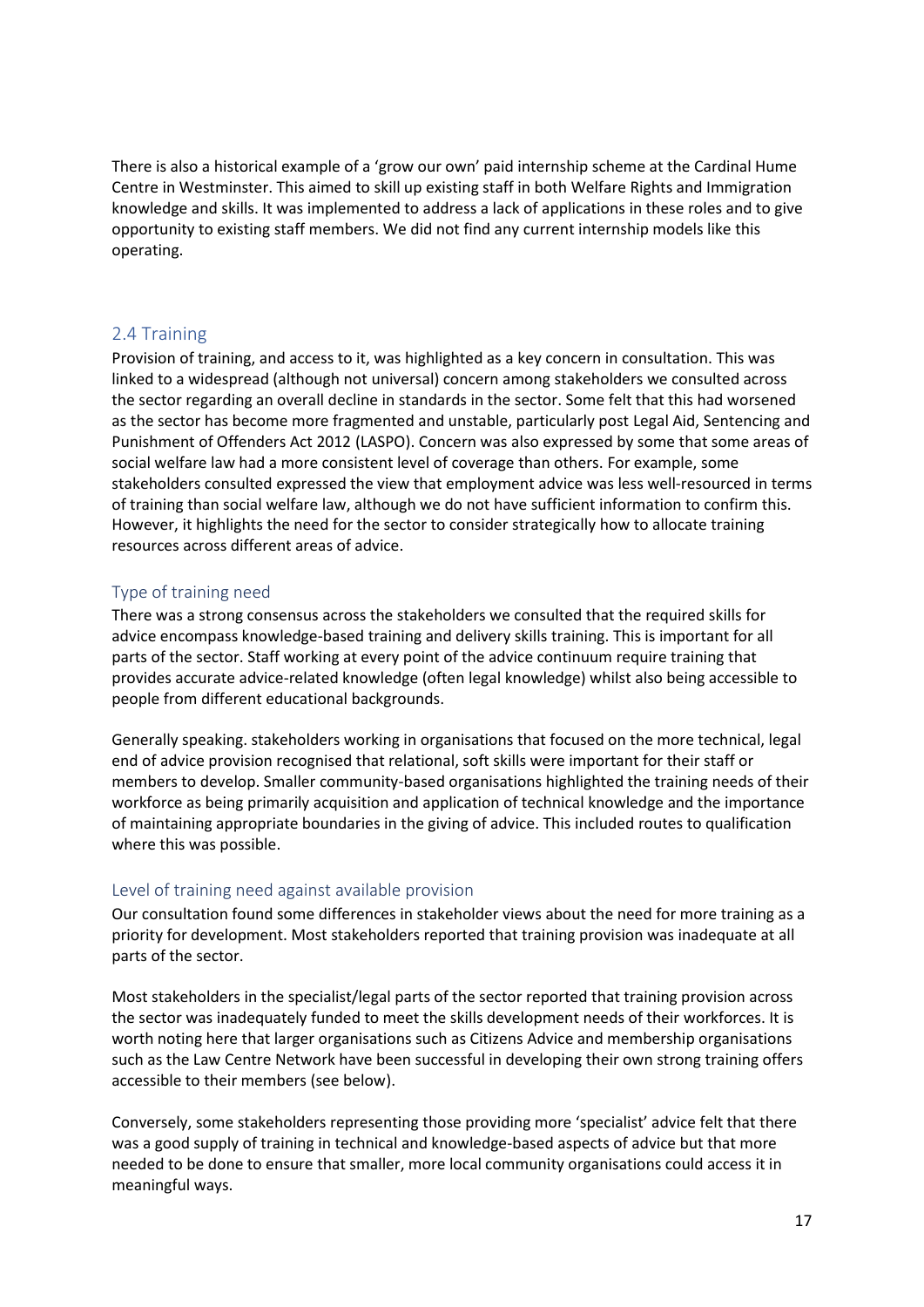Most stakeholders from smaller, community-based organisations agreed that the current focus of skills development in the sector is disproportionately aimed at the 'specialist part of the sector' and does not sufficiently consider the development needs of staff with a diversity of experience and prior education, particularly those working at a community level. This is important because most smaller organisations do not have the capacity to provide training themselves and rely on other sources. This is discussed further below in Type of training need.

Some more established second tier leaders also recognised this trend:

*"I consider that the key issue is not training itself but the lack of opportunity and development within the pathway particularly at the grassroots level. The market seems reasonably robust in terms of training to the specialist end of the profession, and it is not dealing with the skills gap."* (Advice Second Tier Manager).

A specific issue raised by several stakeholders we consulted was that training and wider skills development offers need to as much as possible to be flexible to meet the needs of people with lived experience of disadvantage and complex barriers. Whilst they have potentially a lot to offer the advice sector, they may need training offers that address barriers to engagement. These could be physically disabling barriers (see 5.2) or may be about making skills development accessible to those without prior qualifications or further education experience. One implication of this is that any skills development/progression models that are developed or expanded need to ensure maximum accessibility and relevance through inclusive collaborative planning.

#### <span id="page-18-0"></span>Training as part of a recognised competency-based pathway

For training to be most effective, it needs to be provided as part of a structured offer through which it is clear when any one person is sufficiently trained to advise in any given area of advice and at which level of advice. This particularly applies to aspects of Social Welfare advice, such as Housing, Welfare Rights and Employment.

Many stakeholders from across the continuum of advice provision pointed out that, whilst there could be more training across the sector, overall, this was not as urgent a priority as the need to develop clear, recognised and accredited pathways for skills and career development. Linked to this, we found a consensus that the landscape of initiatives that address skills development is fragmented and there is not a common understanding of how to develop and shape a particular skills development pathway in many areas of social welfare law. It is important that the more holistic, creative skills needed to be an effective community advice worker are adequately reflected in any emerging training pathways.

Although not specifically focused on training provision, this is an important finding in relation to the skills gap. There was a strong consensus that tiered pathways must underpin any specific training offers to be effective in addressing the skills gap in the medium term, through systems change.

*"Other areas of our work - like welfare rights advice - do not have such clear external frameworks. There are lots of courses available but they are all one offs and expensive. It is difficult to know what collection of courses people need and when. It is much less cost effective and efficient to manage this way, and it is harder to assure quality."* (Advice Service Manager)

#### <span id="page-18-1"></span>Issues regarding provision

Whilst there are many good examples of training being offered, there is less clarity about whether it is being offered in the right way, to all the people it should be reaching and at the right time in their career pathways. Specifically, there is the question of whether current training offers are meeting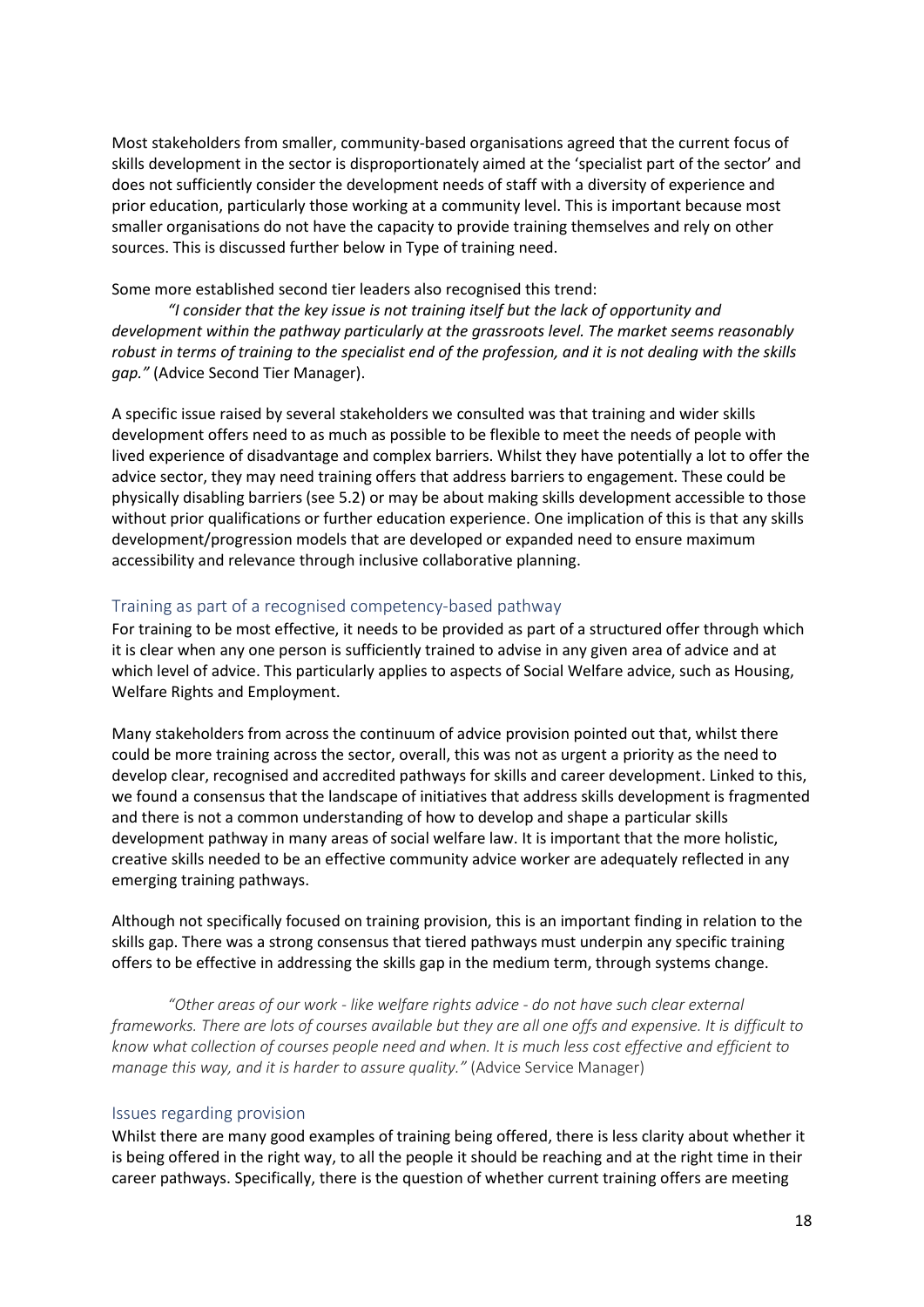the inclusion and relevance needs of the diverse workforce that the targeted and community-led organisations (such as BAME and disability focused organisations and groups) represent (see above).

Most larger organisations offer training 'internally' (see above) but their training aimed at their partner organisations is not a uniform offer, being often negotiated and delivered at a local level.

Stakeholders from or representing smaller, community organisations described their workforce as 'having community connection and empathy in their blood' and naturally placed to share their knowledge and skills in the more relational, holistic aspects of advice with other parts of the sector. Legal providers are well-placed to be comfortable with knowledge-based approaches and procedural skills but concern was expressed about a disconnect:

*"My experience is there was a bridge between beginners and experts and that may be less so now as people may be less connected. The Sector does not brilliantly represent the community it advises, in terms of community and diversity. I think what is needed is a more formalised or clearer pathway to help here."* (Representative of Welfare Rights Focused Organisation).

#### <span id="page-19-0"></span>Specific barriers to accessing training

We unable to identify specific profiles of who was accessing different training offers we investigated. However, stakeholders we consulted in community organisations consistently told us that cost and staff time were the key barriers to access.

The other key barrier identified was cost. This is relevant in terms of the cost of providing training, which can be resource intensive. It also applies in terms of cost to organisations sending their workforce on training, in terms of staff time and lack of identified skills development budgets. For sustainability of impact on the whole system, rather than the individual, training demands ongoing resourcing rather than short term investment.

#### <span id="page-19-1"></span>Examples of training solutions

As noted above, training provision can range from skills development initiatives aimed at developing legal knowledge capacity to initiatives aimed at developing place-based and community-focused skills capacity. Some examples of training include, but are not limited to, those described overleaf.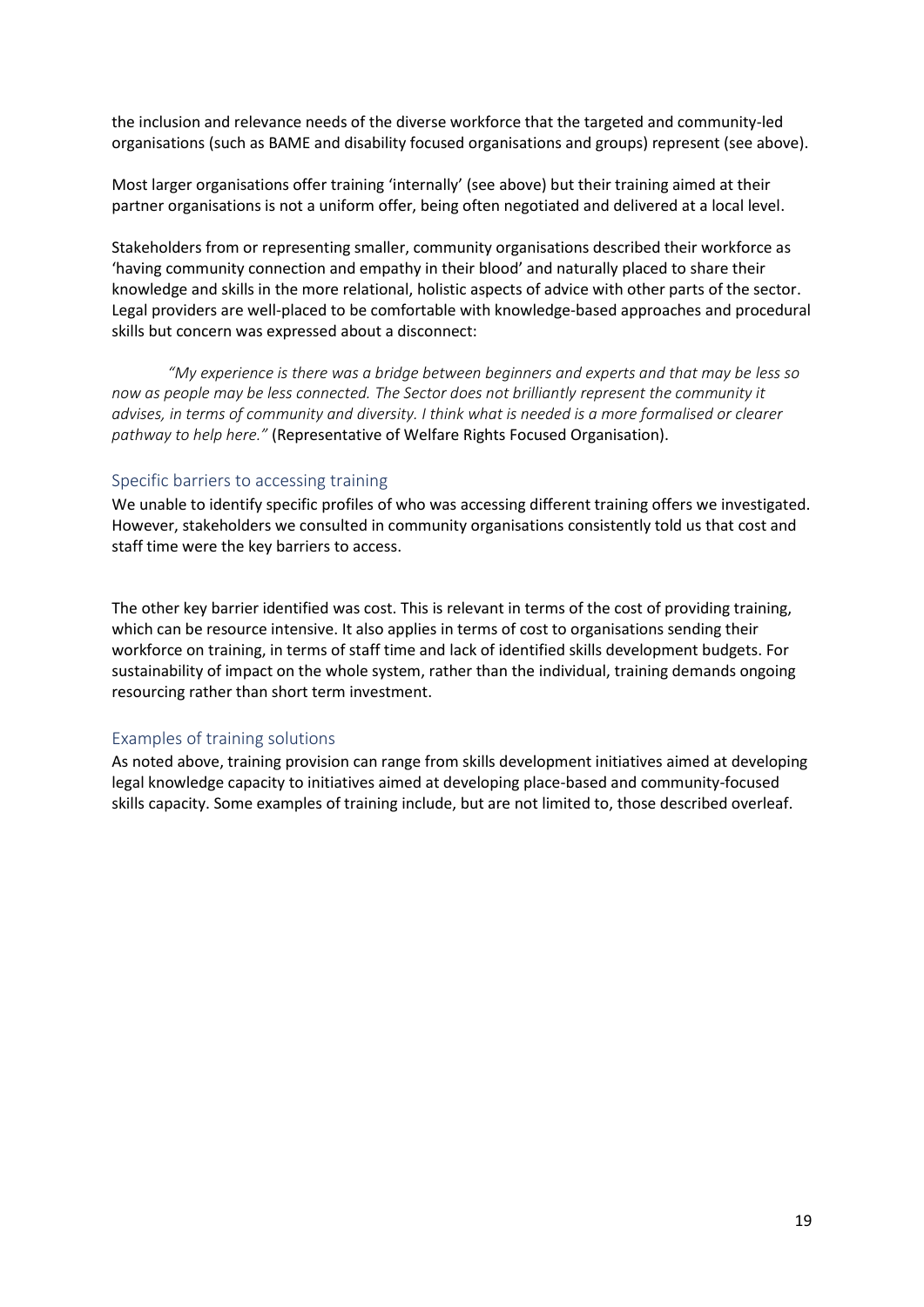#### *AdviceUK NVQ Programme*

| Name of                                               | AdviceUK - RQF (NVQ) Programme                                                                                                                                                                                                                                                                                                                                                                                                                                                                                                                                                                                                                                                                                                                                                                                                                                                                                                                                                                                                                                                                                                                                                                                                                                                                                                                                                                                                                                                                                                                                                                         |
|-------------------------------------------------------|--------------------------------------------------------------------------------------------------------------------------------------------------------------------------------------------------------------------------------------------------------------------------------------------------------------------------------------------------------------------------------------------------------------------------------------------------------------------------------------------------------------------------------------------------------------------------------------------------------------------------------------------------------------------------------------------------------------------------------------------------------------------------------------------------------------------------------------------------------------------------------------------------------------------------------------------------------------------------------------------------------------------------------------------------------------------------------------------------------------------------------------------------------------------------------------------------------------------------------------------------------------------------------------------------------------------------------------------------------------------------------------------------------------------------------------------------------------------------------------------------------------------------------------------------------------------------------------------------------|
| project/agency                                        |                                                                                                                                                                                                                                                                                                                                                                                                                                                                                                                                                                                                                                                                                                                                                                                                                                                                                                                                                                                                                                                                                                                                                                                                                                                                                                                                                                                                                                                                                                                                                                                                        |
| Model of delivery                                     | AdviceUK is approved by City and Guilds as an Assessment Centre for NVQ Level 3<br>Certificates and NVQ Level 4 Diplomas in Advice and Guidance, Ofqual regulated<br>Qualifications.<br>Volunteers and paid staff providing advice can use this route to have their prior<br>training (whether accredited or not) and work-based experience recognised through a<br>widely recognised qualification. Competence based qualifications assess skills and<br>knowledge required in a job at a particular level.<br>The process involves work- based assessment by matching the required learning<br>outcomes and assessment criteria set out in the standards laid down for the NVQ.<br>Evidence is accumulated by the advice worker by demonstrating each of these<br>components as well as writing about what they do backed up by work records and<br>witness testimony.                                                                                                                                                                                                                                                                                                                                                                                                                                                                                                                                                                                                                                                                                                                               |
| Levels of training<br>provided                        | RQF (NVQ) Level 3 - Certificate in Advice and Guidance<br>RQF (NVQ) Level 4 – Diploma in Advice and Guidance                                                                                                                                                                                                                                                                                                                                                                                                                                                                                                                                                                                                                                                                                                                                                                                                                                                                                                                                                                                                                                                                                                                                                                                                                                                                                                                                                                                                                                                                                           |
| Profiles of people<br>that go through the<br>training | There is no precise information on demographic or other profiles of access. However,<br>access figures show that the majority are women, reflecting the Advice Sector as a<br>whole. Many are already graduates but require a qualification specific to advice work<br>that shows transferable skills.<br>However, most of the those accessing NVQ assessment via AdviceUK are from the<br>AdviceUK membership. This includes many community-based organisations,<br>including those that are targeted at specific groups in the community.<br>Level 3 Certificate in Advice and Guidance is targeted specifically to advisors who are<br>working face to face with clients to provide advice services. These may include case<br>work, action planning with clients and referral to other agencies.<br>Level 4 Diploma in Advice and Guidance is targeted at senior or specialist advisers,<br>organisational co-ordinators or managers who have some client contact but whose<br>role may also include networking, supervision and support for other staff and<br>volunteers, planning, evaluation of provision and development. Networking on behalf<br>of the organisation is a mandatory requirement to achieve this level.<br>Based on current figures, over 100 learners are undertaking either Level 3 or 4 at any<br>one time.<br>This is currently constrained by AdviceUK capacity but experience of AdviceUK<br>suggests that more learners could be accommodated with funding to support<br>expansion of support capacity that could then be financially sustainable once<br>established. |
| What qualifications,                                  | RQF Level 3 awarded by City and Guilds.                                                                                                                                                                                                                                                                                                                                                                                                                                                                                                                                                                                                                                                                                                                                                                                                                                                                                                                                                                                                                                                                                                                                                                                                                                                                                                                                                                                                                                                                                                                                                                |
| if any, are provided                                  | RQF Level 4 awarded by City and Guilds.                                                                                                                                                                                                                                                                                                                                                                                                                                                                                                                                                                                                                                                                                                                                                                                                                                                                                                                                                                                                                                                                                                                                                                                                                                                                                                                                                                                                                                                                                                                                                                |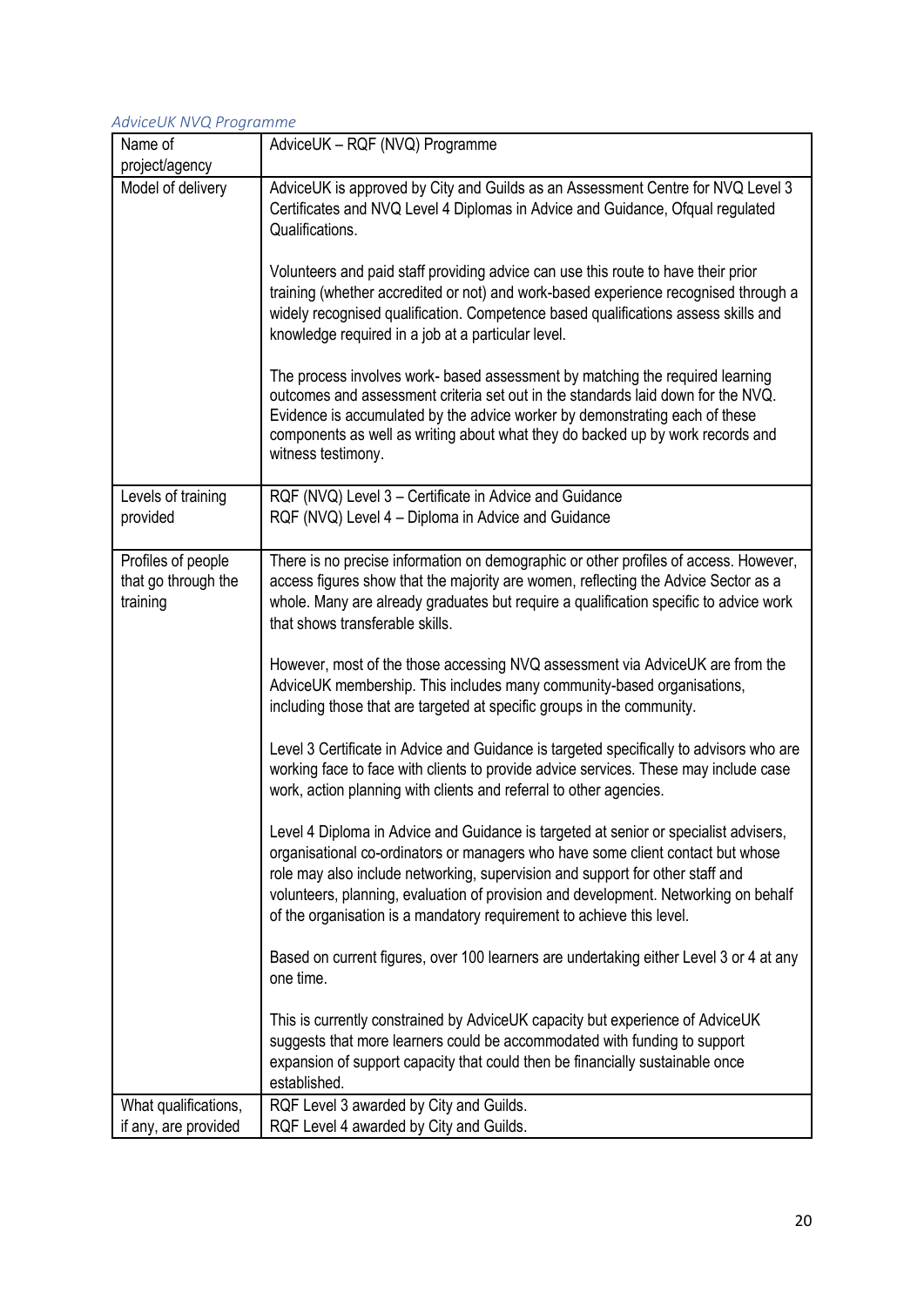| Name of<br>project/agency                                                                                                                                                                                                                       | AdviceUK - RQF (NVQ) Programme                                                                                                                                                                                                                                          |                |                                                                                                                                            |                                                                                    |
|-------------------------------------------------------------------------------------------------------------------------------------------------------------------------------------------------------------------------------------------------|-------------------------------------------------------------------------------------------------------------------------------------------------------------------------------------------------------------------------------------------------------------------------|----------------|--------------------------------------------------------------------------------------------------------------------------------------------|------------------------------------------------------------------------------------|
| Information on costs                                                                                                                                                                                                                            | Costs are usually met by the employer as follows:                                                                                                                                                                                                                       |                |                                                                                                                                            |                                                                                    |
|                                                                                                                                                                                                                                                 | Level                                                                                                                                                                                                                                                                   | <b>Members</b> | <b>Non-Members</b><br>(Voluntary Sector)                                                                                                   | <b>All others</b><br>(Statutory / Commercial )                                     |
|                                                                                                                                                                                                                                                 | Level 3                                                                                                                                                                                                                                                                 | £1,300         | £1,580                                                                                                                                     | £1,930                                                                             |
|                                                                                                                                                                                                                                                 | Level 4                                                                                                                                                                                                                                                                 | £1,600         | £1,945                                                                                                                                     | £2,340                                                                             |
|                                                                                                                                                                                                                                                 |                                                                                                                                                                                                                                                                         |                |                                                                                                                                            |                                                                                    |
| Barriers to attending<br>training                                                                                                                                                                                                               | The qualification route is designed to keep barriers to a minimum                                                                                                                                                                                                       |                |                                                                                                                                            |                                                                                    |
|                                                                                                                                                                                                                                                 | As the RQF is a work-based qualification, this enables access by staff and volunteers<br>for whom attending regular and face to face training might be a barrier and who work<br>in organisations that may struggle to release them for large amounts of training time. |                |                                                                                                                                            |                                                                                    |
| The units for both Level 3 and 4 require some written work to be submitted as part of<br>a portfolio demonstrating knowledge as well as experience, however professional<br>discussion can be used as an assessment method as well if required. |                                                                                                                                                                                                                                                                         |                |                                                                                                                                            |                                                                                    |
|                                                                                                                                                                                                                                                 |                                                                                                                                                                                                                                                                         |                | The process for each level usually takes between 9 and 12 months to complete,<br>depending on the learner's individual needs and capacity. |                                                                                    |
| Where the funding<br>comes from                                                                                                                                                                                                                 |                                                                                                                                                                                                                                                                         |                | Sometimes individuals can apply for local grants that will cover the NVQ costs.                                                            | Employers usually sponsor members of staff but individuals are often self-funding. |
| Whether the funding<br>is ring-fenced                                                                                                                                                                                                           | Expansion of AdviceUK capacity would necessitate some initial funding to get to the<br>point where the costs can be covered from fees.                                                                                                                                  |                |                                                                                                                                            |                                                                                    |

### *AdviceUK NVQ Programme (continued from previous page)*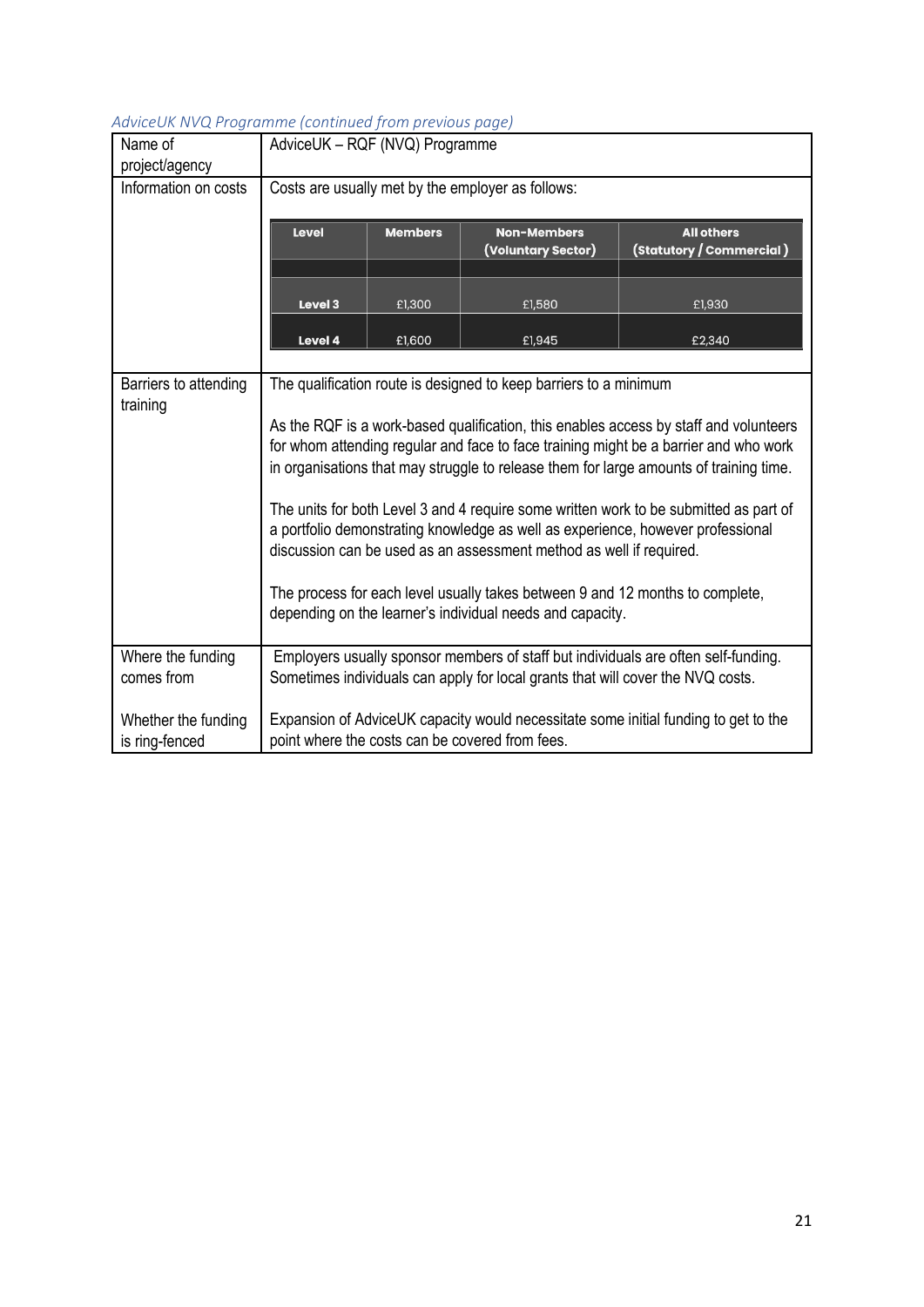| Citizens Advice Training            |                                                                                                                                                                                                                                                                                                                                                                                                                                                                                                                                                                                                                            |
|-------------------------------------|----------------------------------------------------------------------------------------------------------------------------------------------------------------------------------------------------------------------------------------------------------------------------------------------------------------------------------------------------------------------------------------------------------------------------------------------------------------------------------------------------------------------------------------------------------------------------------------------------------------------------|
| Name of                             | Citizens Advice (CA)                                                                                                                                                                                                                                                                                                                                                                                                                                                                                                                                                                                                       |
| project/agency<br>Model of delivery | CA provide a wide range of training for their volunteers and staff. This ranges from<br>knowledge-based training to training on the practices and process of advice work.                                                                                                                                                                                                                                                                                                                                                                                                                                                  |
|                                     | The former includes (but is not limited to) advice knowledge related to:<br>Debt.<br>$\bullet$                                                                                                                                                                                                                                                                                                                                                                                                                                                                                                                             |
|                                     | Benefits (annually updated).<br>$\bullet$                                                                                                                                                                                                                                                                                                                                                                                                                                                                                                                                                                                  |
|                                     | Immigration<br>$\bullet$<br>Family and personal.<br>$\bullet$                                                                                                                                                                                                                                                                                                                                                                                                                                                                                                                                                              |
|                                     | Energy<br>$\bullet$<br>Some aspects of housing.                                                                                                                                                                                                                                                                                                                                                                                                                                                                                                                                                                            |
|                                     | The latter focuses on relational, soft skills, for example:<br>Interviewing skills.<br>٠<br>Benefit of a holistic approach to advice.<br>$\bullet$<br>Importance of non-judgemental approaches for the best outcomes.<br>$\bullet$<br>Working across different channels e.g., face to face, phone and webchat.<br>$\bullet$                                                                                                                                                                                                                                                                                                |
|                                     | CA link this people-focused training directly to staff wellbeing and resilience. It<br>helps staff to feel they are making a difference in their approach in the context of<br>working with people in dire and complex circumstances.                                                                                                                                                                                                                                                                                                                                                                                      |
|                                     | Over the past two years, CA have actively reviewed and updated all learning<br>content to ensure it is aligned to the current needs of their learners. Changes have<br>included improvements to existing format and content as well as creation of<br>additional content, including:<br>Updated webchat and telephony content.<br>$\bullet$<br>New content on energy-related advice.<br>$\bullet$<br>Changes to employment and immigration advice related content (in line<br>$\bullet$<br>with changes due to Brexit).                                                                                                    |
|                                     | Training is provided through the Skillbook platform. Most of this is dedicated to<br>internal learners. There is also a separate area of Skillbook that is focussed on<br>energy related learning as part of a distinct project. The whole learning programme<br>is part created by CA and part curated from external sources. All the learning<br>content is based on training needs analysis and therefore bespoke to learners'<br>ongoing needs. Other sources of content include that from Linkedin learning, Ted,<br>YouTube and other sources deemed reputable and reliable by quality assurance<br>teams within CA. |
|                                     | Learning opportunities are regularly promoted through the monthly newsletter<br>which goes out across the organisation. This is complemented by monthly Q&A<br>sessions where current and upcoming learning opportunities are shared. A<br>Facebook-based peer to peer support page is also available to all volunteers and<br>staff. This has enhanced the profile of the learning offer and is an opportunity for<br>learning leads to listen to ongoing needs of learners in terms of focus and content.<br>Local learning leads co-create learning content with national staff.                                        |
|                                     | CA are actively considering how they may be able to offer their learning platform to<br>external learners, wider than for energy related learning.                                                                                                                                                                                                                                                                                                                                                                                                                                                                         |

# *Citizens Advice Training*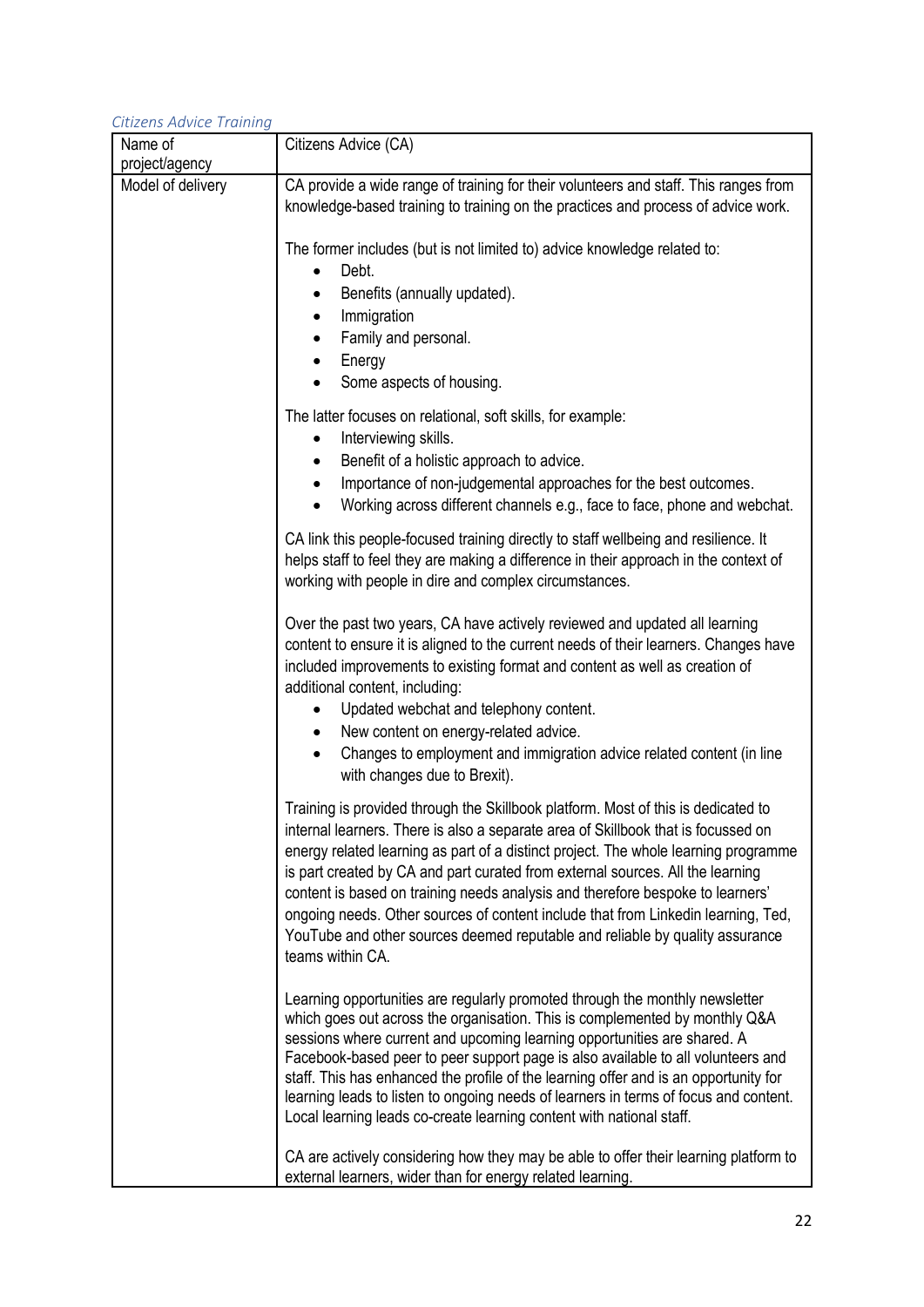|  | Citizens Advice Training (continued from previous page) |  |  |
|--|---------------------------------------------------------|--|--|
|  |                                                         |  |  |

| Name of                                                                    | Citizens Advice (CA)                                                                                                                                                                                                                                                                                                                                                                                                                                        |
|----------------------------------------------------------------------------|-------------------------------------------------------------------------------------------------------------------------------------------------------------------------------------------------------------------------------------------------------------------------------------------------------------------------------------------------------------------------------------------------------------------------------------------------------------|
| project/agency                                                             |                                                                                                                                                                                                                                                                                                                                                                                                                                                             |
| Levels of training<br>provided                                             | Learning is content is available at Advisor, Supervisor and Leadership levels.                                                                                                                                                                                                                                                                                                                                                                              |
| Profiles of people that                                                    | There is no specific information on demographic or other profiles of access.                                                                                                                                                                                                                                                                                                                                                                                |
| go through the training                                                    | On average, more than 7,000 staff/volunteers each month access the digital<br>learning platform.                                                                                                                                                                                                                                                                                                                                                            |
|                                                                            | Each month, more than 200 places are filled for live online learning sessions.                                                                                                                                                                                                                                                                                                                                                                              |
|                                                                            | The CA Adviser Learning Programme (ALP) is used by all local offices.                                                                                                                                                                                                                                                                                                                                                                                       |
| What qualifications, if<br>any, are provided                               | Training on debt advice is externally accredited.                                                                                                                                                                                                                                                                                                                                                                                                           |
|                                                                            | There is internal recognition (rather than qualification) for learners as they<br>undertake training at different levels of competence, knowledge and skill. This is<br>documented through the Learning and Assessment Record (LAR). The Local<br>Learning Lead and the learner work together to identify required training for their<br>role. Observations of competence lead to sign off of the demonstration of<br>competence at that level of learning. |
|                                                                            | The LAR also contains a list of any Recognised Prior Learning (RPL) which is used<br>when a trainee joins with a foundation/advanced skill in specific areas e.g., in the<br>case of a qualified lawyer or solicitor.                                                                                                                                                                                                                                       |
|                                                                            | CA are currently reviewing their competency frameworks and will be mapping<br>learning across to them. This may lead to accreditation of content and materials<br>other than that for debt advice training.                                                                                                                                                                                                                                                 |
| Information on costs                                                       | The Skillbook platform is based on licence costs which equate to approximately<br>£27.00/person/year (based on our full staff and volunteer base). This enables<br>unlimited amounts of content to the online learning platform. Estimated costs for<br>one online learning session are estimated at an average £200. This includes<br>preparation, set up, platform and delivery.                                                                          |
| Barriers to attending<br>training                                          | Barriers to accessing training have historically included time, cost and travel. These<br>barriers relate to previous model which was heavily classroom-based which did not<br>give equitable learning opportunities across the organisation.                                                                                                                                                                                                               |
|                                                                            | CA are actively seeking to address these barriers by moving to an increasingly<br>digital offer.                                                                                                                                                                                                                                                                                                                                                            |
|                                                                            | CA are also working to improve accessibility of content to enable people from all<br>backgrounds to benefit.                                                                                                                                                                                                                                                                                                                                                |
| Where the funding<br>comes from; Whether<br>the funding is ring-<br>fenced | No specific information available.                                                                                                                                                                                                                                                                                                                                                                                                                          |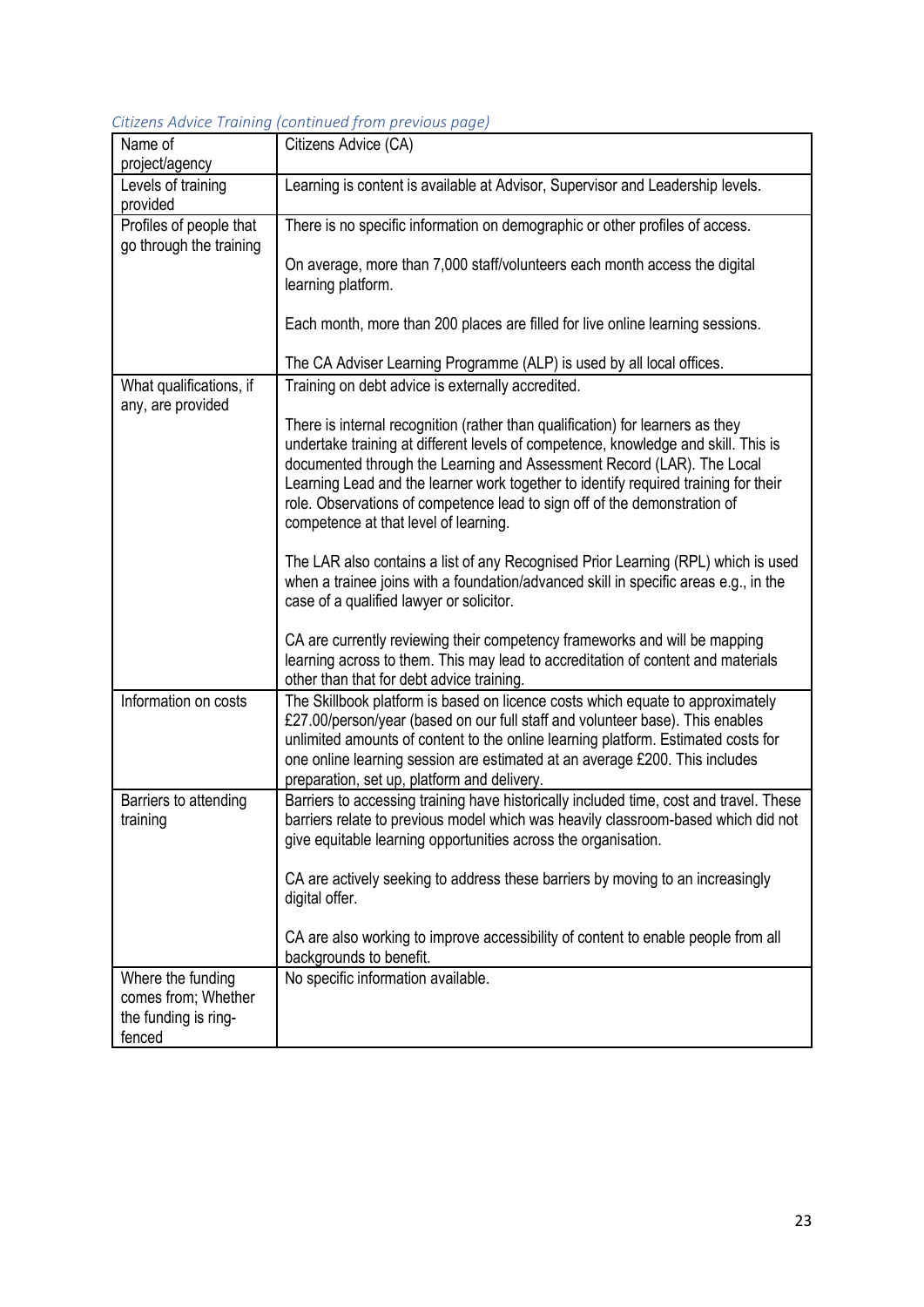#### Name of project/agency | Refugee Action – Frontline Immigration Advice Project Model of delivery Training is provided to staff of signed up partner organisations through an overarching capacity building programme. Training is supported by the Immigration Advisor Handbook. Once trained, staff and organisations must submit 'New Adviser' and 'Organisation' registration applications to the OISC at the same time. This triggers OISC assessment which if successfully completed leads to registration for the organisation. Once this is completed staff can deliver immigration advice. Conditions for organisations are that they must commit to: • Managerial time to prepare and submit an organisation application for registration with the OISC • Acquiring professional indemnity insurance • Providing staff approximately 10 days away from their day-to-day duties to attend five-day training, undertake self-study and revision, and sit the assessment. • Ensuring staff have Disclosure and Barring Service (DBS) checks issued in the last six months at date of OISC application • Ensuring staff have access to a computer, internet and ideally a headset to undertake online classroom training • Ensuring GDPR compliant record storage and good staff support processes • Providing feedback on experience and outcome Levels of training provided Training is accredited with OISC at Level 1 and Level 2. Profiles of people that go through the training Staff and volunteers in organisations who are working towards the OISC registration process. RA is open about onboarding new organisations, so long as they are not for profit and aiming to offer a free immigration advice service to migrants. Capacity has become more of an issue and RA now prioritise organisations in areas where there are gaps in provision as well as organisations going to OISC Level 2. What qualifications, if any, are provided Some limited entry level training is not accredited. The main training is to enable organisations and individuals to meet Level 1 and Level 2 OISC requirements. Information on costs The main costs for organisations are measured in time off work to attend training and study, although this can be significant. Costs to the organisation can of course be lower if the trainees are volunteers who are keen to develop their skills in their own time. There are also costs associated with OISC registration, such as managerial time and DBS checks. There are no direct OISC application or assessment charges where the organisation is not fee charging reducing the cost burden. Refugee Action are currently looking at the unit costing of the programme. Barriers to attending training Once organisations are onboarded, there are no restrictions on the staff or volunteers they can train. Where the funding comes from. Is funding ring-fencd? Funding is from AB Charitable Trust, Legal Education Foundation and The Paul Hamlyn Foundation.

#### *Refugee Action Capacity Building Immigration Advice Capacity Building*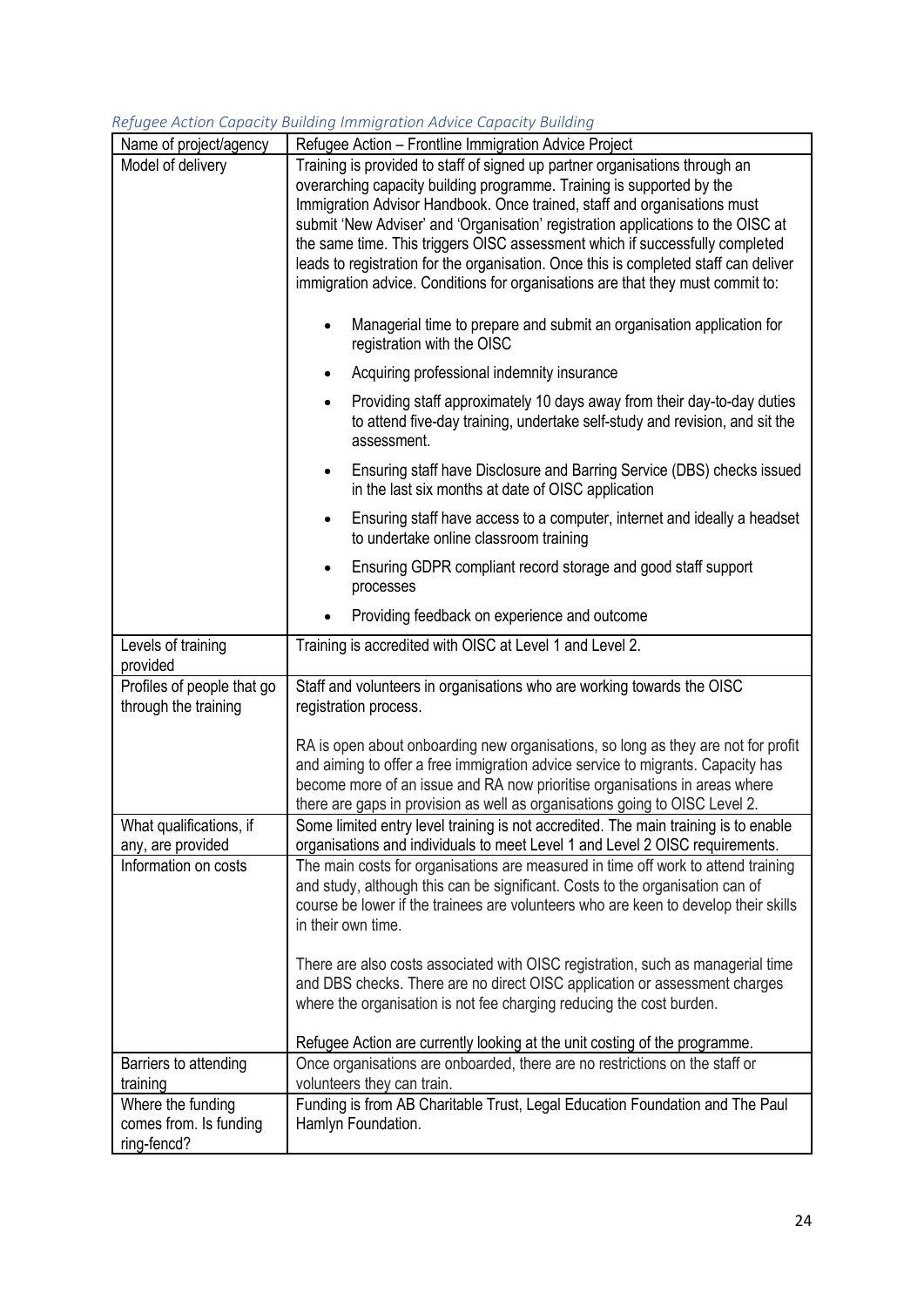### *Justice First Fellowship*

| Name of project/agency                                                        | Justice First Fellowship                                                                                                                                                                                                                                                                                                                                                           |
|-------------------------------------------------------------------------------|------------------------------------------------------------------------------------------------------------------------------------------------------------------------------------------------------------------------------------------------------------------------------------------------------------------------------------------------------------------------------------|
| Training provided by:                                                         | Legal Education Foundation (LEF) and the organisation employing the individual.                                                                                                                                                                                                                                                                                                    |
| Models of delivery? Is it<br>delivered through a<br>tutor/instructor or is it | The programme aims to grow future social welfare solicitors and the expectation is<br>that they are employed by the host at the end.                                                                                                                                                                                                                                               |
| delivered through<br>online                                                   | Salary and supervision costs are funded by the Legal Education Foundation (LEF)<br>for the duration of the 2-year training contract.                                                                                                                                                                                                                                               |
| reading/answering<br>questions (self-taught)?                                 | Eight cohorts have gone through the scheme so far.                                                                                                                                                                                                                                                                                                                                 |
|                                                                               | The LEF run the programme and provide support and networking opportunities for<br>those enrolled. There is also a Justice First Fellows peer networking scheme.                                                                                                                                                                                                                    |
|                                                                               | LEF advertise vacancies for the scheme and process the applications. This helps<br>reduce the burden on the host organisation.                                                                                                                                                                                                                                                     |
|                                                                               | The Fellows are exposed to 3 areas of social welfare law education and practice<br>development.                                                                                                                                                                                                                                                                                    |
| Levels of training<br>provided:                                               | In-post training with supervision provided and funded by LEF.                                                                                                                                                                                                                                                                                                                      |
|                                                                               | Additionally, Fellows and hosts attend regular sessions on developing their project,<br>professional development skills, additional training e.g., marketing and fundraising,<br>well-being support provided by Claiming Space, and access to useful networks.                                                                                                                     |
| Profiles of people that<br>go through the training                            | Since 2014, 120 Fellowships have been awarded across the UK over eight cohorts.                                                                                                                                                                                                                                                                                                    |
|                                                                               | Of the 66 fellows that have graduated from the scheme so far, 65 are in paid<br>employment and one is the primary care giver for her family. Ninety-one percent<br>are now working as lawyers in roles using law for public benefit. Of this 76% are in<br>NFP or private firms specialising in social justice areas of law and 15% are in the<br>public sector or courts service. |
|                                                                               | No one to date has failed to qualify.                                                                                                                                                                                                                                                                                                                                              |
|                                                                               | Of the current group of trainees about to qualify it is likely that 13 of the 16 will stay<br>with their host. One is moving to a previous employer (in the sector) and one is<br>moving to private practice. The forward plan of the final trainee is currently<br>unknown.                                                                                                       |
| What qualifications if<br>any are provided                                    | The scheme is to train solicitors (SQE) with skills and experience in providing social<br>welfare legal advice.                                                                                                                                                                                                                                                                    |
| Information on costs                                                          | More than 4 million in funding has been provided so far to the scheme, funding<br>eight cohorts (see above).                                                                                                                                                                                                                                                                       |
|                                                                               | The cost per Fellow depends on local salary costs, so vary from £75-100k over 2<br>years. In London, costs are likely to be approximately 50K per year including the<br>funded supervision element.                                                                                                                                                                                |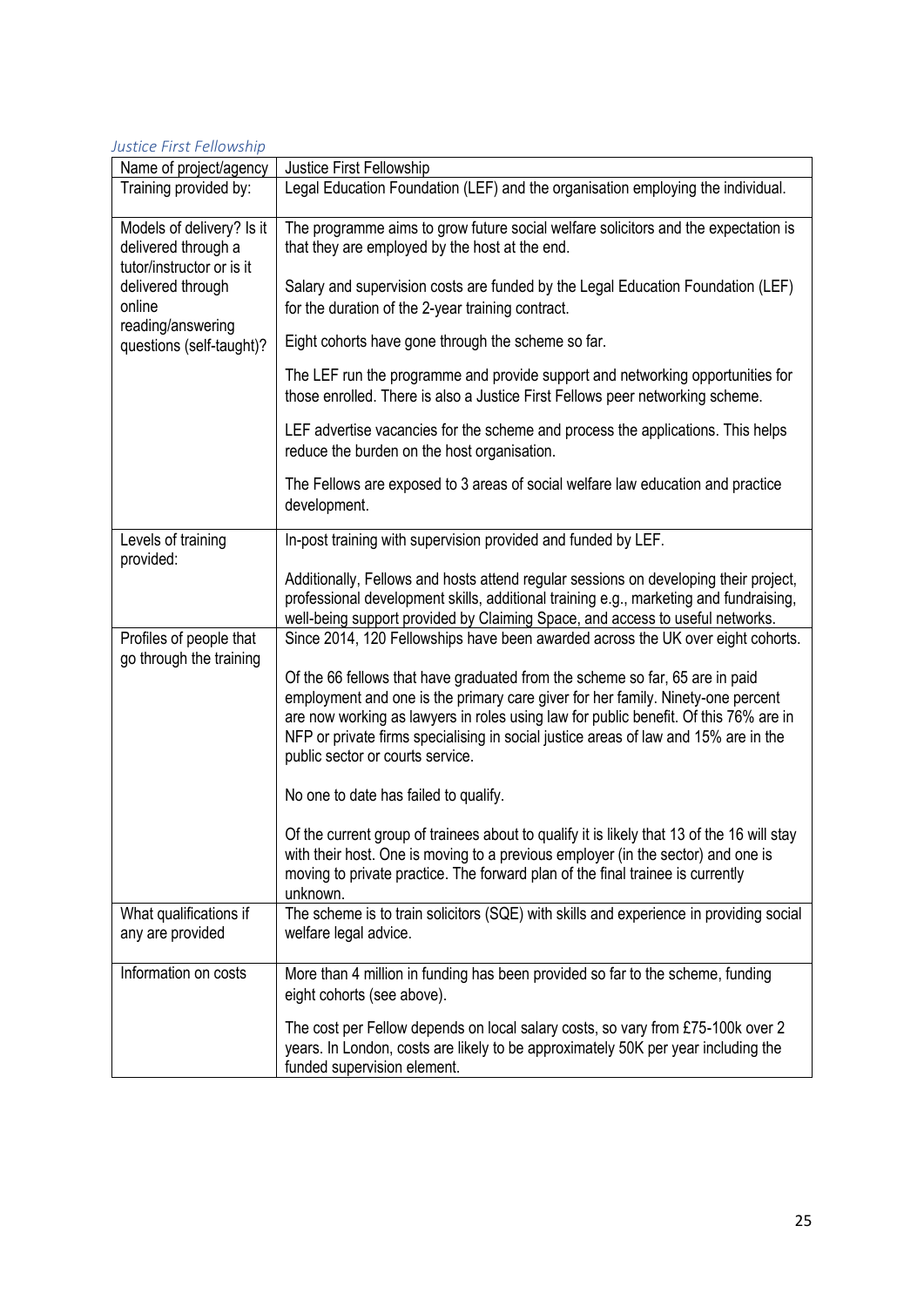# *Justice First Fellowship (continued from previous page)*

| Name of project/agency                   | Justice First Fellowship                                                                                                                                                                                                                                                                                           |
|------------------------------------------|--------------------------------------------------------------------------------------------------------------------------------------------------------------------------------------------------------------------------------------------------------------------------------------------------------------------|
| Barriers to attending                    | The scheme is only open to those who have done the Legal Practice (LPC) course.                                                                                                                                                                                                                                    |
| sessions                                 | This restricts access to those who have had this opportunity.                                                                                                                                                                                                                                                      |
|                                          | Funding for the individual Fellowship ends after two years. The expectation is that<br>the host employs the Fellow at that point is of course dependent in funding being<br>available within the host organisation to do this. Uncertainty around this aspect may<br>discourage some from applying to the scheme.  |
|                                          | If using legal aid funding for employment going forward, it takes a while for the<br>newly qualified trainee to build up a caseload and bring in income. One suggestion<br>to mitigate this barrier was to consider funding for three years, with funding<br>reducing (taper) as Fellows start to bring in income. |
| Where the funding<br>comes from? Whether | The Legal Education Foundation fund the scheme.                                                                                                                                                                                                                                                                    |
| the funding is ring-<br>fenced?          | The funding is ring fenced to train a social welfare solicitor within a host<br>organisation, according to an agreed framework.                                                                                                                                                                                    |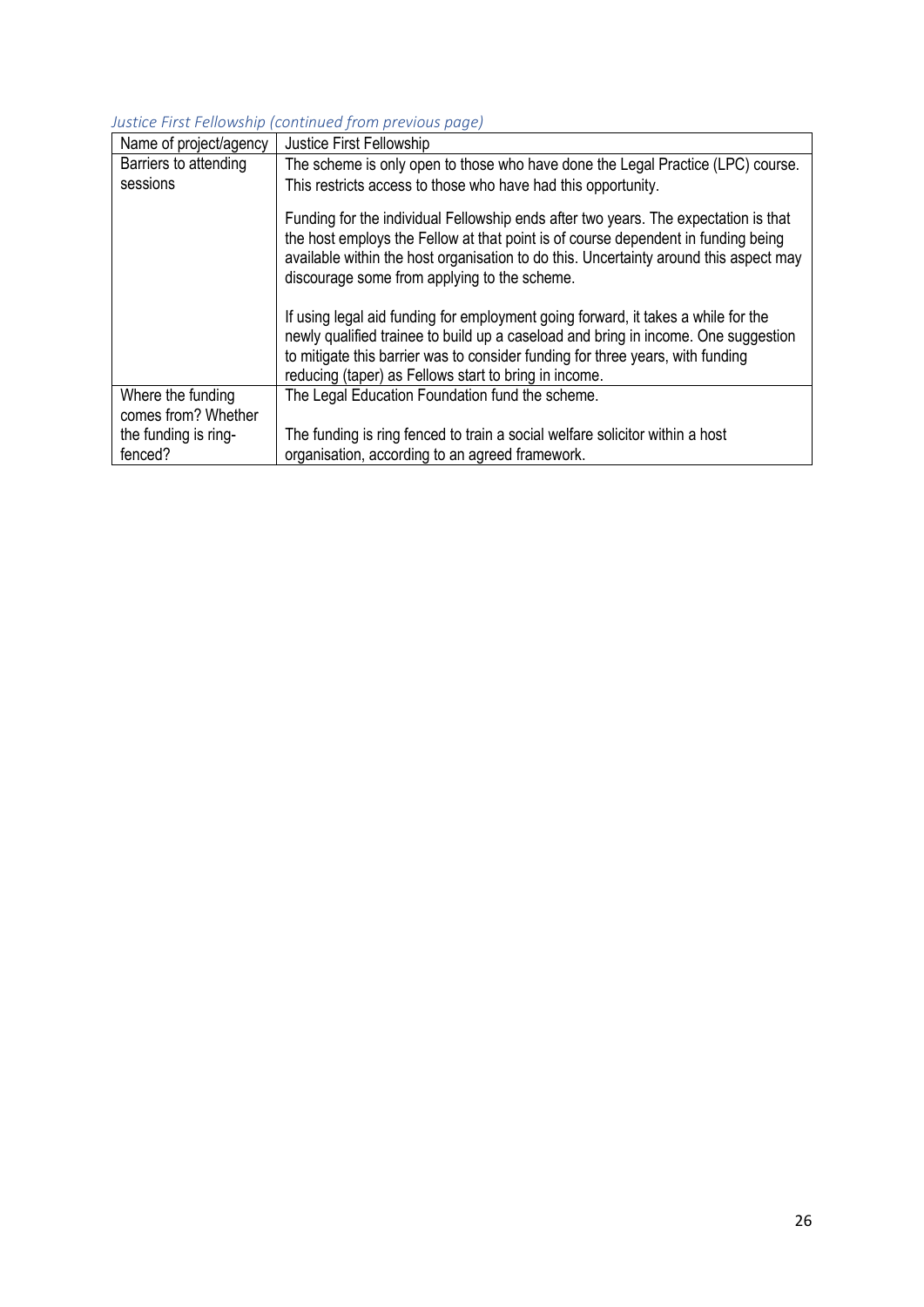#### *Apprenticeships -University Legal Centre (ULC) co-ordinated programme*

We have focused this section on one apprenticeship model which we found through our consultation. There may be other structured programmes working in this area in the not-for-profit advice sector but we did not come across them. The stakeholder from ULC that we consulted did not know of any comparable schemes but noted the uptake in other sectors such as private law firms.

The description of this scheme here focuses on pathways to solicitor qualification developed by ULC, utilising the apprentice levy. Other stakeholders we consulted expressed interest in developing apprenticeships geared towards becoming an advisor within a holistic context.

| Name of project/agency                                                        | University Legal Centre existing co-ordinated scheme                                                                                                                                                                                                                                                                                                                                                                                          |
|-------------------------------------------------------------------------------|-----------------------------------------------------------------------------------------------------------------------------------------------------------------------------------------------------------------------------------------------------------------------------------------------------------------------------------------------------------------------------------------------------------------------------------------------|
| Training provided by                                                          | In house to qualify as a solicitor                                                                                                                                                                                                                                                                                                                                                                                                            |
| Models of delivery? Is it<br>delivered through a<br>tutor/instructor or is it | Offers a route to qualifying via the SQE for those who have not done the Legal<br>Practice course. This is with the aim of increasing the pool of potential applicants.                                                                                                                                                                                                                                                                       |
| delivered through online<br>reading/answering<br>questions (self-taught)?     | There are two routes i) a two-year route for those with a law degree and ii) a six-<br>year route for those without. This represents a good opportunity for those without<br>a law degree which implies a potential for SQE qualification for a more diverse<br>group of people.                                                                                                                                                              |
|                                                                               | Individual apprenticeships may qualify for funding for the training aspect of the<br>scheme via the Pay Apprenticeship Levy.                                                                                                                                                                                                                                                                                                                  |
| Levels of training<br>provided                                                | Knowledge and skills development in advice provision is achieved through<br>supervision within host organisations, supplemented by existing online and CPD<br>resources.                                                                                                                                                                                                                                                                      |
|                                                                               | There are also some online training routes to SQE qualification with some<br>proposed to be developed for the not-for-profit sector (see below).                                                                                                                                                                                                                                                                                              |
| Profiles of people that go<br>through the training                            | Since September 2020, the UCL scheme has supported ten solicitor apprentices.<br>UCL are employing three apprentices directly, whilst providing remote support to<br>the other seven. These seven are respectively employed by the Limehouse<br>Project, the Island Advice Centre, the Bromley by Bow Centre (all in Tower<br>Hamlets), and the Mary Ward Centre, the Anti-trafficking & Labour Exploitation<br>Unit and Luton Rights Centre. |
|                                                                               | Eight of the ten apprentices already have law degrees and are on 30-month<br>apprenticeships. The remaining two have non-law undergraduate degrees and<br>are on 6-year apprenticeships.                                                                                                                                                                                                                                                      |
| What qualifications if any<br>are provided                                    | All applicants are required to pass SQE Stage 1, whatever degree or other<br>qualifications they already have.                                                                                                                                                                                                                                                                                                                                |
|                                                                               | SQE Stage 1 mainly assesses legal knowledge through multiple-choice<br>examinations. The applicant must complete SQE Stage 1 before progressing to<br>SQE Stage 2. SQE Stage 2 assesses the applicant's legal skills through practical<br>examinations and assessments.                                                                                                                                                                       |
| Information on costs                                                          | There is no precise information on costs available currently but see below Where<br>the funding comes from.                                                                                                                                                                                                                                                                                                                                   |
|                                                                               | The scheme is largely a vocational route to qualification as a solicitor for existing<br>staff utilising the SQE. It is therefore predicated within the UCL model of<br>developing pre-existing staff. This is seen as a relatively stable model going<br>forward.                                                                                                                                                                            |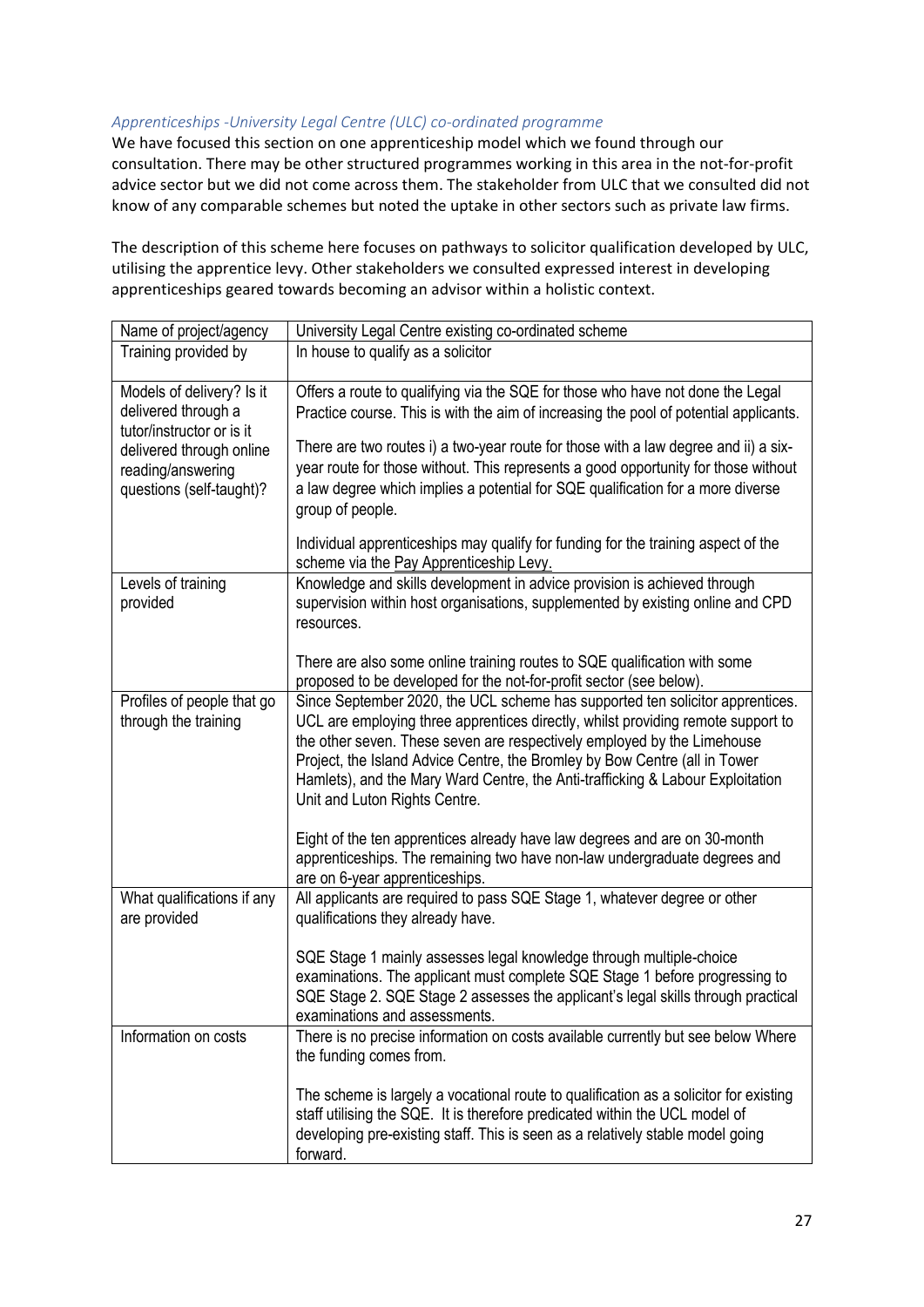### *Apprenticeships -University Legal Centre (ULC) co-ordinated programme (continued from previous page)*

| Name of project/agency                                          | University Legal Centre existing co-ordinated scheme                                                                                                                                                                                                                                                                               |
|-----------------------------------------------------------------|------------------------------------------------------------------------------------------------------------------------------------------------------------------------------------------------------------------------------------------------------------------------------------------------------------------------------------|
| Barriers to attending                                           | As applicants must be doing qualifying work the scheme ideally suits to those in                                                                                                                                                                                                                                                   |
| sessions                                                        | an advice role.                                                                                                                                                                                                                                                                                                                    |
|                                                                 |                                                                                                                                                                                                                                                                                                                                    |
|                                                                 | All applicants to the apprenticeship must either have an undergraduate degree or<br>experience equivalent to study at degree level (for example, by completing a<br>degree level apprenticeship prior to application).                                                                                                             |
|                                                                 | The scheme is not as well suited to those working in a triage role. Some<br>organisations have found that working in triage role (which is in itself a highly<br>skilled role) is a common route for people wanting a legal career. However, this<br>group would face barriers to participation in the scheme.                     |
|                                                                 | The 5/6-year route is quite long and requires a significant level of commitment<br>and stability from the organisation and the individual. Some people on the<br>apprenticeship scheme that we spoke to were doing the required training in their<br>own unpaid time due to the lack of resource in their organisation to fund it. |
|                                                                 | To optimise access to the scheme funding is needed for employing organisations<br>to be able to support the apprentice for the duration of the course (for example,<br>subsidising the training contribution).                                                                                                                     |
| Where the funding<br>comes from? Is the<br>funding ring-fenced? | Funding is available via the apprentice levy which funds Employers - those with a<br>total annual pay bill of less than $£3$ million $-$ pay 5% of the cost of their<br>apprenticeship training and the Government pays the rest.                                                                                                  |
|                                                                 | For example, corporate law firms and local authorities can transfer up to 25% of<br>their Levy to organisations in the advice sector to fund apprenticeships. This<br>means that all the training fees (including assessment and exam fees) can be met<br>by Apprenticeship Levy transfers.                                        |

To fully realise the potential benefits of an apprentice scheme in London, a more systemic and comprehensive model is proposed by the current provider. We have outlined this overleaf: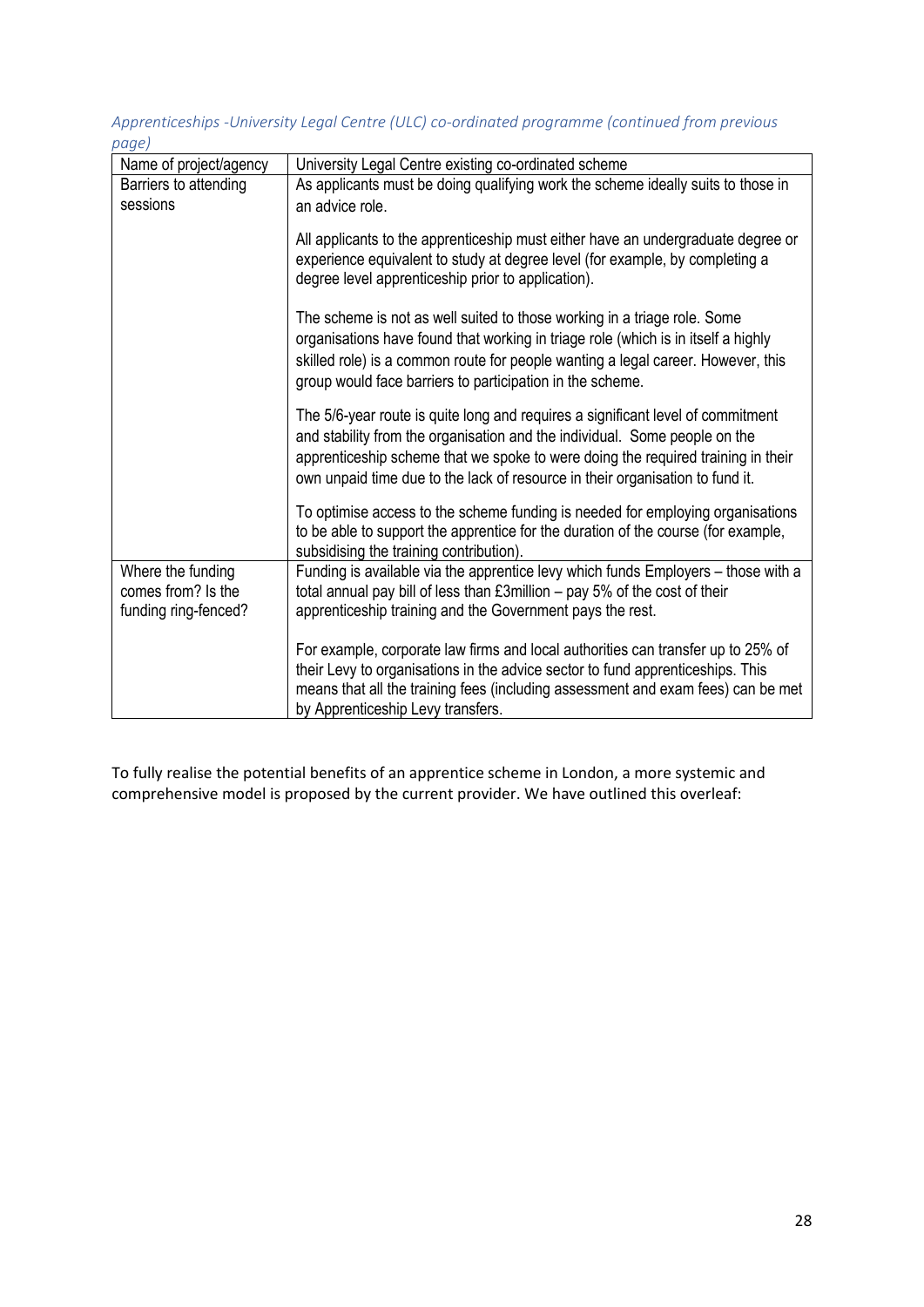#### *Proposed apprenticeship scheme – step change scheme*

|                           | Apprentice scheme - scaled scheme                                                                                                                               |
|---------------------------|-----------------------------------------------------------------------------------------------------------------------------------------------------------------|
| Training provided by:     | The proposal is that a trainee 'pool' would provide flexibility to assign trainees both                                                                         |
|                           | to commercial law firms and advice sector organisations facing temporary                                                                                        |
|                           | recruitment problems. This could all be done without affecting the apprentices need                                                                             |
|                           | to accrue Qualifying Work Experience (QWE), as QWE can be accrued at up to                                                                                      |
|                           | four different organisations. Such agency relationships would help to subsidise                                                                                 |
|                           | future apprenticeship opportunities. Training would be co-ordinated and provided                                                                                |
|                           | by proposed co-ordinators and brokers through existing developed scheme.                                                                                        |
| Models of delivery? Is it | Explore with the GLA, whether a solicitor apprentice programme can be recognised                                                                                |
| delivered through a       | as a GLA employment hub. The GLA would need to identify 'legal services' as a                                                                                   |
| tutor/instructor or is it | priority area for hub status to be potentially granted.                                                                                                         |
| delivered through         |                                                                                                                                                                 |
| online                    | Proposed that University House could establish an employment agency themselves                                                                                  |
| reading/answering         | or working in partnership with an existing niche provider such as Flex-Legal. Co-                                                                               |
| questions (self-taught)?  | ordinators will act as supervisors within the scheme and use developed existing                                                                                 |
|                           | training models such as BARBRI.                                                                                                                                 |
| Levels of training        | Trainees would be sought from across all London boroughs to train as solicitors up                                                                              |
| provided:                 | gain the SQE standard and become specialist solicitors in a social welfare law                                                                                  |
|                           | area. The scheme would link into the corporate sector developing training and                                                                                   |
|                           | placement opportunities for those on placements.                                                                                                                |
| Profiles of people that   | Identified by local authorities and local agencies. This scheme would act as a                                                                                  |
| go through the training   | service broker to enable local grass roots advice and community schemes to take                                                                                 |
|                           | part in the scheme. Coordinators will create strategic links to facilitate and develop                                                                          |
|                           | pan London involvement.                                                                                                                                         |
|                           |                                                                                                                                                                 |
| What qualifications if    | SQE to qualification                                                                                                                                            |
|                           |                                                                                                                                                                 |
| any are provided          |                                                                                                                                                                 |
| Information on costs      | Funded co-ordinator of the scheme who could also act as an 'apprentice                                                                                          |
|                           | supervisor'. In total there should be two funded supervisors. Many scheme                                                                                       |
|                           | participants will not need external supervision so two scheme supervisors a good                                                                                |
|                           | starting point, subject to review. This would cost £100K per annum. One post would                                                                              |
|                           | lead on the development of strategic links and brokerage to enable participation.                                                                               |
|                           | This may require a funding pot.                                                                                                                                 |
|                           |                                                                                                                                                                 |
|                           | 20% back-fill for some organisations against training costs. Some organisations                                                                                 |
|                           | should be offered £77.35 per participant each week for 30-months (if graduate                                                                                   |
|                           | route) or 6 years (non-law graduate route). Discretion should be built into scheme                                                                              |
|                           | to offer more than LLW in exceptional circumstances together with any additional                                                                                |
|                           | capacity costs as above.                                                                                                                                        |
|                           |                                                                                                                                                                 |
|                           |                                                                                                                                                                 |
|                           | This 20% back-fill support would amount to about £4,000 each year for each<br>apprentice. This would be on top of the £3,000 provided by central government for |
|                           | employers who take on apprentices.                                                                                                                              |
| Barriers to accessing     | None identified                                                                                                                                                 |
| Where the funding         | Proposed that funding for such a scheme would come from:                                                                                                        |
| comes from? Whether       | Apprentice Levy                                                                                                                                                 |
| the funding is ring-      |                                                                                                                                                                 |
| fenced?                   | s106 Community Project Funding<br>Proposed trust funding                                                                                                        |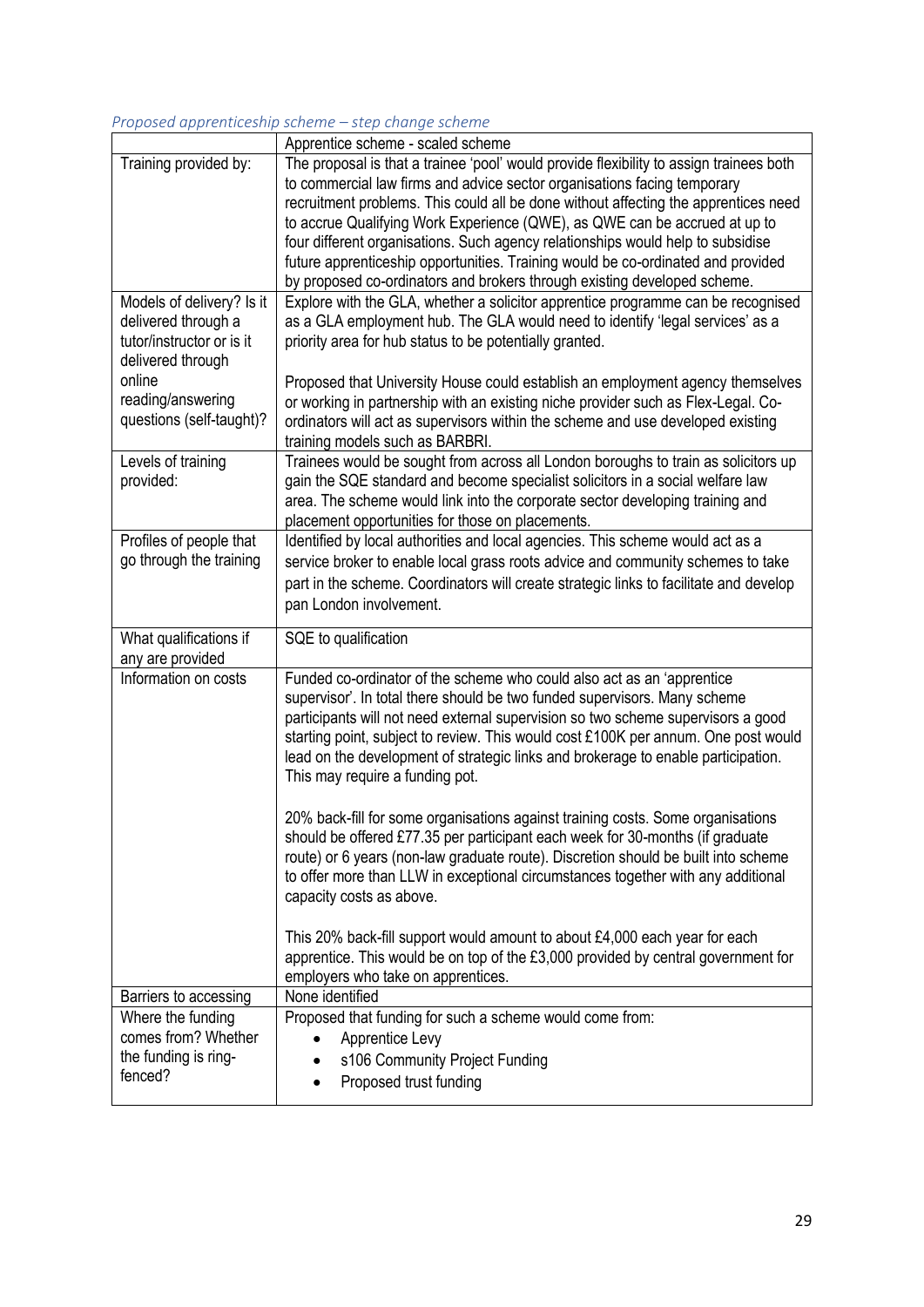| <b>MAPS Scheme</b>         | Debt Free London (DFL) and Toynbee Hall (co-ordinated model)                                                                                         |
|----------------------------|------------------------------------------------------------------------------------------------------------------------------------------------------|
| Training provided by       | Toynbee Hall in line with the MAPS model of training money advice staff.                                                                             |
| Models of delivery         | Toynbee Hall have developed a training pathway which is administered centrally.                                                                      |
|                            | Several functions are centralised in the London scheme with a pool of supervisors                                                                    |
|                            | employed by Toynbee Hall. At present this amounts to 10 FTE trainers employed                                                                        |
|                            | by Toynbee Hall to provide training support to 26 organisations.                                                                                     |
|                            |                                                                                                                                                      |
|                            | The model also centralises some core functions and logistics to ensure                                                                               |
|                            | consistency across providers. For example, IT is purchased under a central                                                                           |
|                            | contract to ensure participating organisations can use common systems. Toynbee                                                                       |
|                            | Hall retain control over data systems (the case management system Advice pro)                                                                        |
|                            | and are ultimately responsible to MAPS for the delivery of the contract. Trainees                                                                    |
|                            | do not have a specific target of clients to work with. This is seen as a key                                                                         |
|                            | advantage as they can focus on training free from the pressure of meeting a client                                                                   |
|                            | numbers target. The number of trainees recruited was high to ensure an impact                                                                        |
|                            | on the supply of money advisers. Most remain within the scheme to date.                                                                              |
| Levels of training         | Career pathway has been developed broadly structured as follows:                                                                                     |
| provided:                  | Standardised moving from level 2/3 NVQ                                                                                                               |
|                            | Second stage is shadow advice. Trainees need to demonstrate that they                                                                                |
|                            | were able to get up to 75% competency in the 5 areas that they needed                                                                                |
|                            | to address. This was done by assessing their prepared letters designed                                                                               |
|                            | to show that level of competency.                                                                                                                    |
|                            | Trainees provide assisted advice. These were supervised either                                                                                       |
|                            | internally or through the technical supervisors available.                                                                                           |
|                            | After five consecutive, supervised episodes trainees could apply for a                                                                               |
|                            | role as part of graduation. All partners signed up for this.                                                                                         |
| Profiles of people that go | Sixty trainees in total in cohort                                                                                                                    |
| through the training       |                                                                                                                                                      |
| What qualifications if any | Trainees are trained through the Money Advice pathway developed by Toynbee                                                                           |
| are provided               | Hall to be in line with MAPS requirements.                                                                                                           |
| Information on costs       | Sixty trainees across the 26 organisations.                                                                                                          |
|                            |                                                                                                                                                      |
|                            | Toynbee Hall pay 22K p.a. for salaries. Participating organisations have the                                                                         |
|                            | option to increase this. Standardised core costs of 20% are paid to all<br>participating organisations together with central infrastructure support. |
|                            |                                                                                                                                                      |
|                            | Participating organisations have targets to ensure full payments made against                                                                        |
|                            | agreed contract. The overall target associated with this payment is to provide                                                                       |
|                            | advice to 26,000 Londoners p.a.                                                                                                                      |
| Barriers to attending      | Levels of salary and making the scheme bespoke to fit the needs of particular                                                                        |
| sessions                   | organisations.                                                                                                                                       |
| Where the funding          | The service is funded and commissioned by the Money Advice and Pensions                                                                              |
| comes from? Is funding     | Service, renewed on an annual basis.                                                                                                                 |
| ring-fenced?               |                                                                                                                                                      |
|                            | The funding is ringfenced and agreed on an annual basis to fund the Debt Free<br>London scheme.                                                      |
|                            |                                                                                                                                                      |

#### *Money Advice and Pensions Service (MAPS) –Debt Free London and Toynbee Hall*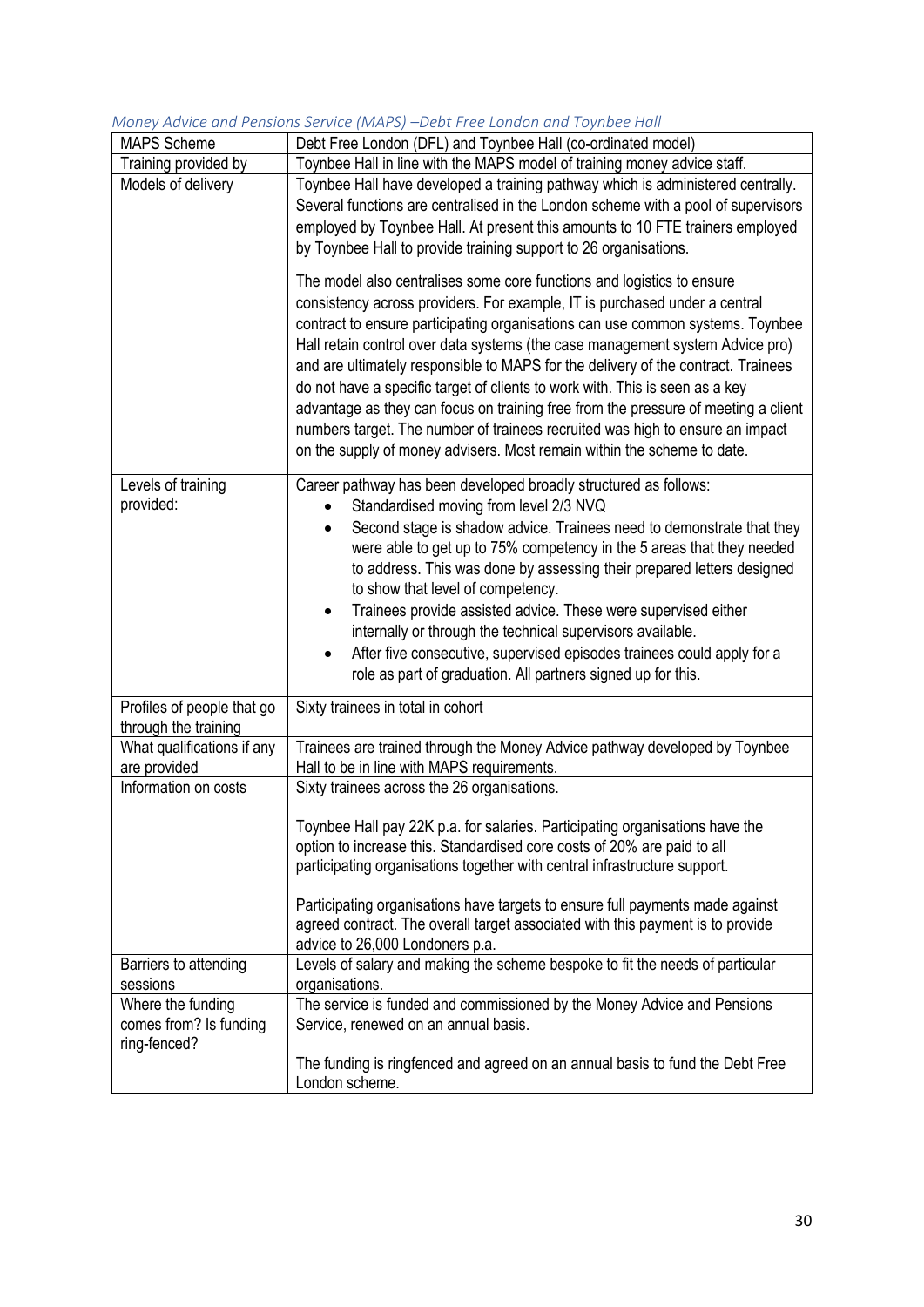#### *Examples of other current proposals to develop skills development/qualification pathways*

Our consultation has included speaking with consortiums and individuals who are exploring ways to provide effective and funded routes to enable people to become Social Welfare lawyers. These are notably through connection with the 'for profit sector' and using the skills, funds and expertise available in the significant legal sector in London. These schemes, both currently at proposal stage, aim to develop partnership solutions to train and develop social welfare solicitors and give people trained opportunities in the private sector.

| <b>ILINIULUI U PLUPUUU UULIU</b>     | $100$ to a boolul fromate bolloitoid gualinoution i rogramme                                                      |
|--------------------------------------|-------------------------------------------------------------------------------------------------------------------|
| Linklaters                           | Proposed scheme: Social Welfare Solicitors Qualification Fund                                                     |
| Training provided by:                | Proposed to be co-ordinated by Linklaters across training partners                                                |
| Models of delivery? Is it            | The aim is to fund and train solicitors in social welfare law areas. It is designed to                            |
| delivered through a                  | take into account opportunities afforded by changes to the SQE.                                                   |
| tutor/instructor or is it            |                                                                                                                   |
| delivered through                    | The proposed scheme will also develop an online training platform (Barbri - a                                     |
| online                               | provider of law training packages) with the aim of increasing flexibility, reducing                               |
| reading/answering                    | cost and optimising adaptability for different audiences. This should ensure more<br>effective and diverse reach. |
| questions (self-taught)?             |                                                                                                                   |
| Levels of training                   | Funded scheme to train social welfare solicitors utilising the SQE and vocational                                 |
| provided:<br>Profiles of people that | training.<br>The scheme is still in proposal stage, so profiles are not available. There has been                 |
| go through the training              | significant potential interest from a pool of not-for-profit agencies.                                            |
|                                      |                                                                                                                   |
|                                      | It is currently envisaged a pipeline of 22 new placements (subject to funding).                                   |
|                                      |                                                                                                                   |
| What qualifications if               | The proposal is to train 22 solicitors in social welfare law via a pathway developed                              |
| any are provided                     | for dedicated social welfare worker. The plan is that this would create capacity to                               |
|                                      | scale to a long-term ongoing pathway across social welfare law areas.                                             |
| Information on costs                 | The overall proposed cost is £200k for 22 placements.                                                             |
|                                      |                                                                                                                   |
|                                      | These costings include access to the online platform already developed as part of                                 |
|                                      | BARBI's Law School offer.                                                                                         |
|                                      |                                                                                                                   |
|                                      | The proposers assess that there are currently at least 200 eligible candidates.                                   |
|                                      | Costs for all of these to go through the programme to qualification would therefore                               |
|                                      | cost c. £2million.                                                                                                |
|                                      |                                                                                                                   |
|                                      | The proposer's immediate priority is to identify funding of £200k-£500k to fund all                               |
|                                      | currently eligible candidates for Yr1.                                                                            |
| Barriers to attending                | The scheme is not yet funded and will require some capacity within host                                           |
| sessions                             | organisations to support trainees.                                                                                |
|                                      |                                                                                                                   |
|                                      | Mapping of potential applicants and identification of target areas would help to                                  |
|                                      | ensure more equitable access.                                                                                     |
| Where the funding                    | £90,000 has been pledged from law firms for the scheme, against an overall                                        |
| comes from? Is funding               | projected cost of £200K for year 1 operation.                                                                     |
| ring-fenced?                         |                                                                                                                   |

#### **Linklaters proposed scheme for a Social Welfare Solicitors Qualification Programme**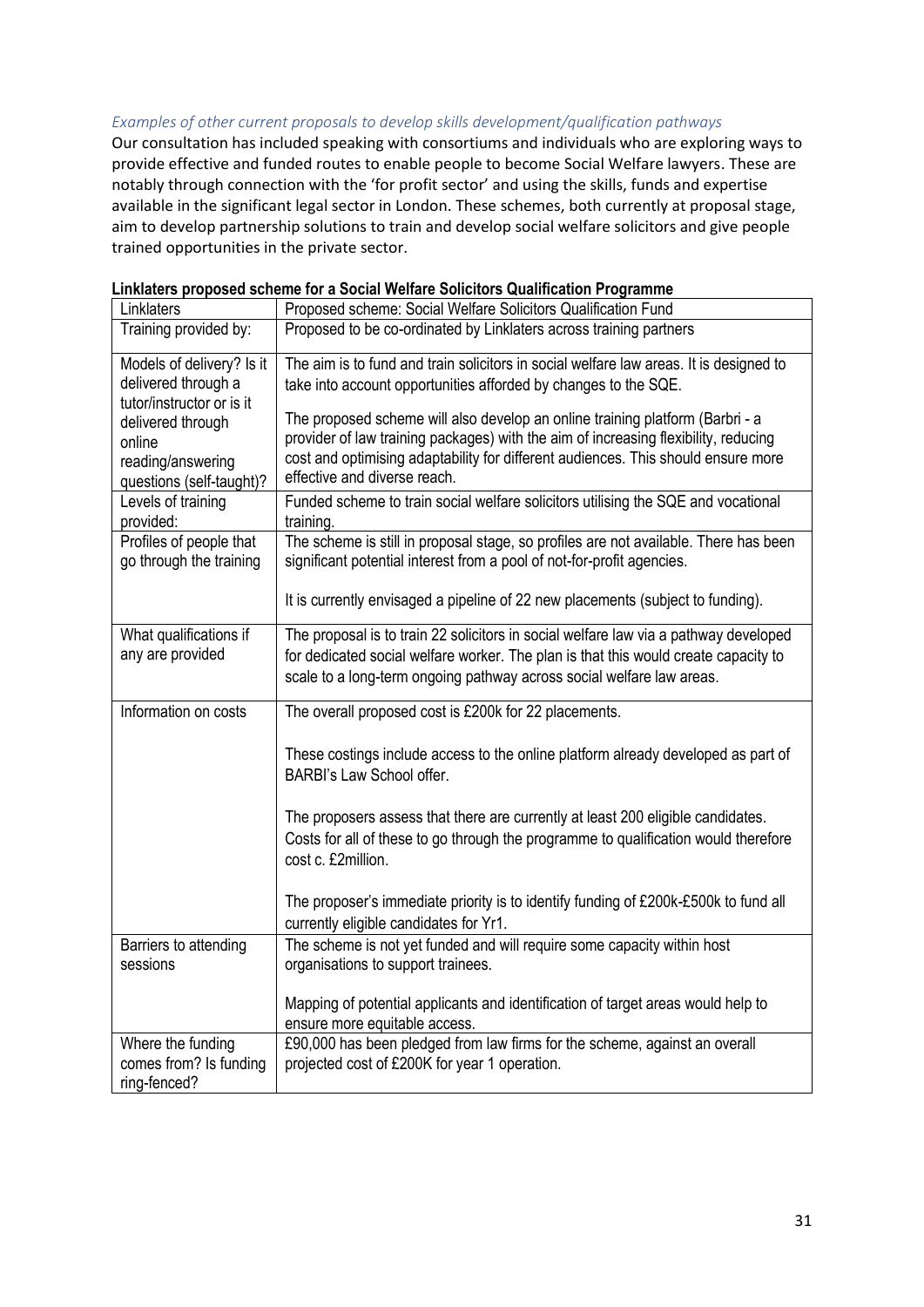| Social Welfare<br><b>Solicitors Qualification</b>                             | Proposed by Flex legal.                                                                                                                                                                                              |
|-------------------------------------------------------------------------------|----------------------------------------------------------------------------------------------------------------------------------------------------------------------------------------------------------------------|
| and agency approach                                                           |                                                                                                                                                                                                                      |
| Training provided by:                                                         | Proposed to be provided by Flex legal based on an existing pilot model                                                                                                                                               |
| Models of delivery? Is it<br>delivered through a<br>tutor/instructor or is it | In the proposed scheme and based on the pilot, Flex legal will employ the trainee<br>for 2 years and second the trainee to the not for profit for 1 year minimum.                                                    |
| delivered through<br>online                                                   | The Not-for-profit partner will receive 2 trainees in the two-year model.                                                                                                                                            |
| reading/answering<br>questions (self-taught)?                                 | After 2 years, the organisation can offer a role if they wish.                                                                                                                                                       |
|                                                                               | To manage expectations for both parties, it will be made clear to the trainee that<br>ongoing employment is not guaranteed.                                                                                          |
|                                                                               | Flex will provide 4 weeks training for the trainee before they come into team. This is<br>to train soft them in soft skills, for example communication, presentation, office<br>working and some basic legal skills. |
| Levels of training<br>provided:                                               | Funded scheme to support the training of social welfare solicitors over a 2-year<br>period                                                                                                                           |
| Profiles of people that<br>go through the training                            | To be determined. It is currently proposed that the scheme would operate in the<br>not-for-profit sector. The scheme would be utilising an apprentice route to<br>qualification.                                     |
| What qualifications if<br>any are provided                                    | Trained solicitors in social welfare law area with a developed pathway for dedicated<br>social welfare workers creating capacity to scale to an effective pathway across<br>social welfare law areas.                |
| Information on costs                                                          | Per applicant proposed in this model (for profit):                                                                                                                                                                   |
|                                                                               | Annual Trainee Salary: £28,000                                                                                                                                                                                       |
|                                                                               | Cost of Employment: £32,760                                                                                                                                                                                          |
|                                                                               | Exam fees: £2,000                                                                                                                                                                                                    |
|                                                                               | SQE prep courses: N/A (reimbursable through Apprentice Levy)                                                                                                                                                         |
|                                                                               | Apprenticeship Levy Training Cost: £2,730                                                                                                                                                                            |
|                                                                               | Supervision Costs: £6,000                                                                                                                                                                                            |
|                                                                               | Total Cost to Flex: £43,490 per annum                                                                                                                                                                                |
|                                                                               | Annual Cost to agency providing the placement £55,000 per annum payable<br>monthly $@$ £4,583                                                                                                                        |
| Barriers to attending<br>sessions                                             | Scheme is not funded yet and will require some additional capacity to support<br>within organisations and a cost benefit comparison with similar schemes.                                                            |
| Where the funding                                                             | Apprentice levy will provide access to some of the cost.                                                                                                                                                             |
| comes from? Is funding                                                        |                                                                                                                                                                                                                      |
| ring-fenced?                                                                  | Other funding to be identified.                                                                                                                                                                                      |

### **Flex legal proposed scheme for Social Welfare Solicitors Qualification Programme**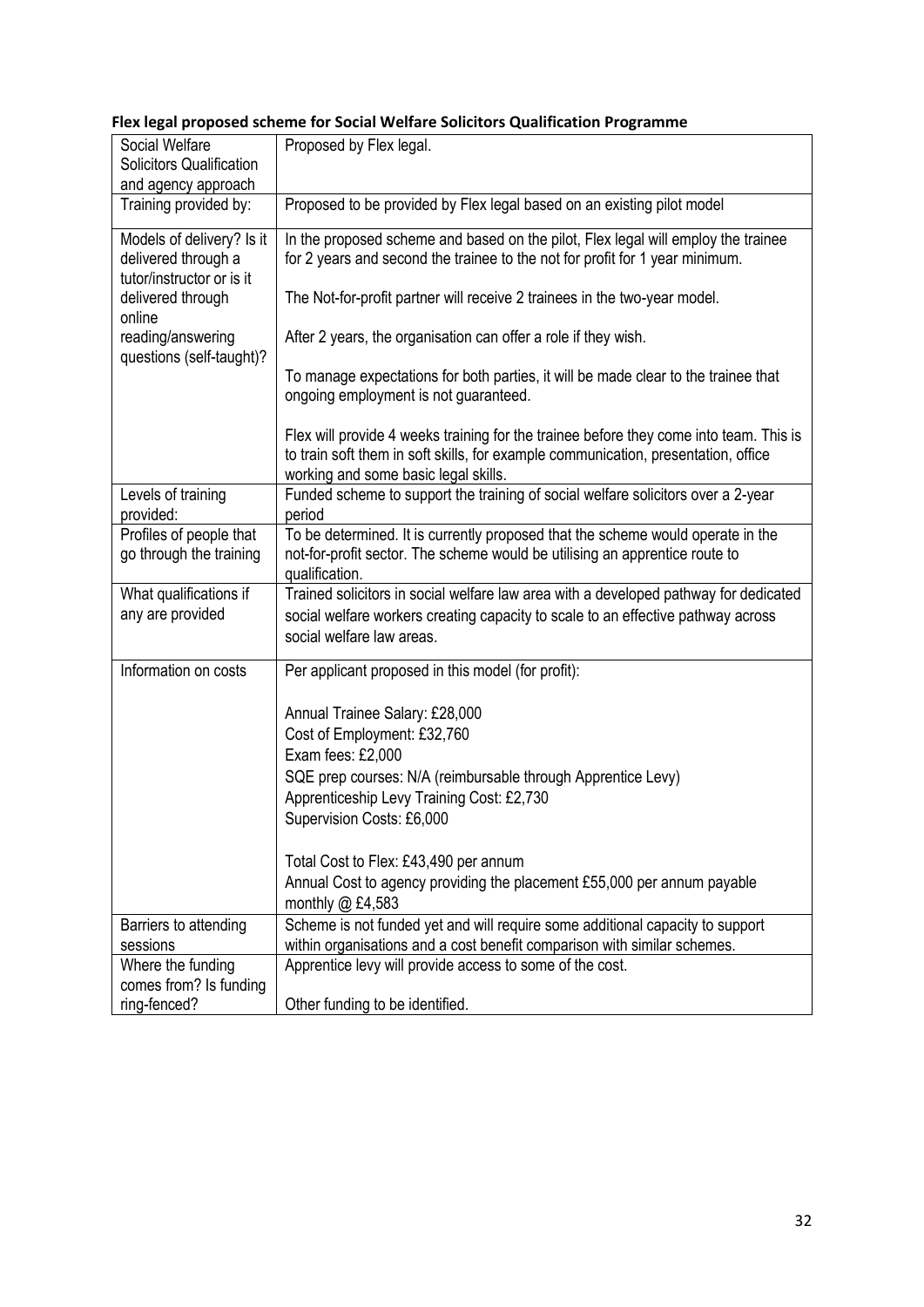### *Newham Anti-Poverty Alliance Community Capacity Building*

| Name of project/agency                                                                                                                                        | Newham Anti-Poverty Alliance Capacity Building Programme                                                                                                                                                                                                                                                                                                                                                                                                                                                                                                                                                                                                                                                                                                                                                                                                                                                                                                           |
|---------------------------------------------------------------------------------------------------------------------------------------------------------------|--------------------------------------------------------------------------------------------------------------------------------------------------------------------------------------------------------------------------------------------------------------------------------------------------------------------------------------------------------------------------------------------------------------------------------------------------------------------------------------------------------------------------------------------------------------------------------------------------------------------------------------------------------------------------------------------------------------------------------------------------------------------------------------------------------------------------------------------------------------------------------------------------------------------------------------------------------------------|
| Training provided by:                                                                                                                                         | Range of partners of Newham Anti-Poverty Alliance                                                                                                                                                                                                                                                                                                                                                                                                                                                                                                                                                                                                                                                                                                                                                                                                                                                                                                                  |
| Models of delivery? Is it<br>delivered through a<br>tutor/instructor or is it<br>delivered through<br>online<br>reading/answering<br>questions (self-taught)? | Capacity building of all those working with people facing poverty related issues is<br>the skills development focus of a borough-wide partnership of voluntary and faith<br>sector organisations and the Local Authority, led by Public Health. Community<br>organisation staff are mainly providing advice within a holistic context.                                                                                                                                                                                                                                                                                                                                                                                                                                                                                                                                                                                                                             |
|                                                                                                                                                               | The theory of change for the programme is based on clear and consistent<br>anecdotal evidence that Newham residents need services that are local and that<br>they trust. Community-based organisations, including those targeted towards<br>specific cultural groups and faiths, but also increasingly food banks, are those<br>which are trusted by local communities. They are therefore the best entry point for<br>local people in need.                                                                                                                                                                                                                                                                                                                                                                                                                                                                                                                       |
|                                                                                                                                                               | An initial multi agency capacity building training programme has focused on basic<br>awareness raising, knowledge and skills development in relation to identifying the<br>issues underlying specific problems with housing, employment, money and benefits<br>and immigration. It also includes drop-in sessions where complex cases can be<br>worked through together for best client outcomes and mutual learning across<br>organisations. This does not provide specific advice training but is an entry point to<br>understanding the issues that might underlie complex problems and this enables<br>holistic assessment and more appropriate referral. The approach is distinct from<br>social prescribing, being focused on assisting social welfare advisers to understand<br>the 'back drop' of cases more quickly (by building on community-based<br>assessments/triage) and allow them to focus on addressing them through the<br>advice they provide. |
|                                                                                                                                                               | The success of the approach has led to the Newham Anti-Poverty Alliance which is<br>currently focusing on one priority for transformational change. This is to address the<br>under claiming of welfare benefits by borough residents which is estimated<br>currently at £20 million.                                                                                                                                                                                                                                                                                                                                                                                                                                                                                                                                                                                                                                                                              |
|                                                                                                                                                               | Through the Anti-Poverty Alliance, mentoring and training is being provided to build<br>community-based organisations capacity to be the entry point to a triage system<br>and to provide initial holistic assessment and entry level advice. The training is<br>delivered by four local specialist advice providers and this increases awareness of<br>the range and focus of these providers and helps to ensure that referrals into them<br>are balanced.                                                                                                                                                                                                                                                                                                                                                                                                                                                                                                       |
|                                                                                                                                                               | Local Authority welfare rights advisers mentor people in community-based<br>organisations to develop their skills to address need at the client entry point.                                                                                                                                                                                                                                                                                                                                                                                                                                                                                                                                                                                                                                                                                                                                                                                                       |
|                                                                                                                                                               | Newham see the work of the alliance as being distinct from a social prescribing<br>model. Strategically and in practice, it is precisely focused on identifying and<br>addressing need earlier, thereby making the most effective use of specialist advice<br>capacity for more complex cases.                                                                                                                                                                                                                                                                                                                                                                                                                                                                                                                                                                                                                                                                     |
|                                                                                                                                                               | At the beginning of the programme, potential risks of incorrect advice being<br>provided was a concern expressed by specialist advice organisations. This is being<br>addressed in the pilot initiative that emphasises the importance of providing<br>'support that does no harm' and that referral into more specialist advice provision is<br>better than providing incorrect advice.                                                                                                                                                                                                                                                                                                                                                                                                                                                                                                                                                                           |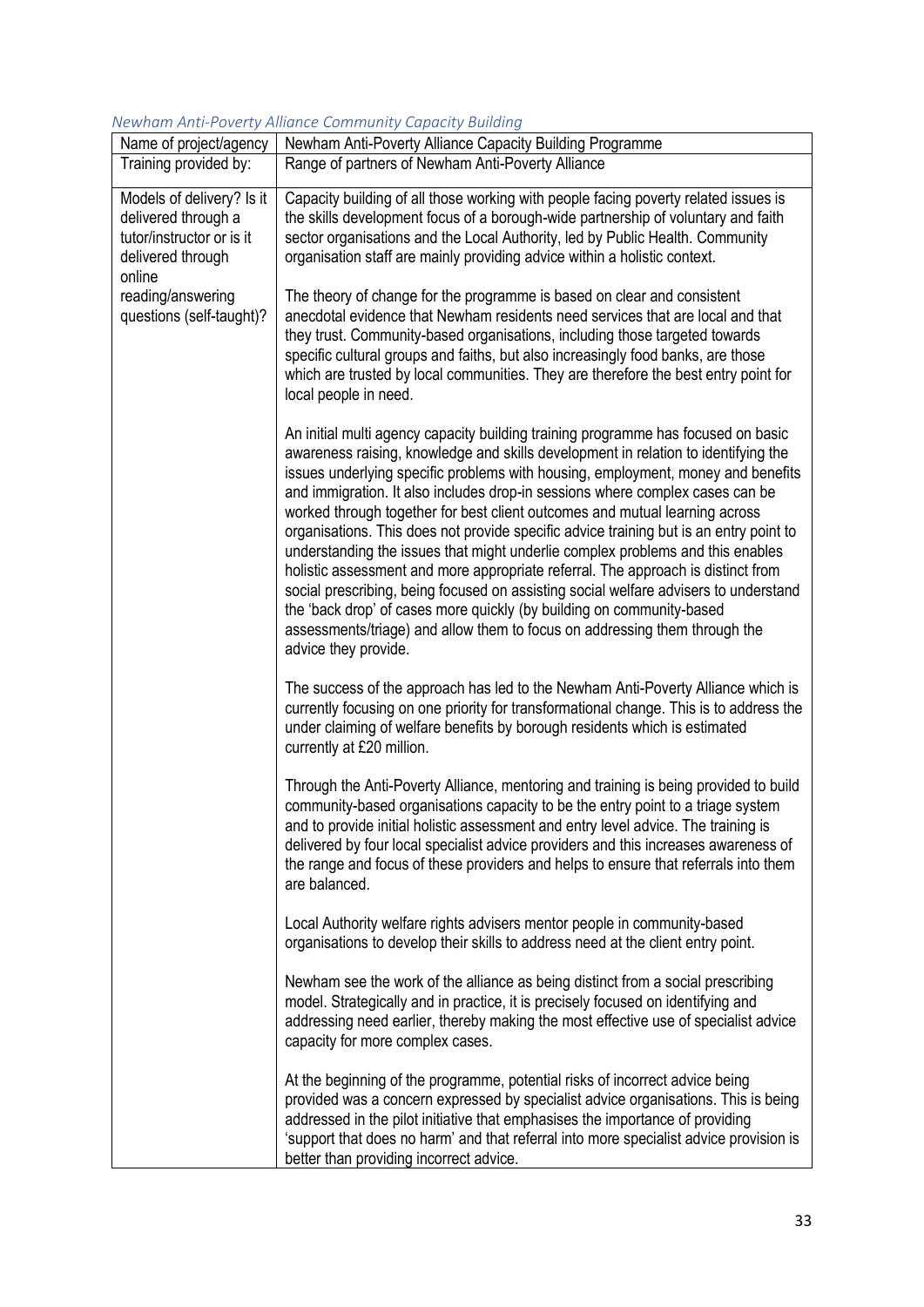*Newham Anti-Poverty Alliance Community Capacity Building (continued from previous page)*

| Name of project/agency  | Newham Anti-Poverty Alliance Capacity Building Programme                             |
|-------------------------|--------------------------------------------------------------------------------------|
| Levels of training      | Entry level advice knowledge and skills.                                             |
| provided:               |                                                                                      |
|                         | Assessment and triage skills                                                         |
|                         | Legal knowledge that educates community organisations in when and how to refer       |
|                         | for more specialist advice.                                                          |
|                         |                                                                                      |
|                         | No specific accreditation.                                                           |
| Profiles of people that | Volunteers and paid staff of community organisations that have a role in identifying |
| go through the training | people who can benefit from advice before problems escalate (see above: food         |
|                         | banks, faith groups, community-led and peer-led groups, targeted community           |
|                         | organisations).                                                                      |
|                         |                                                                                      |
| What qualifications if  | None but this may be developed in future.                                            |
| any are provided        |                                                                                      |
| Information on costs    | Non available.                                                                       |
| Barriers to attending   | None identified.                                                                     |
| sessions                |                                                                                      |
|                         | The sessions have been successful in attracting a range of trainees across different |
|                         | organisations.                                                                       |
| Where the funding       | Local Authority contributes via x2 specialist Adviser time and Public Health staff   |
| comes from? Is funding  | time.                                                                                |
| ring-fenced?            |                                                                                      |
|                         |                                                                                      |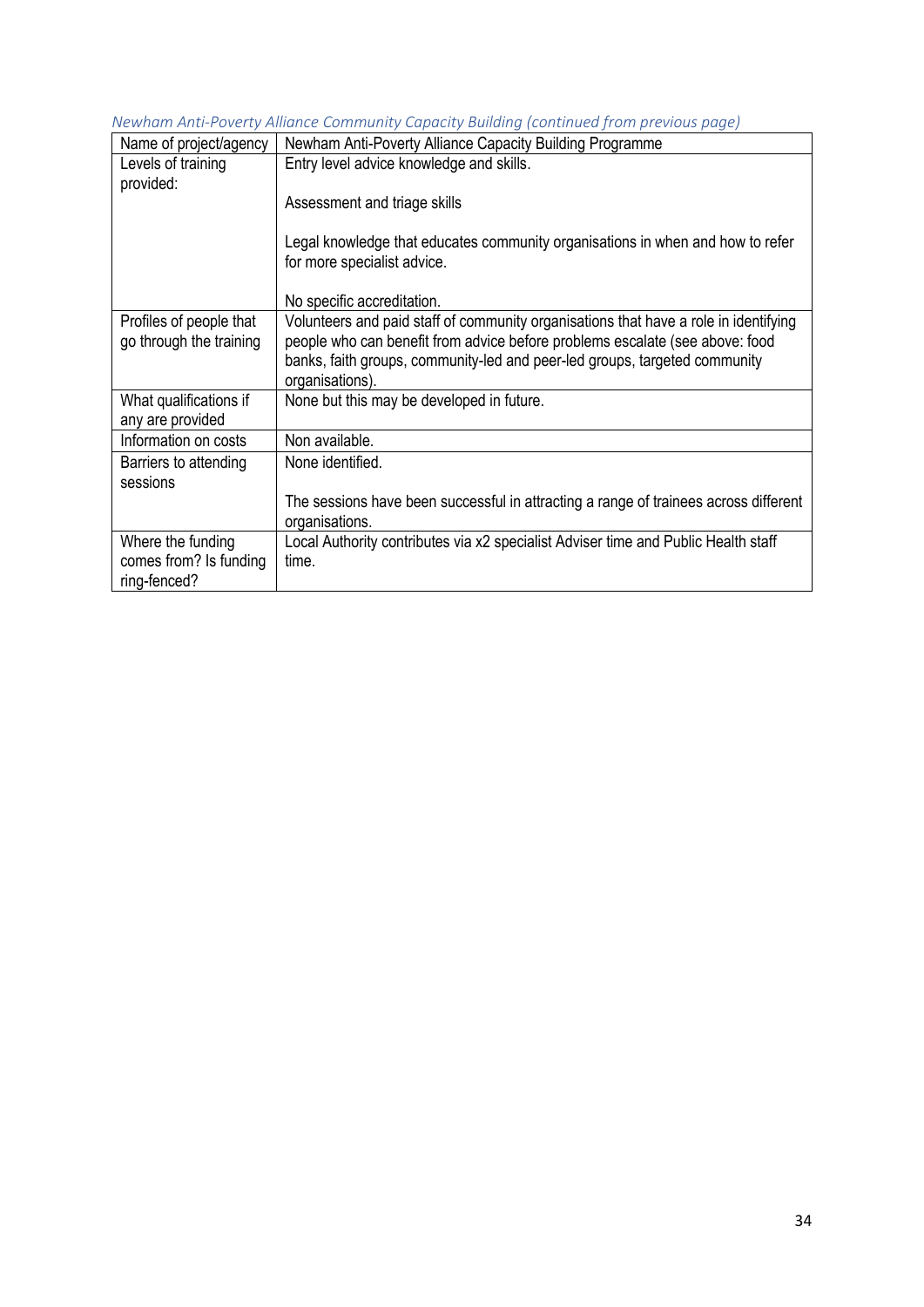### *Strengthening Voices, Realising Rights (SVRR)*

| Name of project/agency                        | Special initiative by Trust for London to resource and bolster the capacity of                                                                                                                                                                                                                                                                                                                                                                                                                                                                                                                                                                                                                                                                                                                                                                          |
|-----------------------------------------------|---------------------------------------------------------------------------------------------------------------------------------------------------------------------------------------------------------------------------------------------------------------------------------------------------------------------------------------------------------------------------------------------------------------------------------------------------------------------------------------------------------------------------------------------------------------------------------------------------------------------------------------------------------------------------------------------------------------------------------------------------------------------------------------------------------------------------------------------------------|
|                                               | Deaf and Disabled People's Organisations (DDPOs) to offer welfare advice                                                                                                                                                                                                                                                                                                                                                                                                                                                                                                                                                                                                                                                                                                                                                                                |
| Training commissioned and                     | Inclusion for London, co-ordinating the programme and bringing expertise                                                                                                                                                                                                                                                                                                                                                                                                                                                                                                                                                                                                                                                                                                                                                                                |
| provided by:                                  | from a range of training partners (see below).                                                                                                                                                                                                                                                                                                                                                                                                                                                                                                                                                                                                                                                                                                                                                                                                          |
| Models of delivery? Is it                     | This initiative provides for additional advice capacity for Six Deaf and                                                                                                                                                                                                                                                                                                                                                                                                                                                                                                                                                                                                                                                                                                                                                                                |
| delivered through a                           | Disabled People's Organisations (DDPOs), mainly those providing advice                                                                                                                                                                                                                                                                                                                                                                                                                                                                                                                                                                                                                                                                                                                                                                                  |
| tutor/instructor or is it delivered           | within a holistic delivery model.                                                                                                                                                                                                                                                                                                                                                                                                                                                                                                                                                                                                                                                                                                                                                                                                                       |
| through online                                |                                                                                                                                                                                                                                                                                                                                                                                                                                                                                                                                                                                                                                                                                                                                                                                                                                                         |
| reading/answering questions<br>(self-taught)? | The scheme also provides capacity support and training which the Trust has<br>commissioned Inclusion London to deliver. The training offer is mainly<br>informed by the needs of the organisations funded by SVRR but other<br>DDPOs can access this provision. The aim of the capacity building is to<br>upskill staff, their managers, and volunteers in advice giving and related<br>skills. Training is provided through specialist organisations such as Child<br>Poverty Action Group (CPAG), Disability Law Services and others. Training<br>is aimed at beginner, intermediate and advanced levels to meet different<br>entry points and needs. Inclusion London also coordinates a Peer Support                                                                                                                                                |
|                                               | Network where advisers from DDPOs can meet for peer support and<br>discuss issues confronting their clients and potential solutions.                                                                                                                                                                                                                                                                                                                                                                                                                                                                                                                                                                                                                                                                                                                    |
|                                               | In addition, the offer includes 1:1 advice on the use of equality, anti-<br>discrimination and human rights legislation. This helpline enables advisers<br>to discuss a case and gain further advice. Inclusion London also provides in<br>house briefing/training on a range of subjects to meet DDPOs' needs, for<br>example: charging for social care; how to use the ombudsman; using social<br>policy arising from casework in campaigns and a range of housing and<br>social care related briefings. Examples of recent training/briefings include:<br>Challenging Work Capability Assessment (WCA) decisions CPAG<br>Using evidence from casework to achieve change<br>Universal Credit for Disabled Claimants<br><b>Understanding Council Tax</b><br>٠<br>How 'Reliability' Regulation 4 Can Save Personal Independence<br>$\bullet$<br>Payment |
|                                               | Inclusion London aims to use evidence arising from casework in broader<br>campaigns and networks as well as to influence local and national statutory<br>bodies to ensure issues affecting Deaf and Disabled people are recognised<br>and addressed. Quarterly peer network meetings aim to create a community<br>of learning offer briefings on particular social welfare advice areas, such as<br>legal briefings on issues such as rights in social care, housing and<br>complaints procedures.                                                                                                                                                                                                                                                                                                                                                      |
|                                               | Trust for London has also commissioned other providers to support funded<br>DPPPs on issues such as monitoring & evaluation and adapting online ways<br>of working when the covid pandemics broke out                                                                                                                                                                                                                                                                                                                                                                                                                                                                                                                                                                                                                                                   |
| Levels of training provided:                  | Diverse range as described above.                                                                                                                                                                                                                                                                                                                                                                                                                                                                                                                                                                                                                                                                                                                                                                                                                       |
| Profiles of people that go                    | Staff from DDPO's, Managers (relating to managing advice/advice workers),                                                                                                                                                                                                                                                                                                                                                                                                                                                                                                                                                                                                                                                                                                                                                                               |
| through the training                          | trainees, and volunteers                                                                                                                                                                                                                                                                                                                                                                                                                                                                                                                                                                                                                                                                                                                                                                                                                                |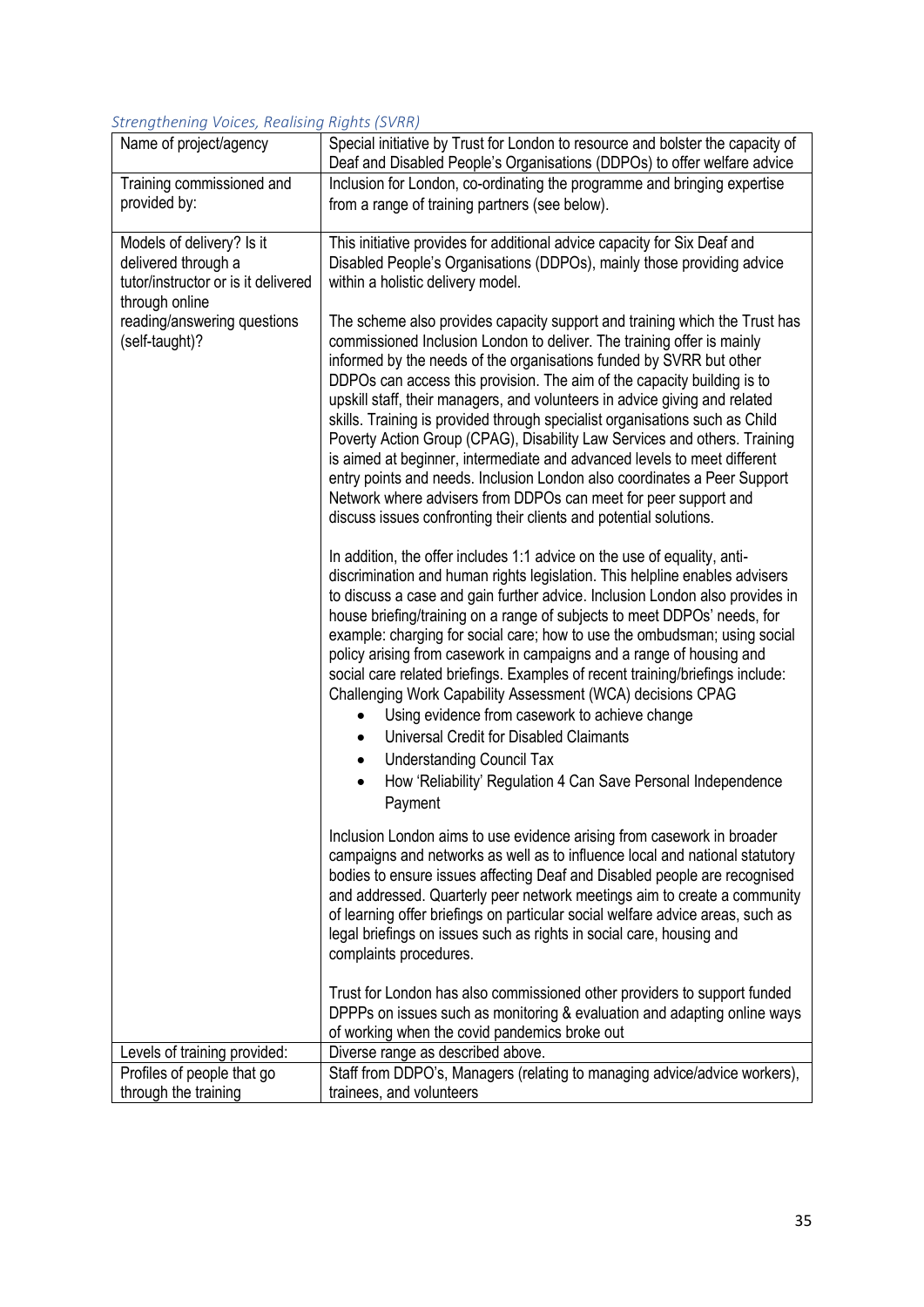| Name of project/agency                     | Special initiative by Trust for London to resource and bolster the capacity of<br>Deaf and Disabled People's Organisations (DDPOs) to offer welfare advice                                                                                                                                                                                                                |
|--------------------------------------------|---------------------------------------------------------------------------------------------------------------------------------------------------------------------------------------------------------------------------------------------------------------------------------------------------------------------------------------------------------------------------|
| What qualifications if any are<br>provided | None specifically for individual trainees.                                                                                                                                                                                                                                                                                                                                |
|                                            | The initiative supports DDPOs to consider the Advice Quality Standards and<br>provides support to work towards the standards and develop in house<br>quality manuals. Learning from the project has contributed to sector learning<br>through, for example, development of a quality manual in association with<br>the Advice Skills Alliance and Recognising Excellence. |
| Information on costs                       | £140,000 between 01.04.2019 and 31.03.2022, and £92,000 from                                                                                                                                                                                                                                                                                                              |
|                                            | 01.04.2022 to 31.03.2024                                                                                                                                                                                                                                                                                                                                                  |
| Barriers to attending sessions             | None                                                                                                                                                                                                                                                                                                                                                                      |
| Where the funding comes                    | Initially commissioned for 3 years by Trust for London and now extended                                                                                                                                                                                                                                                                                                   |
| from? Is funding ring-fenced?              | until April 2024.                                                                                                                                                                                                                                                                                                                                                         |

## *Strengthening Voices, Realising Rights (continued from previous page)*

## Quality assurance

Above we have noted concerns of stakeholders we consulted about lower levels of quality in parts of advice provision.

Quality advice is in itself a contested term. Stakeholders we consulted described it variously as "accurate advice", "advice that does not set up unrealistic expectations of outcomes for the individual", "holistic and empathetic response to need" and "supported referral rather than unsupported signposting". Clearly the culture of organisations is reflected in these diverse interpretations of 'quality.'

Stakeholders generally regarded the AQS standards owned and managed by the Advice Skills Alliance (ASA) as very useful. The requirements in this standard are primarily aimed at the policies, processes and procedures organisations have which allow the provision of good advice. They do not judge the legal accuracy of the advice nor assess the service culture.

As part of their proposed quality assurance process, the Advice Skills Alliance (ASA) have recently proposed fundamentals of quality advice as being based on three elements: that advice practitioners are well trained; that they are well supported and supervised, and that peer review is employed consistently to enhance their ongoing learning. This could offer opportunities for pro-bono input to deliver maximum effectiveness.

Lack of advice supervision (over and above management supervision) has been consistently highlighted as a barrier to necessary standards of advice provision, workforce motivation and wellbeing. It was noted by several stakeholders that without quality supervision, training per se will always be limited in value. There was universal agreement with our hypothesis that development of supervision as a pooled function would be beneficial. One person we spoke to highlighted the need for it to reflect the specific needs of individual organisations. We have reflected supervision provision as appropriate in our examples above in 2.4.

### *Quality in online advice*

There is a general recognition that moving more advice online is attractive to funders and is useful in facilitating access to advice for larger numbers of people. However, not all the workforce has the digital skills or hardware necessary to do this in a high-quality way. This appears to be particularly the case in more community-based organisations, where the provision of externally validated and flexible supervision would improve standards. Our consultation indicates the importance of funding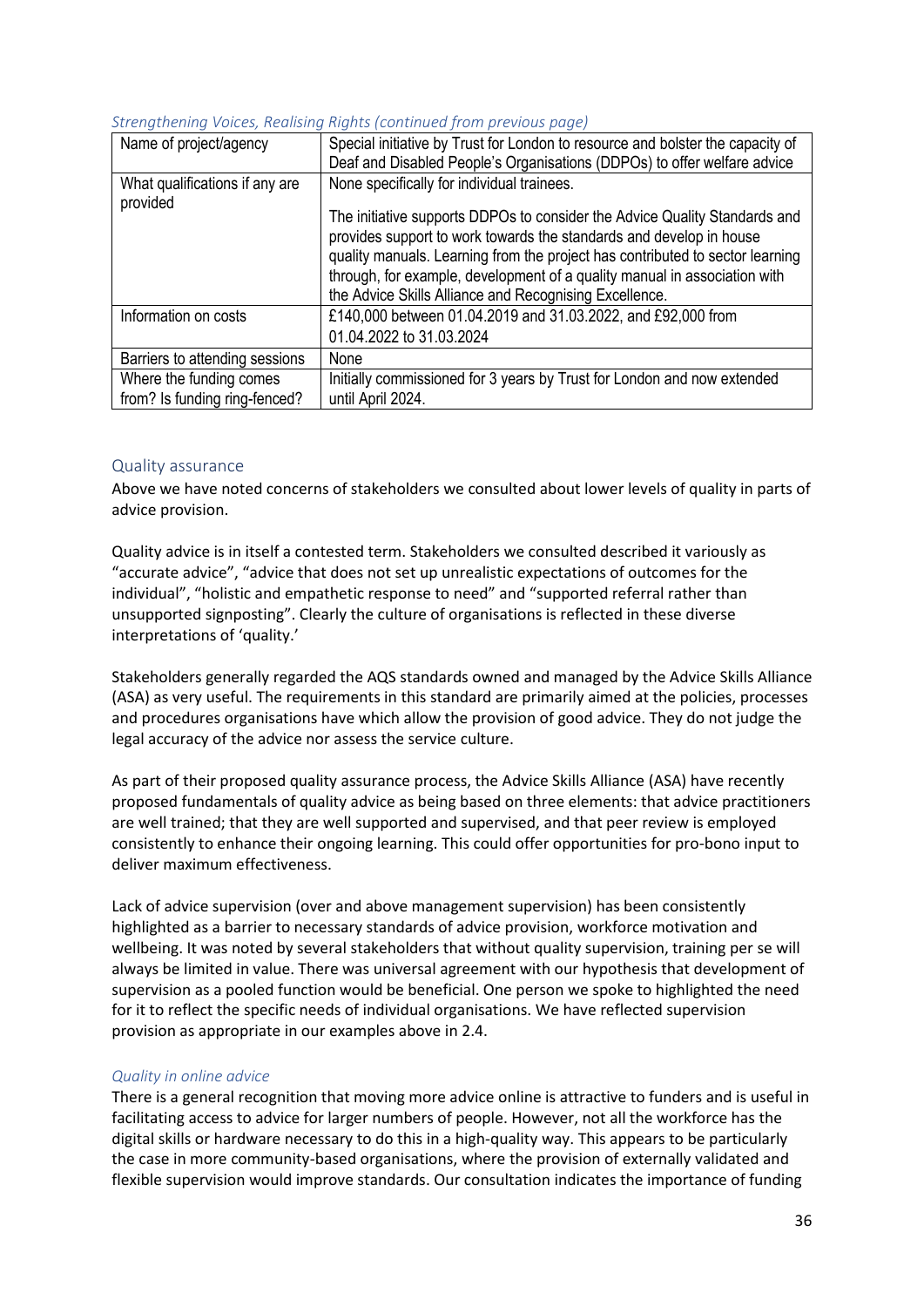online advice in a considered way which considers the need for digital upskilling of staff and advice on suitable hardware options to ensure it is delivered well.

Some stakeholders we consulted highlighted the risk of the move to online advice compromising the more holistic nature of community-facing advice, with the corresponding risk of not meeting the needs of the most vulnerable. Overall, it is important that increased digital presence runs alongside direct (face-to-face) community presence, to avoid exacerbating digital inequalities amongst clients and to sustain the trust that direct community interaction promotes. This is an issue that is important for both sector providers and funders to consider.

Interest has been expressed by LASA and CPAG in looking to develop a digital Welfare Rights training platform to pilot a new approach.

## 2.5 Retention

#### *Inconsistency across the sector*

Whilst a quantitative audit of staff training was beyond the scope of this work, it has emerged clearly from consultation that some parts of the advice sector are more stable than others, for example, employment advice.

It was highlighted by several stakeholders consulted that this could result in a lack of common ownership and consideration which reduces the sector's ability to consider coherent solutions to retention across the sector.

Overall, retention was identified as a significant challenge. As highlighted by AdviceUK and others, high staff turnover is both disruptive, time-consuming and costly. This highlights once again the importance of in house focus on staff development and wellbeing.

#### *Employment conditions*

Often expressed concerns were inadequate levels of pay and generally poor terms and conditions of employment. Several stakeholders consulted noted that this was a particular problem for smaller community-based organisations.

Salaries were raised as a concern by the staff we consulted (see Barriers and Enablers 3). It was also raised by several funders, who emphasised the leadership role that funders could play if they collaborated to establish salary benchmarking and bandings and to ensure through contracts that salaries were appropriate for the role and comparable to salaries in other parts of the sector. There are challenges to this. Providers clearly need to have the flexibility to set their own salary bands in line with those in the rest of the organisation. Funders also have a role to play by enabling organisations to be confident in setting realistic salaries. Some funders already do this and are proactive in promoting realistic salaries and good employment conditions in funding applications. Trust for London, for example, have removed the upper limit for applications for the advice strand of their Connected Communities programme and actively prioritise funding under this programme to BAMEled and DDPO organisations. For more funders to follow suit would be a positive step forward. This may have implications for funders in terms of overall maximum grant and oncost allocations. An open conversation between funders themselves and between providers and funders could help to move this issue forward. As one funder pointed out, the immediate implications of such a strategy may be that less posts are funded in the short term, which makes it a difficult topic to broach. However, if low salaries are serving to make the system unsustainable then it may be the best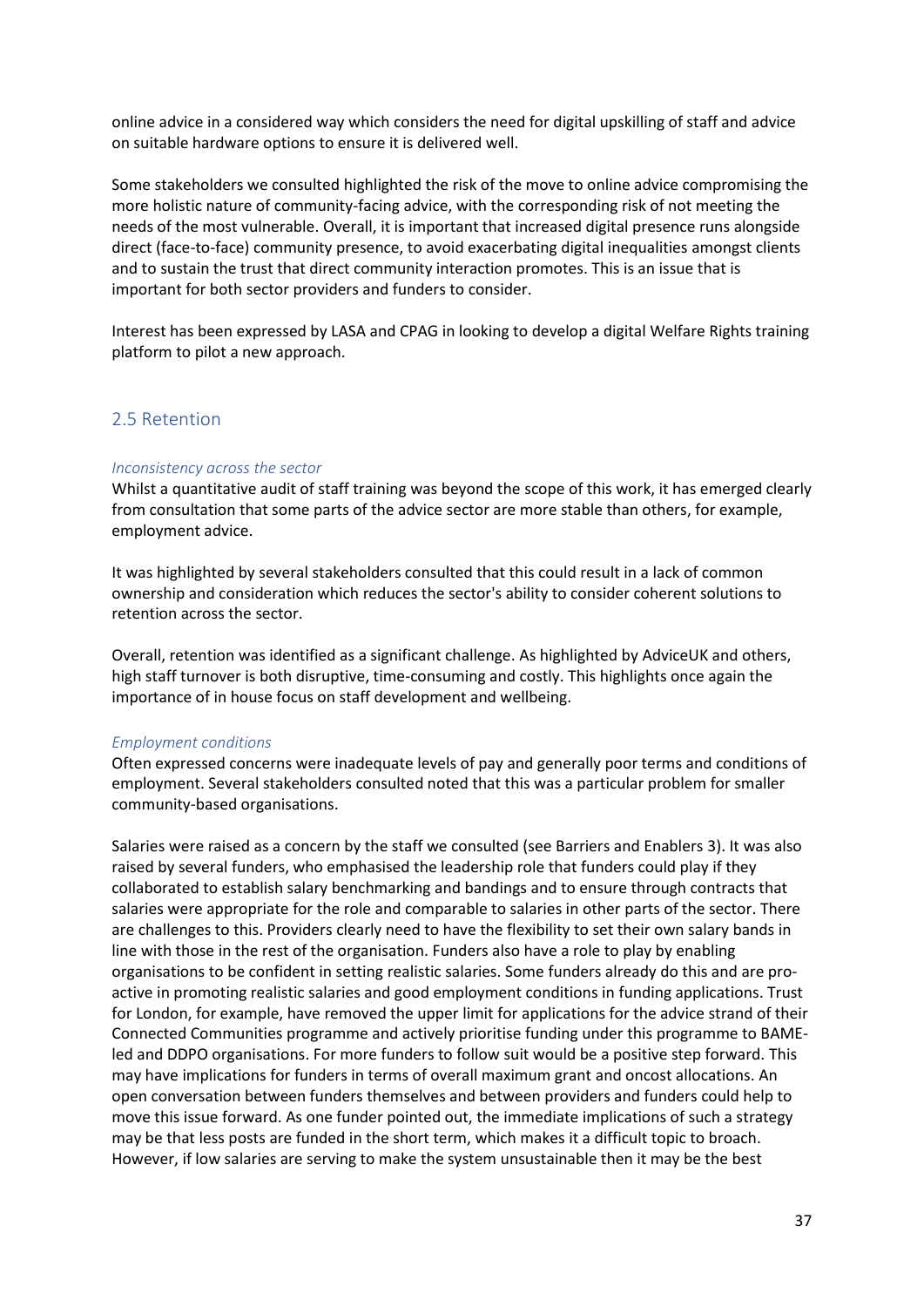course of action, alongside recommendations for auditing and finding ways to increase the amount of funding overall going into the sector.

## *"We need to recognise that the pie is finite, whilst also working out how we can bake more pies" (Advice Funder)*

Apart from salaries, other employment terms and conditions are important. Highlighting terms and conditions as a gender equality issue, all the female staff we consulted raised lack of realistic maternity leave and pay arrangements as a major barrier to them staying in the sector, together with wider concern from some on the level of care taken by organisations and managers for staff.

Issues of employment terms and conditions have been a relatively small part of the focus of this work. It is clear from our consultation, however, that it is a major issue that merits a further focused piece of solution-focused research, which should be undertaken within the context of wider workforce development needs.

It is worth noting here that AdviceUK membership package includes free access for organisations to Croner's Human Resources and Employment Law Helpline) and this is seen as a valuable resource.

#### *Progression routes*

Apprenticeships (see 2.4) and changes to the SQE have offered opportunity to access training and progression in social welfare law. This can be a valuable contributor to retention of staff who have come into the sector to provide entry level advice but wish for career progression.

#### *Ongoing staff wellbeing*

High stress of advice work and resulting staff burnout was the other key issue highlighted as impacting negatively on staff retention. One person we spoke to commented that

*"The consequences of making a mistake can be severe which can cause a lot of anxiety. On top of that you are always overstretched so you don't have time to spend as much time learning and ensuring you have considered every argument as thoroughly as you would want to. Often you only have the time to do firefighting. I had to step back from frontline advice as a result of stress."* (ex-Welfare Rights Adviser).

One stakeholder specified that this was increased by creating roles that encompass too many responsibilities and therefore creating unsustainable stress.

There was consistency in the view that advice work involves working with people with worsening and more entrenched problems and that staff were increasingly impacted by vicarious trauma and feelings of being unable to cope with demand. This was consistently highlighted by stakeholders we consulted from across the advice sector continuum as a factor in staff looking to leave the sector. Pressures have been further exacerbated by the Covid pandemic, where advice moved largely online, and the sector experienced huge increases in demand on what is generally recognised to be already overstretched provision. A related issue raised consistently was the lack of time and sometimes skills set of some managers, which is hampering their ability to support and develop staff effectively. This may be further exacerbated by a market seen as increasingly focused on delivering a large number of cases (and output driven contracts) which is impacting on management capacity and therefore quality.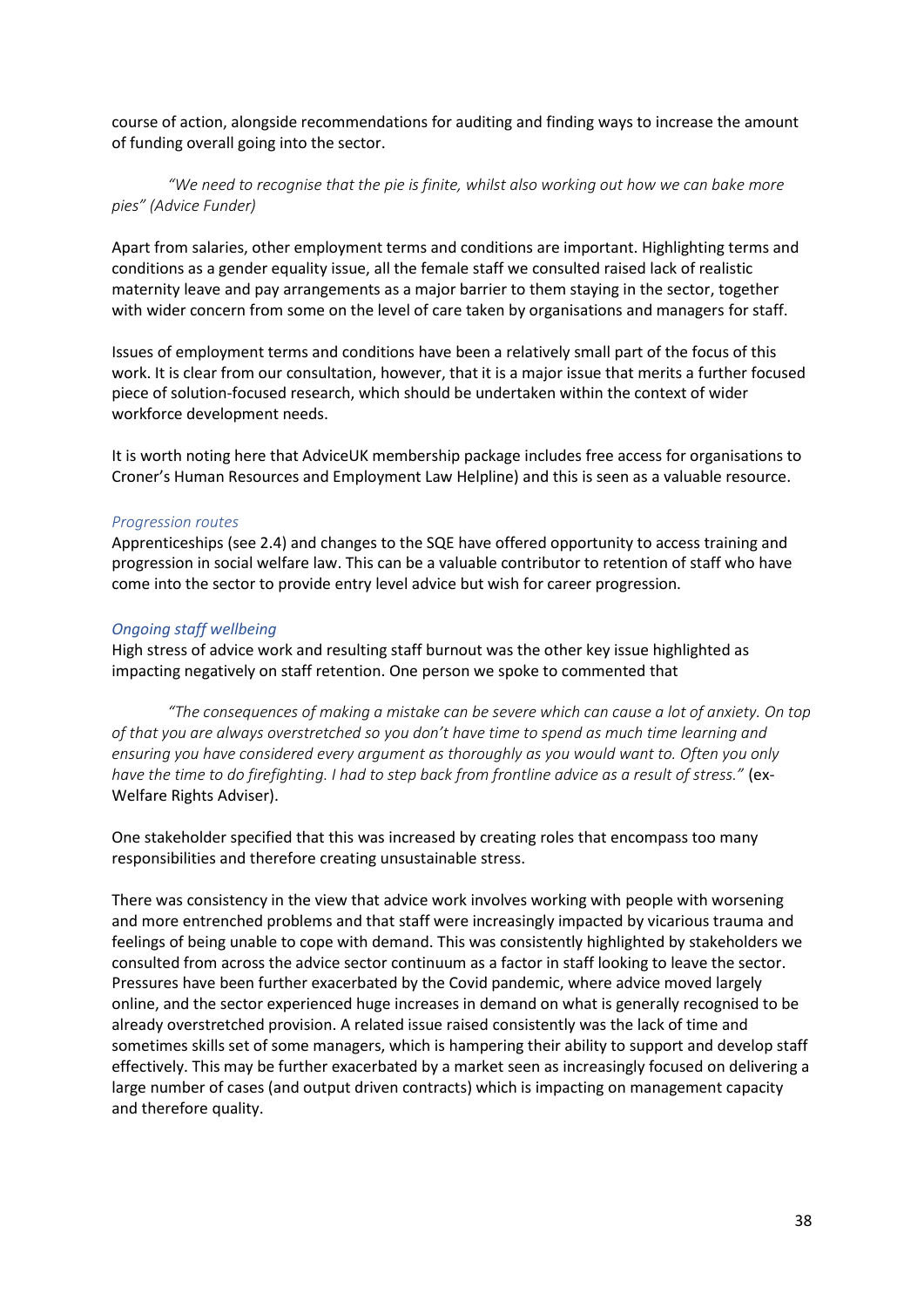Several stakeholders expressed the view that these macro issues of the Covid pandemic, less funding in the system and increasing demand and pressures on organisations, did not negate the responsibility on organisations within the sector to do what they could to address staff wellbeing.

Several people noted that salaries might always be lower in the advice sector than in other roles (see above), but a focus on wellbeing could mitigate this.

For deaf and disabled people, access to a career in advice work is hampered by the same barriers as to employment in general and this needs to be addressed by the advice sector in order to benefit from the unique contribution they can make to a diverse workforce. Employing deaf and disabled people also enables the sector to reach other deaf and disabled people needing an advice service.

Similar issues for staff from BAME groups did not arise in our consultation but may also be worth investigating further with consideration given to sample staff satisfaction surveys to obtain a benchmark.

On a more positive note, several stakeholders in community-based organisations highlighted the close links of staff to their local communities as being a strong motivator which contributed to resilience and was therefore a potential enabler of wellbeing. One of our focus group members highlighted this from her personal experience of helping community members in the way her own parents had previously been helped:

*"I was able to offer that service to my local community, so I think that's what it was with me. That kind of stayed with me it's just that knowing that you're able to help people out there who are not able to access a lot of the service that they have to - they struggle with. And that was it for me and I've been doing it for so long and I never get bored of it because it's one of those jobs - is just so rewarding and sometimes it's the simplest thing people say to you as ''thank you''. Their gratitude and you know, the fact that you've made a change, and you changed someone's life and it's such a simple thing, but it has such a major significant impact in their lives*" (staff member of community-based organisation).

AdviceUK encourage their members to use a 'Whole person, whole community approach', to optimise the inclusion and induction of new team members and encourage retention through staff wellbeing. This involves developing a 'growth mindset'

[\(https://www.mindsethealth.com/matter/growth-vs-fixed-mindset\)](https://www.mindsethealth.com/matter/growth-vs-fixed-mindset) in order to maximise staff ownership and service quality and productivity.

There are several useful examples of organisations increasingly focusing on wellbeing, putting it at the forefront of colleague interactions and embedding promotion of wellbeing as an organisational norm. An amalgamated example is overleaf: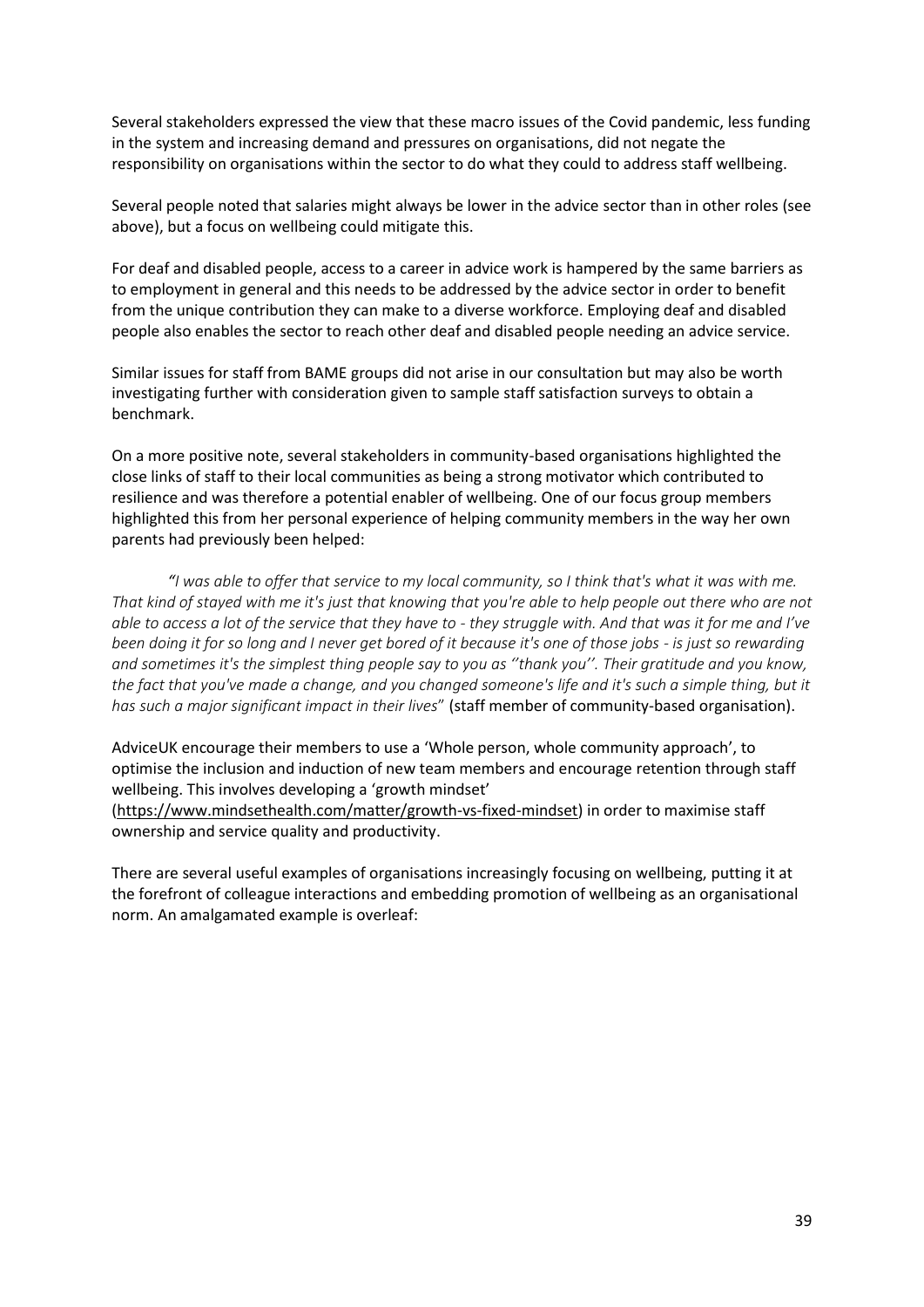## *Amalgamated example of wellbeing solutions*

| mangamatéa ékample oj wéndémig sorations<br>Organisational focus on | Amalgamated example from a range of agencies                                                                                                                                                                      |
|---------------------------------------------------------------------|-------------------------------------------------------------------------------------------------------------------------------------------------------------------------------------------------------------------|
| wellbeing                                                           |                                                                                                                                                                                                                   |
| Description of model                                                | All providers organisations we spoke to recognised wellbeing of staff as a priority in<br>relation to retention.                                                                                                  |
|                                                                     | Many organisations were offering access to Mental Health First Aid training to staff.<br>It is a relatively inexpensive way to empower staff and promote peer support in<br>wellbeing within organisations.       |
|                                                                     | Structured peer support opportunities are emerging across a range of networks and<br>organisations. For example, Citizens Advice is a larger provider that has embraced<br>a wellbeing focus through for example: |
|                                                                     | Embedding an objective within their current year Business plan on acknowledging<br>and addressing wellbeing                                                                                                       |
|                                                                     | Encouraging open conversations about wellbeing (or lack of wellbeing)<br>Commissioning a 24/7 wellbeing service for staff                                                                                         |
|                                                                     | Developing a programme of staff webinars                                                                                                                                                                          |
|                                                                     | Development/collation of a range of tools and resources                                                                                                                                                           |
|                                                                     | Encouraging peer support across offices                                                                                                                                                                           |
|                                                                     | Forming a wellbeing action group to influence and act on wellbeing initiatives<br>Commissioning access for staff to Mental Health First Aid training                                                              |
| Profiles of people that<br>are recruited                            | Staff and volunteers across a range of provider and membership/network<br>organisations.                                                                                                                          |
| Any evidence of<br>reaching qualification                           | Not applicable                                                                                                                                                                                                    |
| or recognised skills<br>levels?                                     |                                                                                                                                                                                                                   |
| Information on costs                                                | None available                                                                                                                                                                                                    |
| <b>Barriers</b>                                                     | Staff time and in some cases lack of time for effective management and pastoral                                                                                                                                   |
|                                                                     | care                                                                                                                                                                                                              |
|                                                                     | Limited value in the face of poor employment conditions (see above).                                                                                                                                              |
| Enablers                                                            | Staff appear to value the organisational focus on wellbeing, even when they do not<br>access every opportunity.                                                                                                   |
| Where the funding                                                   | Currently tends to be absorbed within organisational budgets currently. Specific                                                                                                                                  |
| comes from. Is funding                                              | funding identified to support wellbeing initiatives within organisations would be                                                                                                                                 |
| ring-fenced?                                                        | welcomed.                                                                                                                                                                                                         |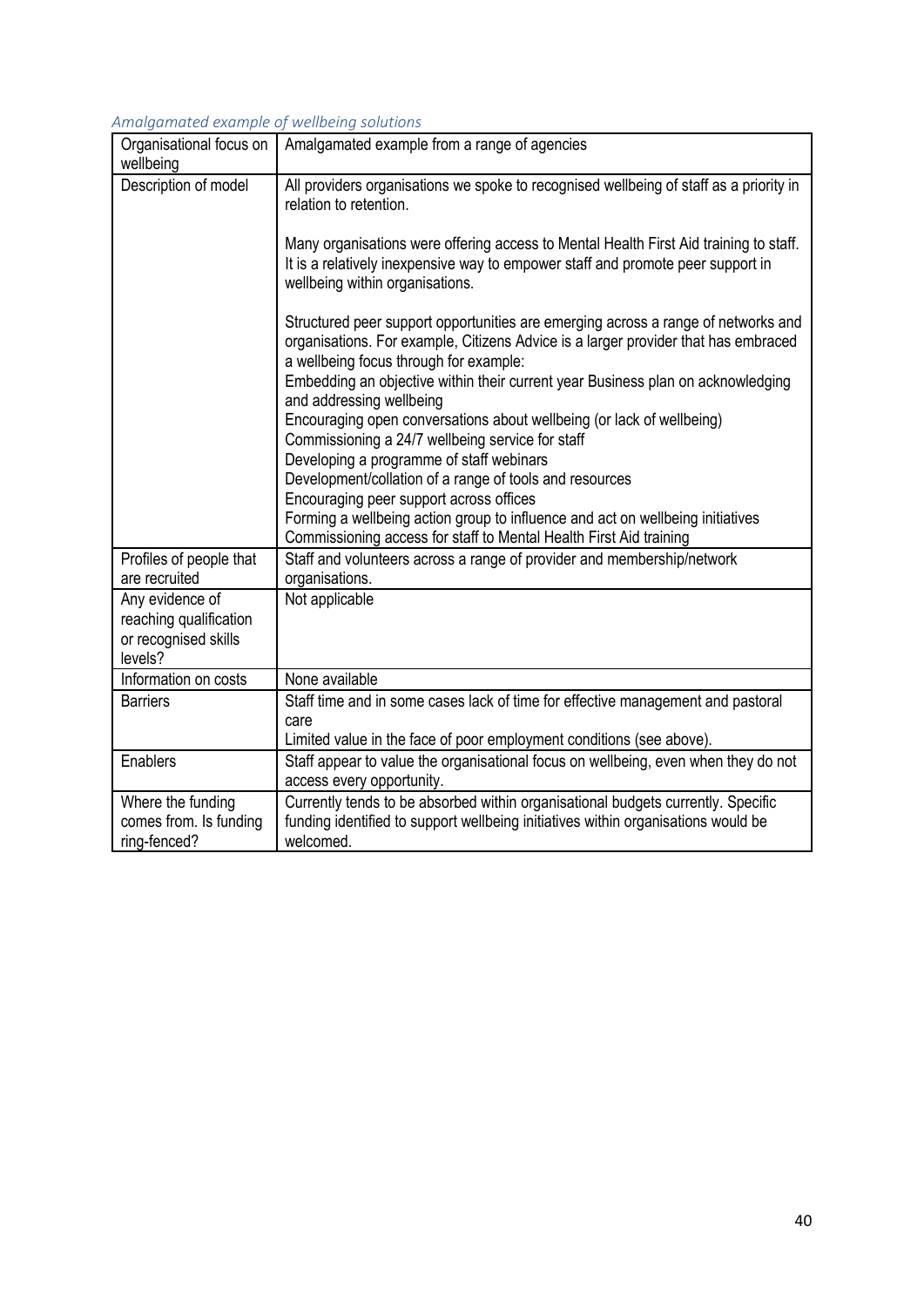### **Actions for retention:**

Funders to work collaboratively to identify salary benchmarking and address salary and wider employment conditions in contracts.

Address potential of CPD after qualification to retain qualified staff.

Funders and provider sector leaders to provide opportunities for sharing of learning in relation to addressing staff wellbeing.

Funders to resource sector wide access to Mental Health First Aid training.

Funders to address wellbeing issues as part of funding specifications and budgets for project proposals.

Funders to include in funding specifications and contracts additional resourcing for organisations to make reasonable adjustments for deaf and disabled people to undertake advice roles.

# 2.6 Leadership

There was a consensus in our consultation that there is an urgent need to re-energise advice sector leadership, particularly in the not-for-profit sector.

A specific concern expressed was a lack of effective management and structural support while working with a client group with significant and ongoing complex issues involving trauma, discrimination and poverty. Managers and leaders need to have the time and skills to provide effective direction and support, harnessing motivations of staff to achieve positive social change. Leaders need to stay abreast with latest tools and solutions.

Within this is a concern over the connection between collective leadership in the sector and how managers and leaders can come together with funders to identify creative solutions.

Many stakeholders we consulted spoke about the problem of 'ageing leadership' within the sector. This does not mean that this is a problem per se in all individual cases, but it does highlight the paramount importance of nurturing and retaining existing staff, including new entrants who are the potential leaders of the future.

A concern expressed by many stakeholders we consulted was that an overall focus on outputs within contracts and the consequent time this takes can reduce the skills and focus of managers in their ability to address the leadership skills of those that could potentially follow them in their career progression.

The time and space for current leaders to be able to step back and reflect and develop a longer-term vision is hampered by short term funding and output-based contracts. This was clearly borne out in some of the comments made in our consultation with front line staff (see Barriers and Enablers 3).

Governance of organisations is crucial in supporting the development of future leaders within organisations. 'Succession' plans and processes are necessary to ensure sustainability of leadership and many stakeholders pointed out that this was a gap in many organisations. AdviceUK recommend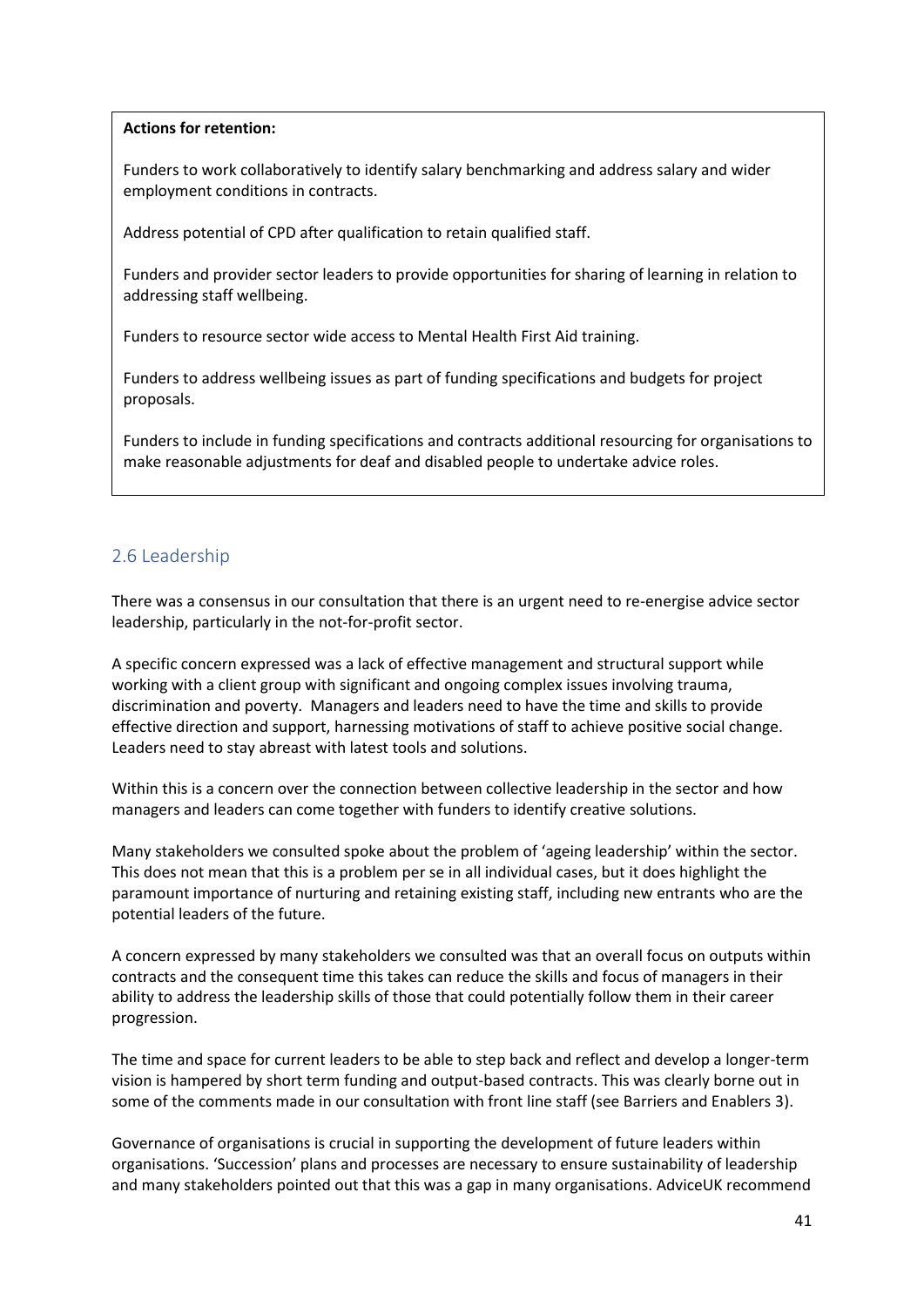to their members a focus on succession planning all the way through the workforce, promoting the importance of a skills and knowledge sharing culture within teams.

## Examples of leadership solutions

A focus on development of future leaders is implicit in some of the initiatives that are being worked on to deal with the overall skills gap that are described elsewhere in this report. For example, Justice First (described above in 2.4) sees the development of leadership capacity for the fellow as a central aspect of the programme. The work of organisations like Money A + E [\(www.moneyaande.co.uk\)](http://www.moneyaande.co.uk/) also shows the potential of leadership in the sector and its ability to galvanise and inspire people entering the sector.

In the wider not-for-profit sector, the Association of Chief Executives of Voluntary Organisations (ACEVO) provides leadership training directly to staff [\(https://www.acevo.org.uk/skills/leadership](https://www.acevo.org.uk/skills/leadership-development/)[development/](https://www.acevo.org.uk/skills/leadership-development/) ). The National Council for Voluntary Organisations (NCVO) provide a range of governance training for Board and Management Committee members of voluntary organisations [\(https://booking.ncvo.org.uk/training/categories/governance-and-trustees](https://booking.ncvo.org.uk/training/categories/governance-and-trustees) ).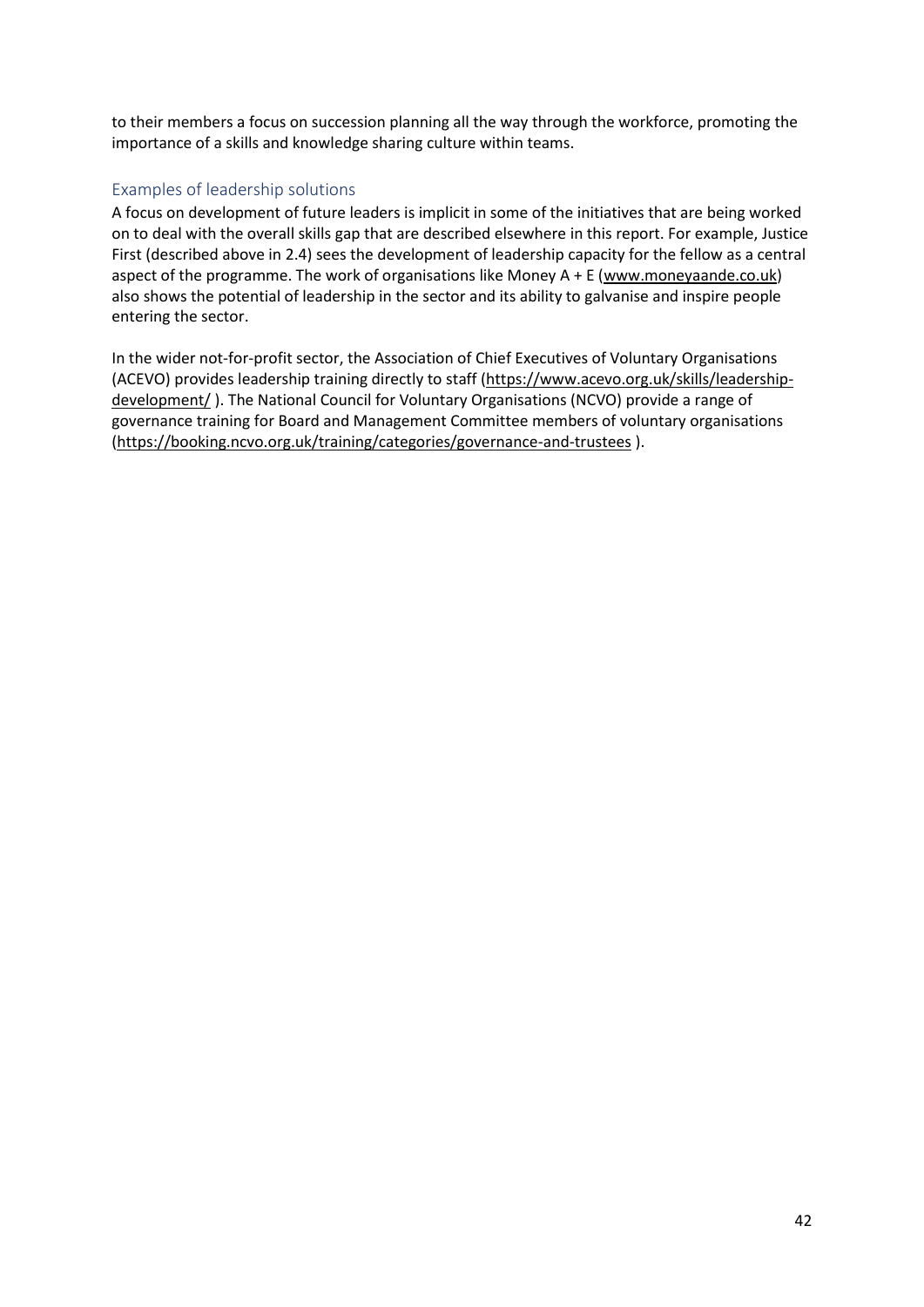| Leadership hub                                                                                                                                             |                                                                                                                                                                                                                                                                                                                                                                                                                                                                                                                                                                                                                                                                                                                                                                                                                                                                                                                                                                            |  |
|------------------------------------------------------------------------------------------------------------------------------------------------------------|----------------------------------------------------------------------------------------------------------------------------------------------------------------------------------------------------------------------------------------------------------------------------------------------------------------------------------------------------------------------------------------------------------------------------------------------------------------------------------------------------------------------------------------------------------------------------------------------------------------------------------------------------------------------------------------------------------------------------------------------------------------------------------------------------------------------------------------------------------------------------------------------------------------------------------------------------------------------------|--|
| Name of project/agency                                                                                                                                     | Legal Aid Practitioners Group (LAPG) Certificate in Practice Management and<br>Management & Leadership Programme                                                                                                                                                                                                                                                                                                                                                                                                                                                                                                                                                                                                                                                                                                                                                                                                                                                           |  |
| Training provided by:                                                                                                                                      | www.lapg.co.uk                                                                                                                                                                                                                                                                                                                                                                                                                                                                                                                                                                                                                                                                                                                                                                                                                                                                                                                                                             |  |
| Models of delivery? Is it<br>delivered through a<br>tutor/instructor or is it<br>delivered through online<br>reading/answering<br>questions (self-taught)? | The course is delivered online across ten full days of training (lecture and<br>workshop based) and 8 half day tutorials. Materials (including video content) are<br>provided through an online learning platform and the learners are encouraged to<br>communicate directly with each other alongside the organised content. In<br>addition, each learner has access to a dedicated tutor who supports them through<br>the programme. As well as the training, the learners' organisations have access<br>to consultancy support to help them implement change associated with the<br>learning. All learners then become part of the MLP alumni network and are<br>encouraged to continue supporting each other as well as having access to<br>periodic alumni events.                                                                                                                                                                                                    |  |
| Levels of training<br>provided:                                                                                                                            | The training is introductory at some levels (on theory of change, gap analysis,<br>SWOT and PEST analysis). It is more challenging at other levels (for instance in<br>terms of leadership, communications and managing staff etc.) and it is high level /<br>expert in other areas (financial management, risk management, governance<br>etc.). It is aimed at giving those who attend the immediate skills that they need to<br>be effective managers but also to understand where they might want to focus<br>their future personal development.                                                                                                                                                                                                                                                                                                                                                                                                                        |  |
| Profiles of people that go<br>through the training                                                                                                         | Current CEO's, managers and future managers from across the specialist advice<br>sector (typically organisations employing lawyers or regulated by OISC and with<br>many being Citizens Advice, members of LCN or members of AdviceUK - or<br>similar). Participants are from right across the UK with participants from Northern<br>Ireland, Wales, Scotland and most regions of England.                                                                                                                                                                                                                                                                                                                                                                                                                                                                                                                                                                                 |  |
| What qualifications if any<br>are provided                                                                                                                 | Not currently accredited due to cost and because as was not seen as of sufficient<br>value by participant. Would review this if was seen of having value in the future.                                                                                                                                                                                                                                                                                                                                                                                                                                                                                                                                                                                                                                                                                                                                                                                                    |  |
| Information on costs                                                                                                                                       | One MLP course per year (24 participants)<br>$\bullet$<br>Development and updating of an online Introduction to Management<br>Course<br>A consultancy fund (initially 100 days per year to be allocated to<br>$\bullet$<br>specialist advice agencies - particularly those who have managers on<br>the programme)<br>6-7 days of time each month from the Hub Directors for development<br>and coordination of the project<br>Employment of a project officer / assistant consultant to assist with all<br>elements of the programme administration<br>Some miscellaneous IT and materials costs<br>A small annual evaluation budget<br>The rough cost of this total project is £250k per year. Of that, £50k<br>covers the cost of the main training programme for 24 participants. Note<br>3 courses to meet existing demand would be needed at present so an<br>additional 100k to do that. £75k is the consultancy budget. The<br>remainder covers the other elements. |  |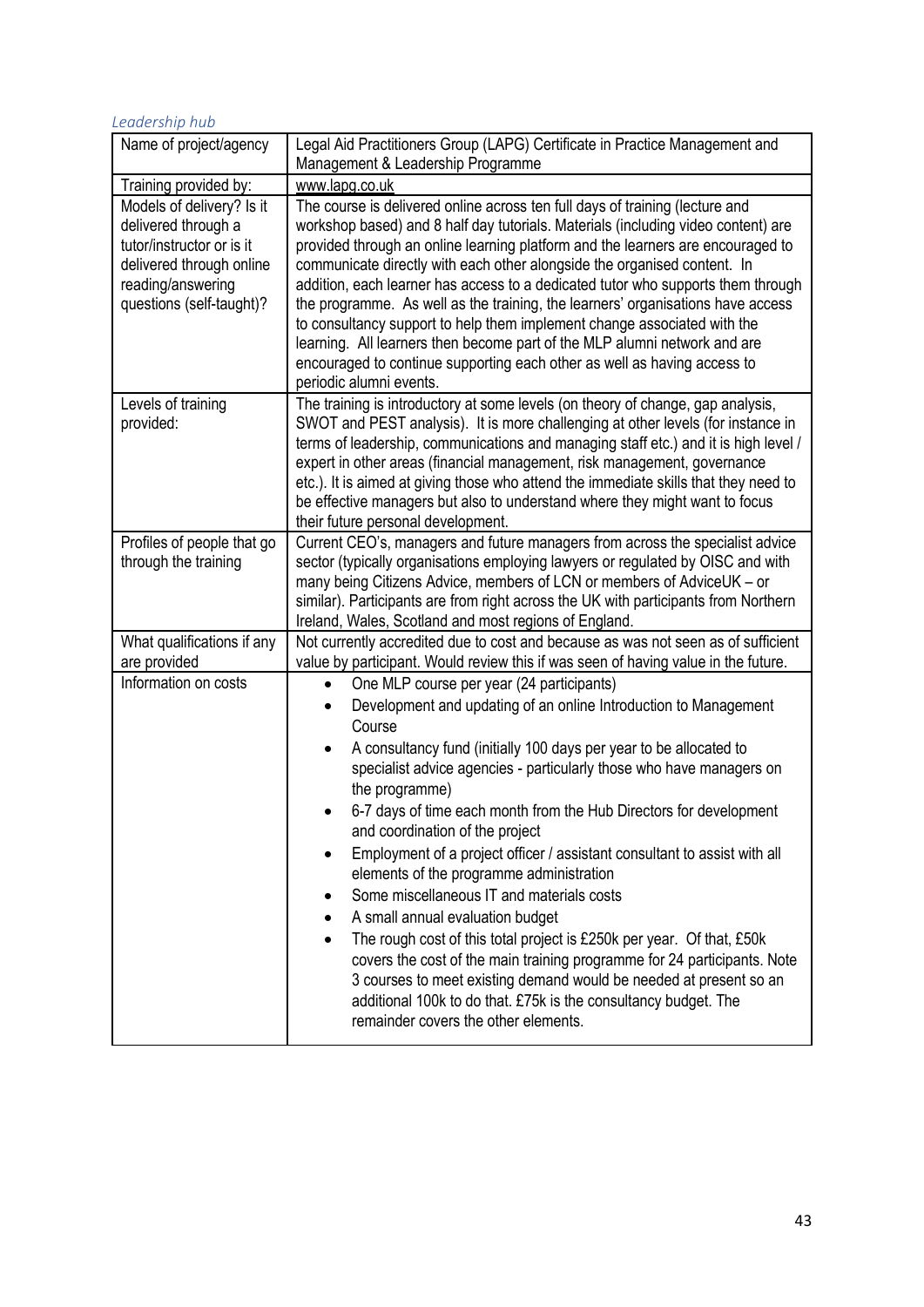## *Leadership hub (continued from previous page)*

| Name of project/agency                                                      | Legal Aid Practitioners Group (LAPG) Certificate in Practice Management and<br>Management & Leadership Programme                                                                                                                                                                                                                                                           |
|-----------------------------------------------------------------------------|----------------------------------------------------------------------------------------------------------------------------------------------------------------------------------------------------------------------------------------------------------------------------------------------------------------------------------------------------------------------------|
| Barriers to attending<br>sessions                                           | Limited number of placements. At present demand far exceeds supply to the lack<br>of training courses for leaders in the sector. Envisaged this demand will lessen as<br>existing latent demand in met.                                                                                                                                                                    |
|                                                                             | Demand at present points to the need for up to 3 courses of maximum 32 places<br>each. The cost of each would be 48-56 with the higher end allowing more<br>flexibility to give more modules on leadership and digital support.                                                                                                                                            |
|                                                                             | Demand outstrips supply at present with 90 applicants for the most recent cohort.                                                                                                                                                                                                                                                                                          |
| Where the funding<br>comes from? Whether<br>the funding is ring-<br>fenced? | Current cohort of 32 places is fully funded in year one by AB and The Legal<br>Education Foundation and part funded for year two and three.                                                                                                                                                                                                                                |
| Future development                                                          | The leadership hub team have been looking at with the course is to get<br>apprentice funding. Similar type of programme to that offered in GP surgeries.<br>Problem is time commitment. When we asked agencies regarding the 20 per cent<br>commitment, they could not do it so any development of that model would need to<br>factor that in (c.f. apprentice UCL model). |

# 3. Barriers and enablers

A distinct element of our work was to consult with practitioners in selected organisations providing advice. This took the form of a focus group with relatively new entrants to advice work, interviews and meetings and online questionnaires with staff and managers. The findings in full are attached in in Appendix A. We undertook this to begin to address what we saw as a gap in the representation of organisation staff and manager voices in other recent work. We designed the questions specifically to identify enablers and barriers to entry into the advice sector and to staff retention.

Important to note here is the extent to which those we consulted emphasised the impact of personal lived experience on their motivation to get involved in advice work. All the focus group participants were female and from recently immigrant ethnic minority backgrounds. They described how they themselves, or their parents, had faced complex barriers as people newly arrived in London and how the support and advice they received had positively impacted on their lives. This had directly fed their motivation to 'give something back' and as a path through which they could progress in skills and knowledge and establish a long-term career pathway. They had done this by volunteering in targeted organisations that included advice provision in their offer. Most volunteering opportunities came about through their university, highlighting the potential of higher education settings as recruitment vehicles for the sector, especially amongst the young and ethnically diverse populations.

The enablers and barriers identified through this piece of consultation are summarised in Tables 2 and 3 overleaf.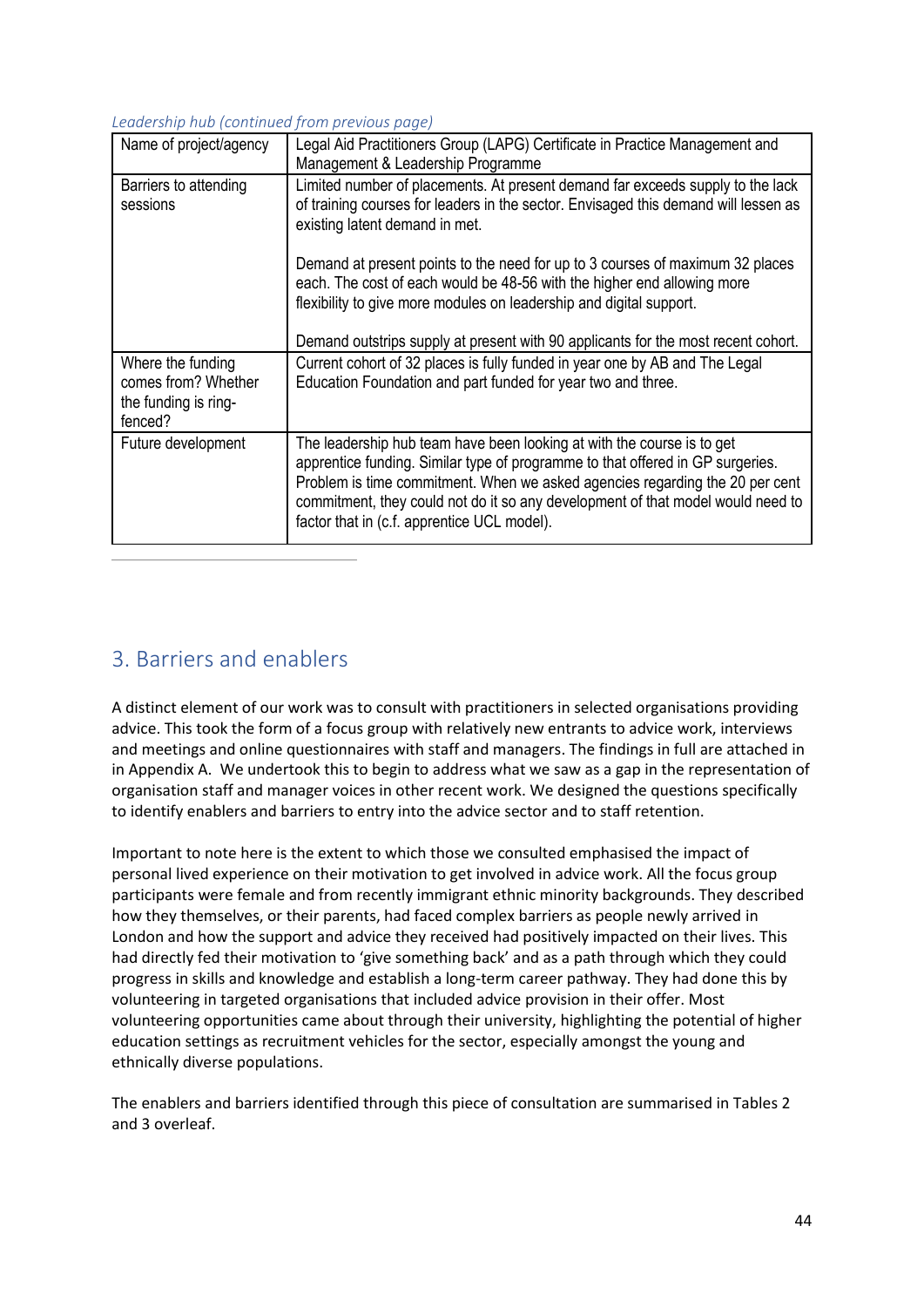# **Table 2: Enablers and barriers identified through staff consultation – Recruitment and entry**

| <b>Enablers</b>                                                                                    | <b>Barriers</b>                                                                                              |
|----------------------------------------------------------------------------------------------------|--------------------------------------------------------------------------------------------------------------|
| Lived experience combined with Higher Education opportunities lead to                              | Part-time and short-term contracts link to lack of good                                                      |
| capacity to 'give something back'.                                                                 | employment rights.                                                                                           |
|                                                                                                    | Lack of good parental leave arrangements impact on<br>women's progression.                                   |
|                                                                                                    | Low levels of pay compared to other employment choices.                                                      |
| Community connections - knowledge of organisations because of lived                                | Lack of knowledge in communities about organisations                                                         |
| experience.                                                                                        | providing advice impacts on recruitment later.                                                               |
| Inter-agency connections. Managers informing about opportunities and<br>encouraging participation. |                                                                                                              |
| Social media promotion of services and recruitment opportunities.                                  | Lack of social media presence of organisations impacting on<br>recruitment - particularly of younger people. |
| Clear information on range of routes into sector for people in Further and                         | Lack of information about range of routes into the sector                                                    |
| Higher Education.                                                                                  | (these could be targeted to relevant college and university                                                  |
| Include qualification requirements for different routes where appropriate.                         | settings as well as specific communities).                                                                   |
| Expectation of advice work as a long-term skills development opportunity                           | Lack of career progression opportunities create                                                              |
| embedded within a career pathway.                                                                  | disheartenment and doubt.                                                                                    |
| Accessibility of apprenticeships and graduate routes to people within                              |                                                                                                              |
| specific communities. Entry schemes that offer flexibility e.g., for people                        |                                                                                                              |
| facing complex barriers, people with caring responsibilities, people of                            |                                                                                                              |
| different ages.                                                                                    |                                                                                                              |
| Attractiveness of ability to 'work as you learn'.                                                  |                                                                                                              |
| Provision of volunteering opportunities - not restricted to advice roles but                       |                                                                                                              |
| offering exposure to advice provision to create awareness of its value.                            |                                                                                                              |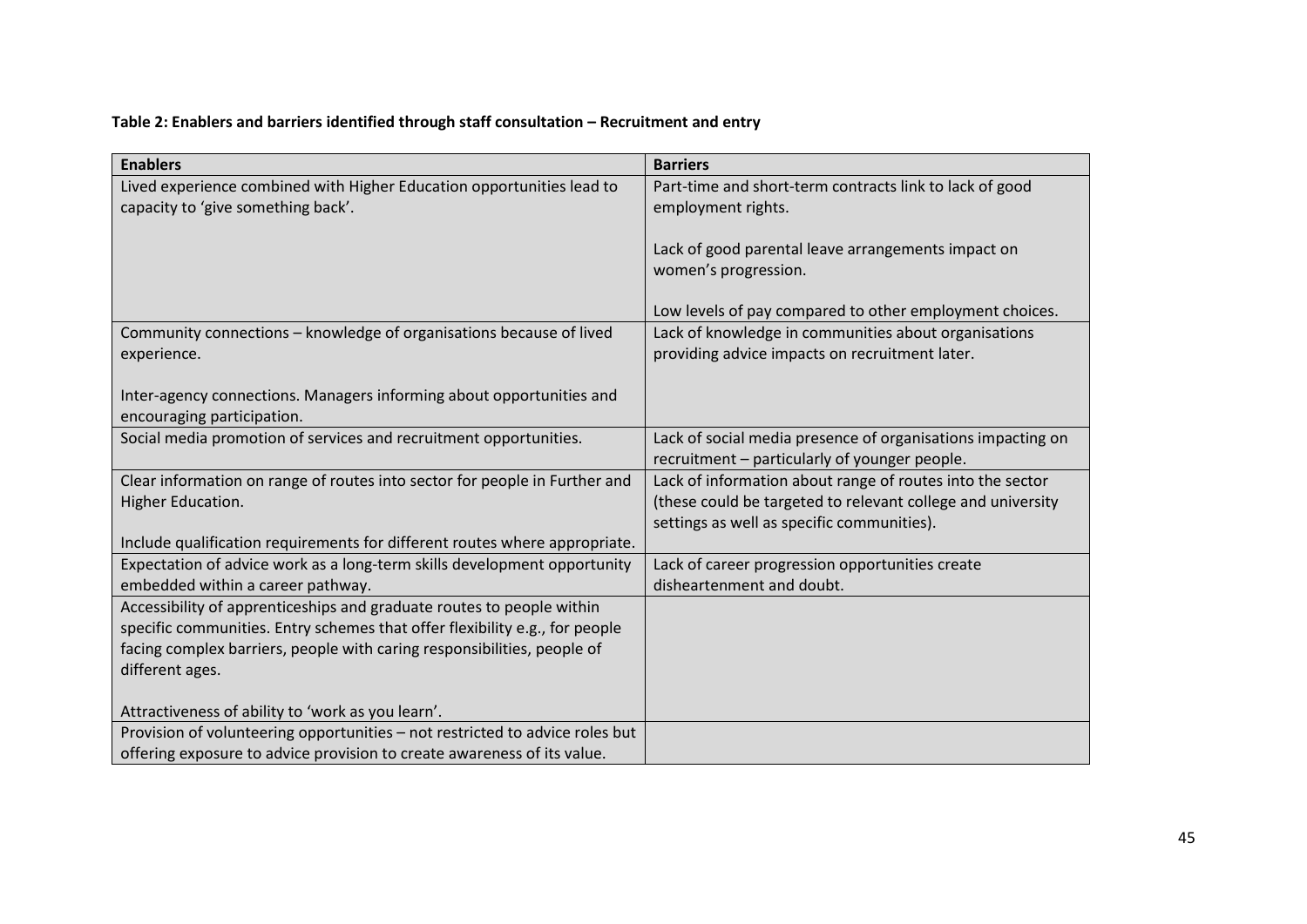# **Table 3: Enablers and barriers identified through staff consultation – Retention**

| Experiencing the positive life impact of their work on others.           |                                                               |
|--------------------------------------------------------------------------|---------------------------------------------------------------|
| Structured mentoring schemes.                                            | Lack of stability in funding leading to managers focusing on  |
|                                                                          | immediate survival goals rather than organisational and staff |
| Good support within organisation.                                        | development.                                                  |
|                                                                          |                                                               |
|                                                                          | Lack of manager time and understanding of the work, due to    |
|                                                                          | pressures of demand and distance from face-to face delivery.  |
| Recognition of time spent volunteering in an accredited organisation as  | People in apprenticeship schemes often giving significant     |
| counting towards higher qualifications.                                  | unpaid hours to resource their training.                      |
| Opportunities to build networks across the sector.                       | Current lack of opportunities.                                |
|                                                                          |                                                               |
| Opportunities to have voice heard and shape future of the sector.        |                                                               |
| Shared training opportunities across the sector to improve affordability | Lack of clearly defined pathways and how training             |
| and accessibility for smaller organisations.                             | opportunities sat within them.                                |
|                                                                          |                                                               |
|                                                                          | Recognised qualifications or competence levels reached,       |
|                                                                          |                                                               |
|                                                                          | Competence recognition or qualification is partially          |
|                                                                          | transferable to other areas of advice, including law-based    |
|                                                                          | career progression.                                           |
|                                                                          | Atmosphere of uncertainty in sector, particularly relating to |
|                                                                          | career progression.                                           |
|                                                                          | Short term funding negatively impacts on retaining            |
|                                                                          | experienced staff, planning of capacity needs and long-term   |
|                                                                          | organisational visioning and planning.                        |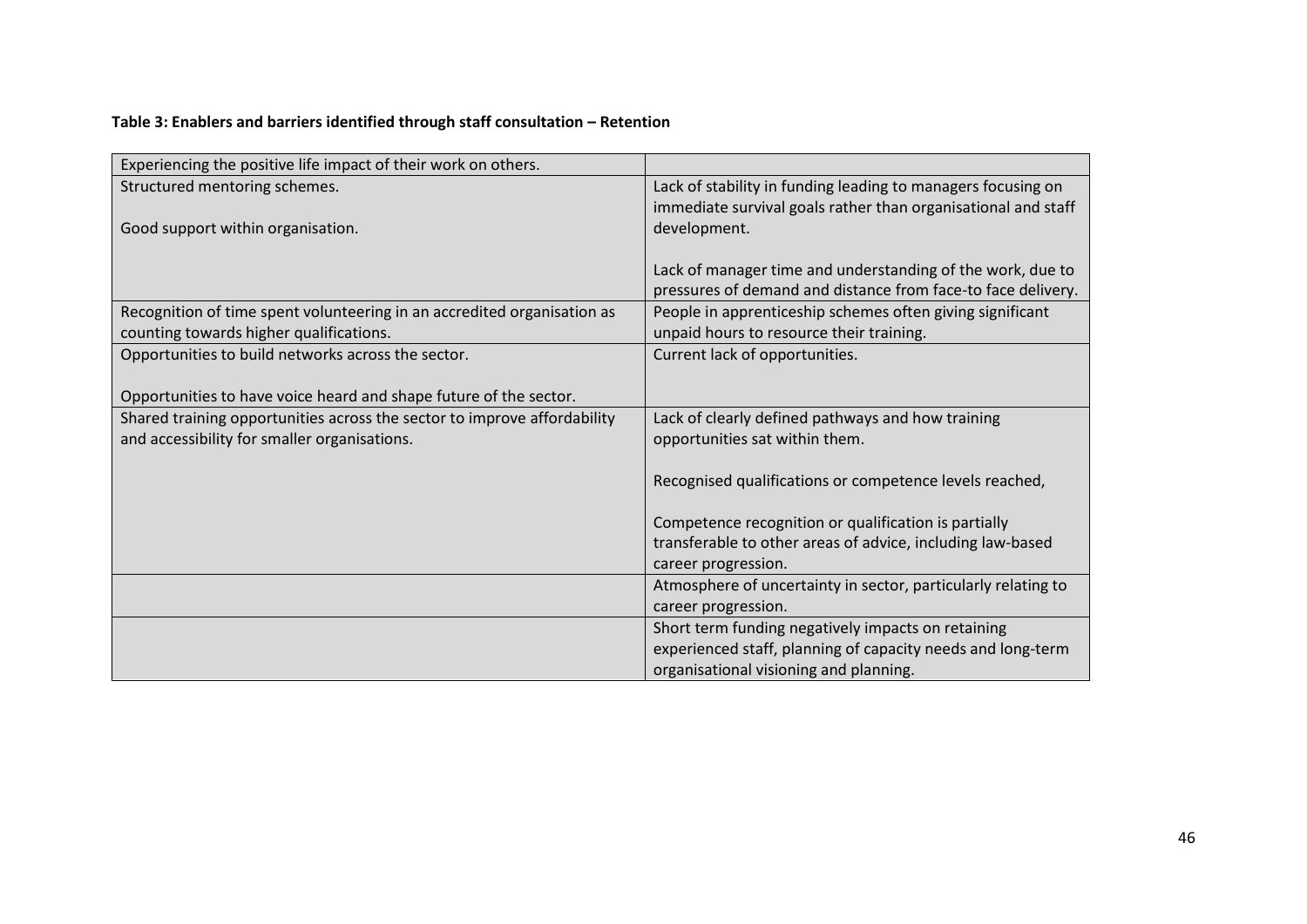# 4. Opportunities for development – from recruitment to leadership

## 4.1 For recruitment and entry

The most obvious opportunity for development arising from our findings on recruitment is to explore further what 'growing our own' advice staff looks like in community-based organisations, membership organisations such as law centres and Citizens Advice and others. This should be with a view to identifying what learning stems from this for the sector as a whole.

This relies on the whole sector recognising, valuing and resourcing the potential role of communitybased organisations in contributing to recruiting entrants to the advice sector, and accommodating their progression needs. Addressing barriers to move beyond entry level has the potential to be a powerful force in diverse recruitment into the overall sector pathway. This is an important message from the community-based parts of the sector. It links to other aspects of exploring pathways from the viewpoint of smaller, community-based or community-led organisations. The potential to align motivations for getting into the sector with better skills and opportunities to develop skills in the new workforce could be particularly powerful in addressing recruitment gaps.

The need to invest in developing more structured pathways in areas of advice that are lacking this will make the sector more attractive as a career prospect for any advice entrants including those with lived experience or from the communities they serve.

Advice sector networks and strategic co-ordinators have an opportunity to work with their membership to re-connect with the original drivers behind the establishment of the advice sector, linking it to contemporary rights-based social movements and campaigns in order to re-invigorate its existing workforce and attract a diverse range of new recruits including younger people to the sector.

### **Actions for recruitment and entry**

Undertake a further focused piece of work on the potential benefits and barriers of a 'grow our own' approach. This should involve community-based organisations and their staff, identifying in more detail existing models or processes and specifying clearly what such initiatives might look like to enable decisions about funding specific 'grow our own' initiatives.

Advice sector network leaders to work with their membership to revitalise messaging about the core values of the sector and how this links to contemporary drivers for progressive social change.

## 4.2 For retention

### *Salaries and employment conditions*

There is a clear need for the sector overall to tackle urgently the issue of salaries and wider employment terms and conditions. Apart from salaries, other employment terms and conditions are important. The female staff we consulted highlighted lack of good maternity leave conditions as a primary reason why they may leave the sector in the future.

Formidable barriers exist to addressing this issue as a whole sector approach. One barrier to a whole sector approach to employment conditions, for example, is the diverse range of organisations in the sector and how they are constituted. Another is the fact that the funding structures, taken as a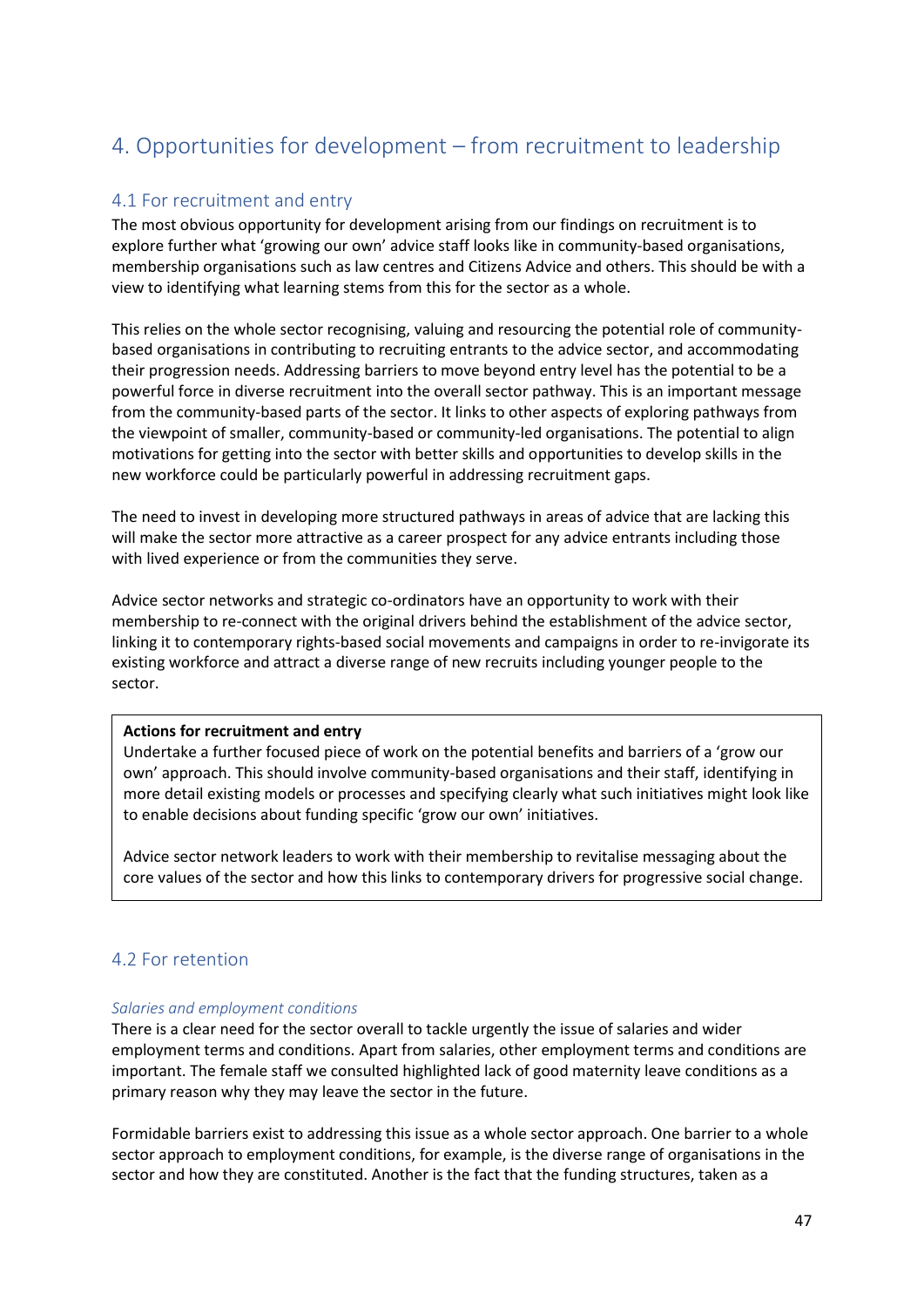whole, currently promote a competitive environment that functions to drive down costs within proposals.

Funders have an opportunity to influence a change of direction in the sector by promoting good employment terms and conditions within individual funding programmes and calls. Examples are included below under actions.

0ur consultation highlights that funders recognise this as a key systems issue in the advice sector as well as the charity sector overall. Some funders are already attempting to address this in their calls and contracts. A commonality across funders would build on these seeds of change and can play a key leadership and practical role in beginning to turn around the culture of employment in the sector.

There is an important opportunity for the sector to explore how CPD and NVQ opportunities can be used to improve retention. This should include a widely recognised way for people to be able to see possibilities for progression and to demonstrate their skills in the sector in order to progress to more specialist or management roles. This is a long-term challenge but specific initiatives that address this issue in part can make a positive difference and add building blocks for future development.

As described above, a common theme coming from this work is the inability of organisations to plan effectively for the longer term due to a lack of funding stability, and this impacts on retention. Although funders can help by taking a longer-term approach to funding, it is unlikely that this can ever be totally addressed within the current financial climate. However, a collaborative move by funders to longer-term contracts would do much to help retention directly in terms of staff confidence and indirectly by enabling better long-term planning by organisational leaders.

### **Actions for salaries and employment conditions:**

Funders to consult with relevant providers on the details of funding call specifications.

Stronger and pro-active messaging and assessment criteria that directly address funders' recognition of adequate employment conditions as good practice.

Specific allocation of funds within proposal budgets to allow for appropriate salaries and employment conditions such as maternity entitlements (for example).

Longer term funding which allows for employment contracts that will qualify for better employment benefits.

Ensuring that funding criteria include the expectation that organisations have developed good quality management support for staff.

A piece of work on salary benchmarking would be useful to underpin this development. It is also important to recognise that, in the short term, such changes may result in fewer grants and fewer posts being funded, however important from a systems change perspective. It is essential therefore that such a move is combined with a collaborative push by funders to bring more money into the sector overall.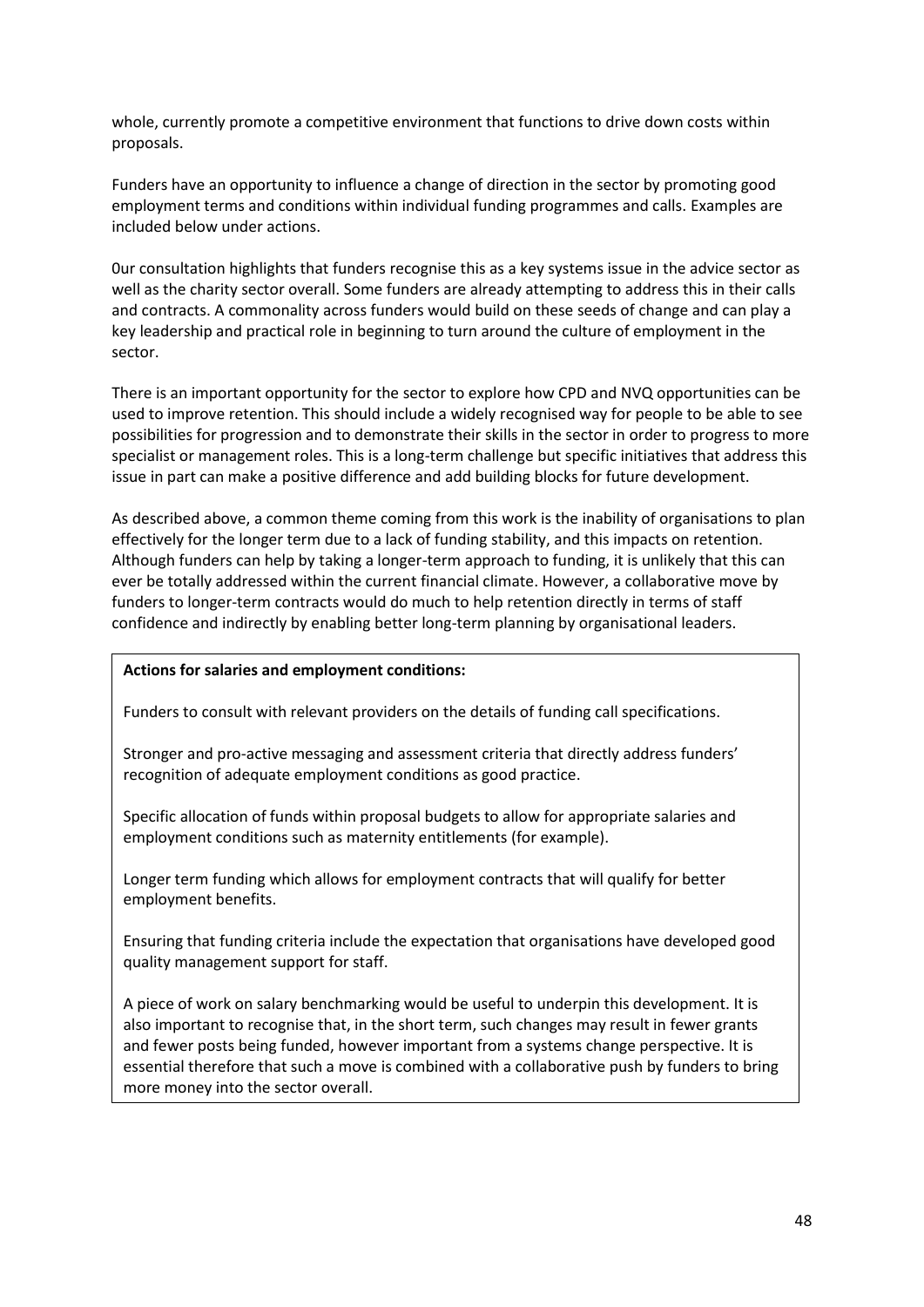### *Wellbeing*

There appears to be much good practice in addressing wellbeing emerging across the sector, driven in particular by the pressures placed on staff by the Covid pandemic. A specifically targeted piece of work on sharing learning on wellbeing would be a beneficial initiative. This could be through a more targeted piece of research but may be more effective as a specific focus for a sector wide conference or networking.

Funders can play a key role in encouraging a focus on wellbeing. This can be done through how specifications and contracts are worded, including resource allocations aimed at wellbeing in contracts and considering the specific wellbeing needs of diverse groups of staff. This would be a useful driver for advice providers to make this part of project planning.

Funders should also consider funding sector wide access to training that promotes wellbeing (for example Mental Health First Aid training).

#### *Actions*

Funders to work collaboratively to identify salary benchmarking and address salary and wider employment conditions in contracts.

Address potential of CPD after qualification to retain qualified staff.

Funders and provider sector leaders to provide opportunities for sharing of learning in relation to addressing staff wellbeing.

Funders to resource sector wide access to Mental Health First Aid training.

Funders to address wellbeing issues as part of funding specifications and budgets for project proposals.

Funders to include in funding specifications and contracts additional resourcing for organisations to make reasonable adjustments for deaf and disabled people to undertake advice roles.

## 4.3 For training

Feedback indicates that apprenticeship and route to qualification schemes such as those we have described in our findings appear are valuable in giving people the opportunity to both develop their own careers and improve levels of quality in organisations. Such programmes develop skills that are transferable and desirable both within and outside of the profession. Given this, we think there is potential to consider the role of an employment agency for the advice sector enabling staff to have more control over the development of their careers and at the same time enable agencies to have access to trained staff when they need them.

An opportunity to develop effective training pathways at entry points and potentially at a more specialist level is being led by the GLA and this could be explored further for sharing of learning. Our preliminary discussions indicate the potential to develop advice entry level training and support packages in Further and Higher Education as well as for volunteers and new entrants to the sector.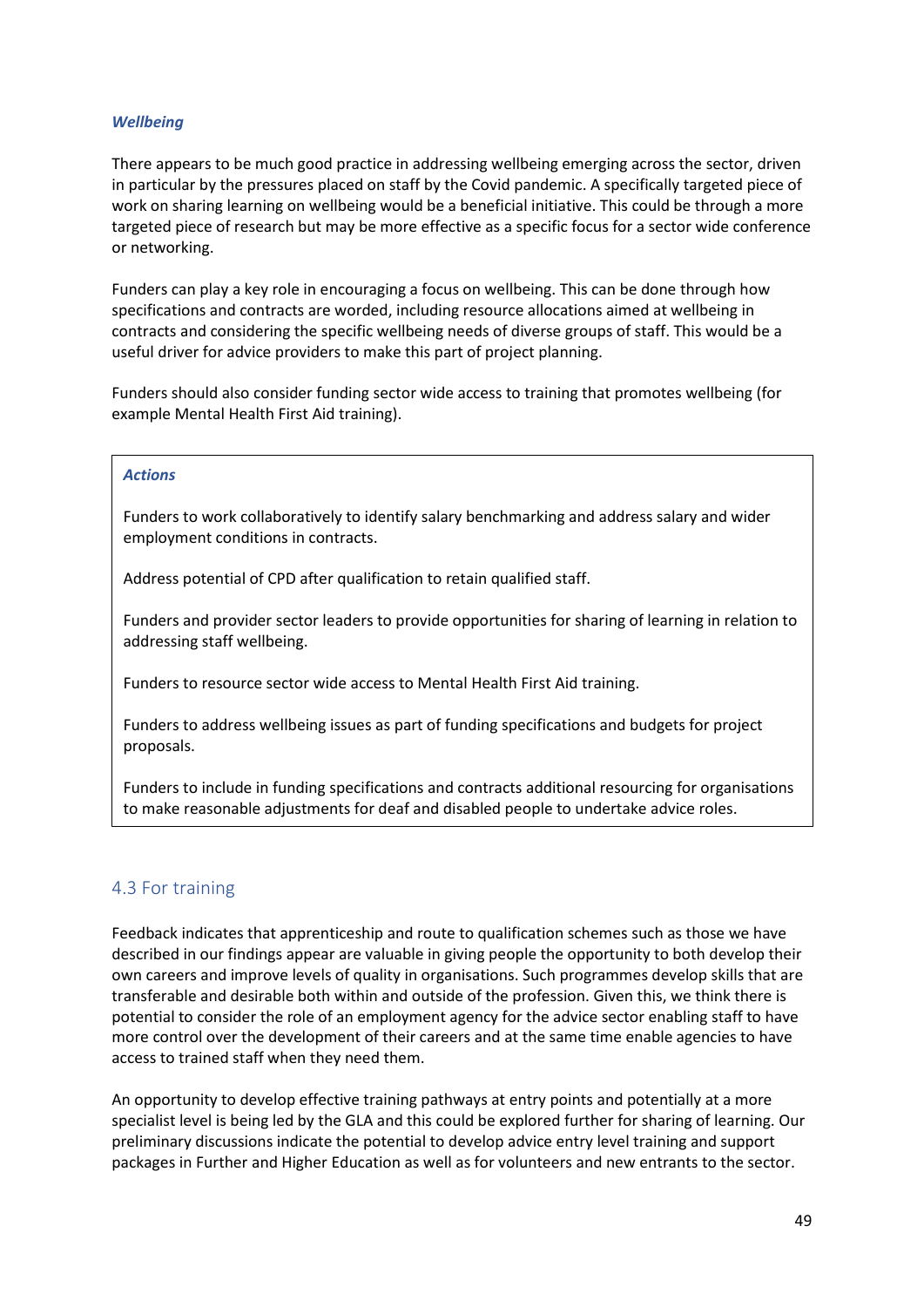There is an opportunity to develop skills development pathways in housing, welfare rights and employment advice to provide a clear route to articulating and recognising skills levels. This should include a development framework and accompanying guidance. This could potentially lead to the development of wider NVQ pathways working in partnership with, for example the Greater London Authority (GLA) who have a workstream focusing on NVQ's and focus on the development of quality supervision of casework as opposed to regulated organisational frameworks.

Several stakeholders warned against pathways becoming overly rigid. AdviceUK, for example, have in recent years increasingly taken a systems-oriented approach to the advice sector and its skills gap, which includes skills development. This approach emphasises building of services from the ground up, based on the client journey. In practice, this means starting from the point of the needs of people seeking advice and working from there, through the lens of empowering people to increase their agency in solving problems rather than creating unnecessary dependence on advice services. Precise training needs are likely to be different in nuance for different organisations and consequently their staff and volunteers. This issue of pathways development should be further explored with AdviceUK and other NVQ providers, in consideration of existing training pathways.

An important aspect would be to ensure the approach is accepted across a range of providers in the sector. For example, CPAG expressed interest in the development of an accredited pathway in Welfare Rights and Rightsnet expressed interest in exploring the development of learning platforms. Some stakeholders emphasised the importance of AdviceUK being involved in this development.

It is important that there is a recognition by funders of the urgent need to enable responses to the need for good quality supervision capacity in the sector. There is an awareness amongst funders and providers that we consulted that this recognition already exists but that it needs to be acted on in a strategic way, based on collaboration between organisations to maximise standards of advice giving and availability of high-quality supervision. There appears to be strong support for a model of pooled supervision across London, utilising pro-bono input where available. In the meantime, however, it is important that funders recognise the need to resource effective 'wraparound' of direct advice supervision to promote appropriate standards across the sector. This should include a resource acknowledgement of the staff time needed for disciplinary-based supervision, reflection and peer review, as well as the direct costs of paying for supervision per se. A greater emphasis on outcomes, rather than output-based funding is also an important contributor.

As a specific example, a funded co-ordinator of the apprenticeship scheme described in 2.4could also act as a 'supervisor'. In total there should be two funded supervisors. Many scheme participants will not need external supervision so two scheme supervisors seem a good starting point to be subject of reviewed. It is estimated that this would cost c.£100K per annum.

The development of an apprentice scheme to develop social welfare lawyers was seen by many as a great opportunity to develop a pathway for people in the profession. One way to address issues of equity and diversity, raised in this report, is to pilot an extension of such a scheme that is ringfenced to applications from targeted community-based organisations. It should address the need for accessible routes in for volunteers and staff from local communities, who may not have much formal education or training but who have assets stemming from their lived experience. In principle, this is something that Law Centres might be ideally placed to host. AdviceUK have been interested in some time in piloting apprenticeship schemes with lower entry thresholds. Any such pilot should be specified with community-based organisations involvement, directly and through AdviceUK and with legal advice providers and the Advice Sector Alliance.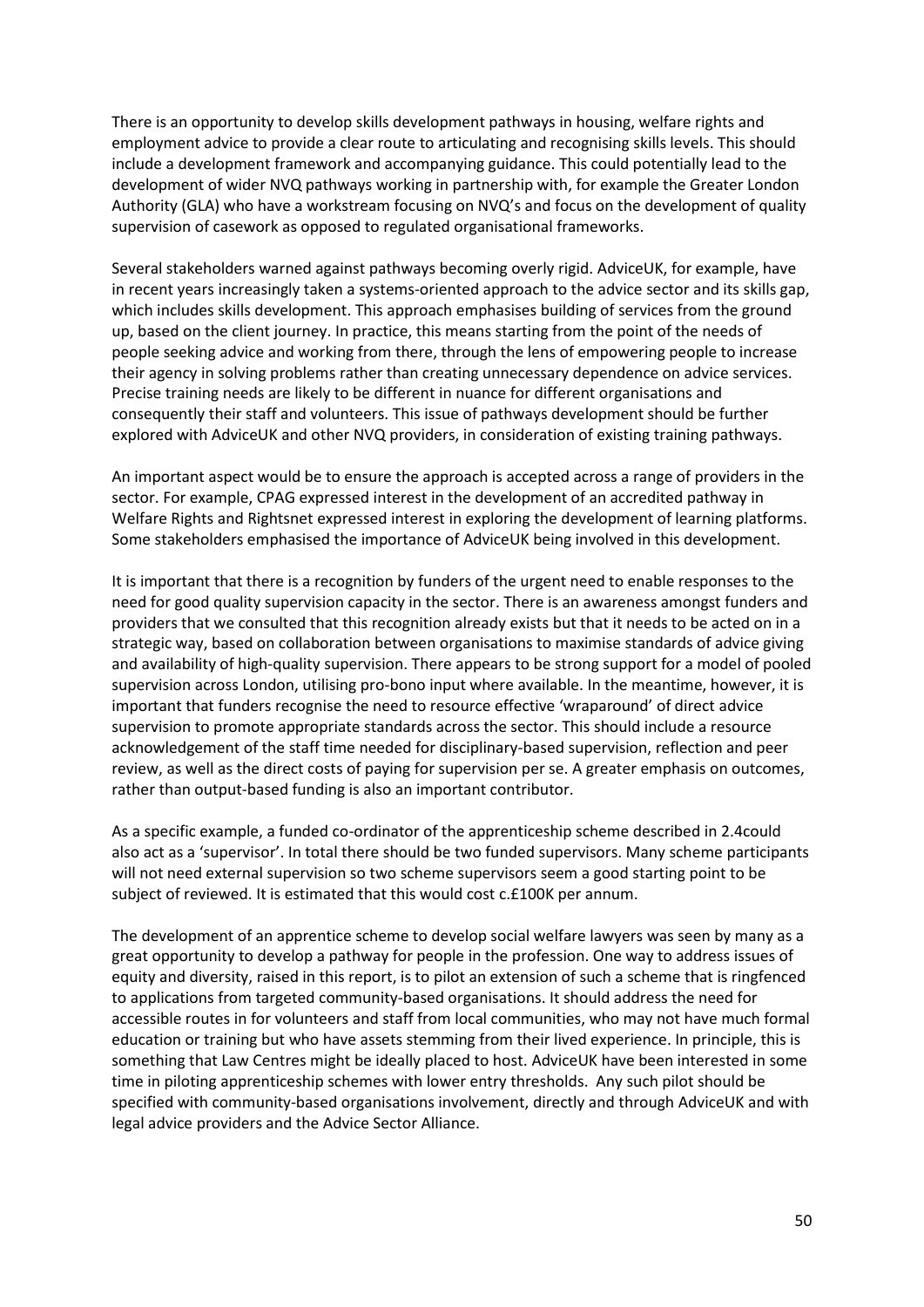Several stakeholders we consulted also wanted consideration given to how the sector represented and provided for models of career progression for those working at the earlier parts of the client advice pathway, within a context of holistic support. They felt that apprenticeship schemes should promote these skills as they were important foundations from which to develop more technical advice knowledge and enabled client need to be addressed in the most effective way.

Funding of an evaluation of initiatives such as the Newham Anti-Poverty Alliance has the potential to offer deep learning to the advice sector and how issues can be addressed at a place based collaborative approach. The GLA may be particularly interested in this, given the importance of Local Authority leadership in the Newham model.

If further funding was available to develop advice provision in DDPOs and support for them to work towards the AQS if relevant, this would maximise the contribution that DDPOs could make towards the work of the sector in meeting client need.

Models should not be one size fits all and support and coordination are required to bespoke them to individual circumstances to ensure the best fit while also ensuring best value This will require a learning and skills approach to the wider workforce and possibly the need for some more centralised systems, whilst avoiding rigidity.

## **Actions for training:**

Funders to explore with the GLA how their work on developing effective training pathways can be applied to other areas of the advice sector.

Funders to resource an initiative involving AdviceUK and other interested providers to develop skills development pathways in housing, welfare rights and employment advice to provide a clear route to articulating and recognising skills levels. This should include a framework for development and accompanying guidance.

The sector to explore further the possibility of developing entry level training and support packages around advice and information at entry level NVQ with the potential to develop this within apprenticeship programmes.

Funders to consider resources of a co-ordinator/supervisor for London to develop and evaluate apprenticeship schemes.

Funders to consider the specification and resourcing of additional apprentice schemes in social welfare law, that focus on increasing diversity in the sector and 'levelling up' skills development in community-based organisations.

Funders to consider resourcing evaluation of initiatives such as the Newham Anti-Poverty Alliance which show potential to offer deep learning to the advice sector regarding how skills development in the community can contribute to an approach to addressing need through an Early Intervention lens. The GLA may be particularly interested in this, given the importance of Local Authority leadership in the Newham model. The Access to Justice Foundation is involved in work to better understand the value of Early Intervention in advice, which could be a useful contribution to this investigation.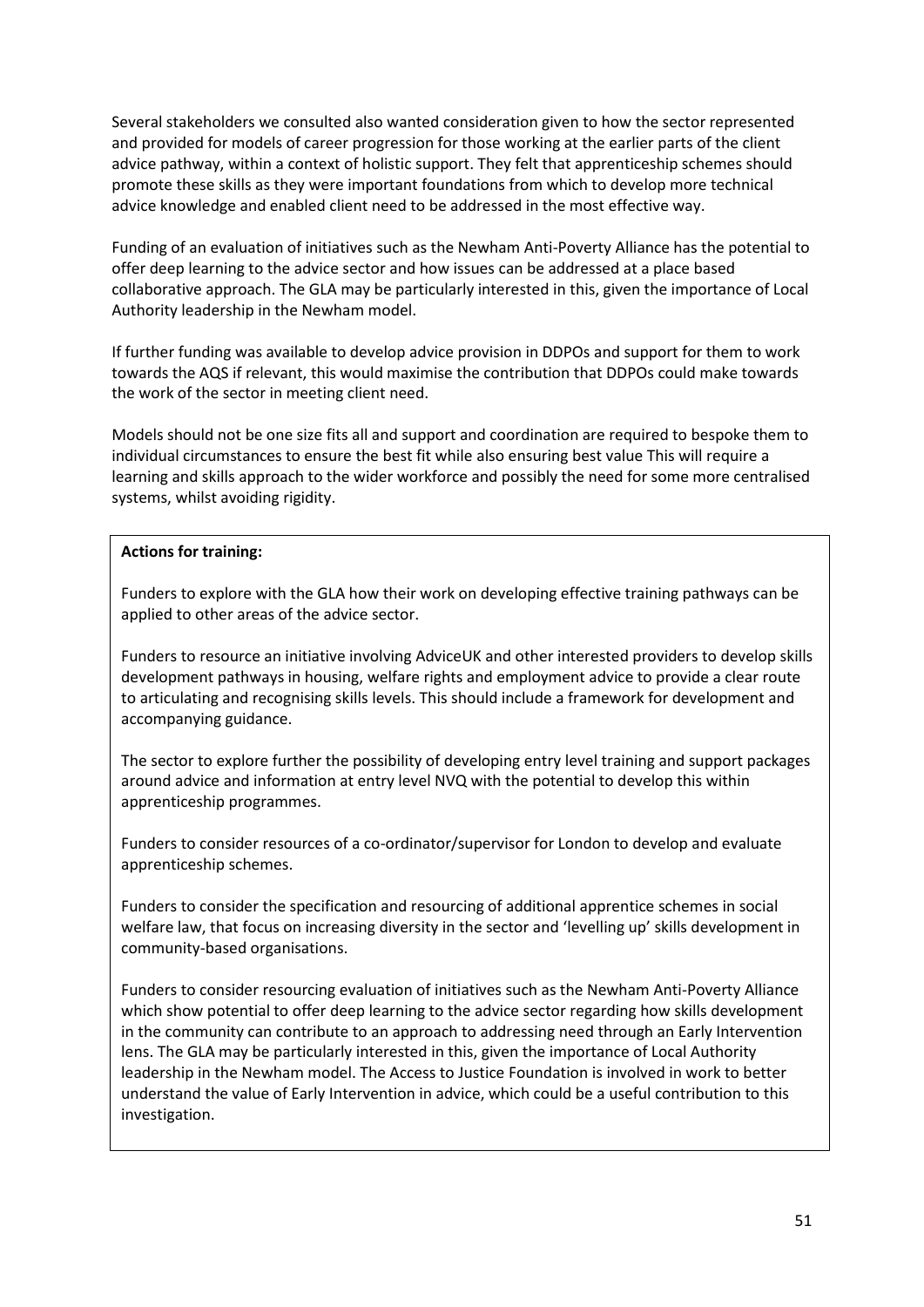Funders to consider resource to expand or continue development of capacity building support to DDPO providers in order to maximise their contribution to advice provision.

Funders and providers meet together to collaborate on the development of a pooled system of supervision and/or peer review.

## 4.4 For leadership

There is an opportunity for sector leaders and funders to find creative ways to initiate and drive focused initiatives that bring together legal practitioners and community based or more generalist advice practitioners to co-produce solutions to leadership challenges.

Within the sector itself, community-led and community-targeted organisations such as those serving BAME and disabled people represent a largely untapped resource bank of potential leaders, not only for their own organisations but for the whole sector. The challenge here is to ensure this potential is understood by their organisations and the wider sector to enable them to flourish. What will be essential will be an immediate and longer-term approach of ensuring they have meaningful opportunities to engage in strategies for leadership development going forward.

Training for management committee and board members in the importance of developing staff to become future leaders, and practical ways to do this, is important. This is not an advice specific function and governance training from the wider charity sector such as that provided by NCVO would address this need.

### **Actions for leadership**

Funders should consider more clearly the role of leadership and how it is hindered and restricted within an overly output-driven and short-term funding culture.

Contracts should include requiring funded organisations to show how they are promoting good leadership in their work and including resource allocation to enable this to take place.

Current leaders in the sector can also contribute by finding and implementing ways to increase connection and engagement by the current leaders in the sector, with potential future leaders and with each other, to think clearly about how leadership can be promoted within a collective workforce strategy.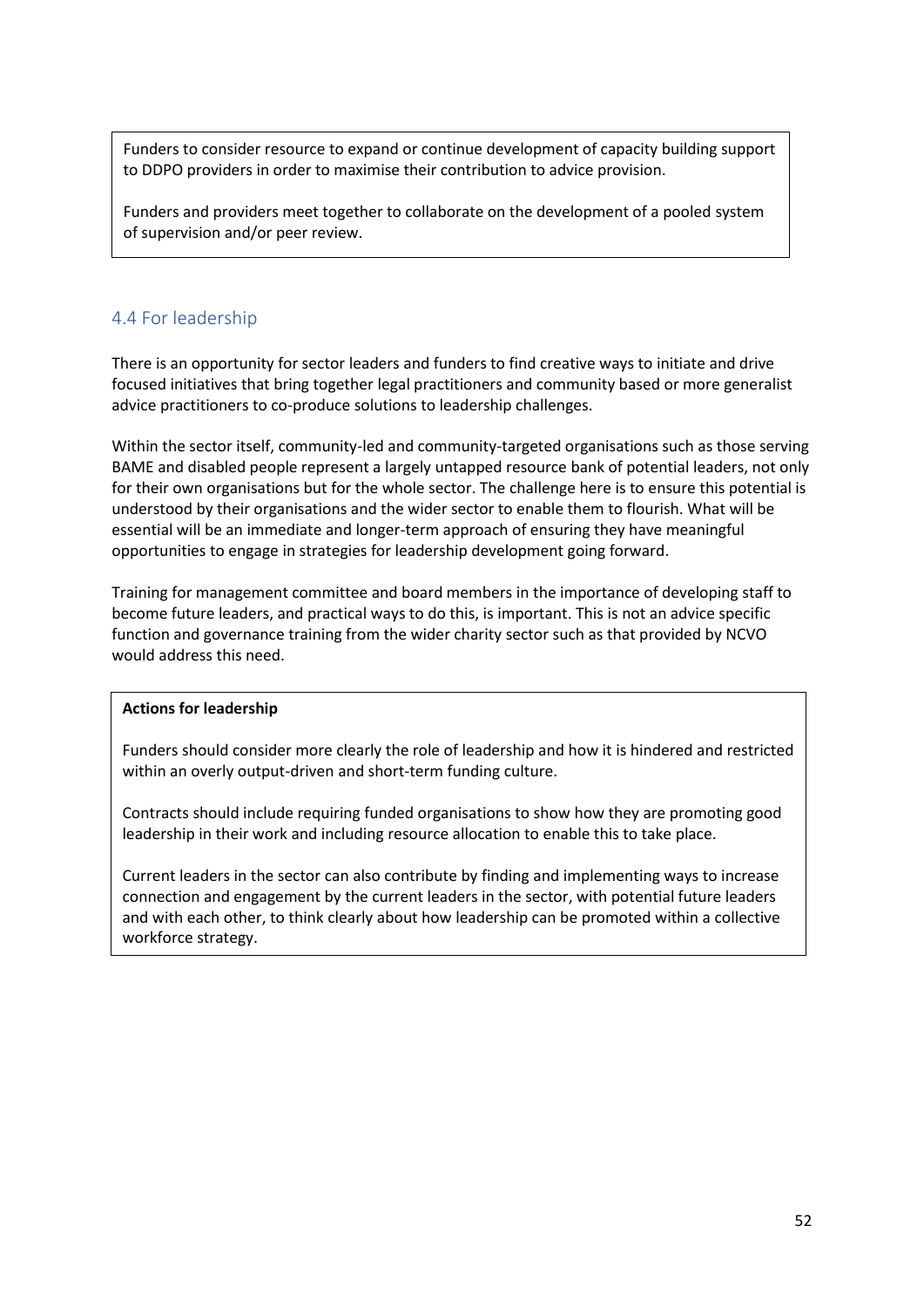# 5. Longer term systems change

## 5.1 General funding policy and practice

Across London Boroughs, Local Authority appears to be very inconsistent in terms of amounts of funding and which types of organisations are benefiting from the funding. Increasingly, Local Authorities are commissioning advice provision through one borough-wide contract which is typically allocated to one larger provider who manages the contract, with some of the funding devolved to smaller community organisations, including targeted organisations.

Local Authority funding of advice provision traditionally included an element of core funding. The reduction and withdrawal of Local Authority funding has impacted on core funding which disproportionately affects smaller, community-based advice providers.

Overall, there is a lack of clarity regarding allocations of funding to various parts of the sector and from which sources.

There is a need, therefore, for an audit that will quantify the levels and types of funding in the sector. This should include:

- Amounts of funding is in the sector
- Proportions of funding coming from Local Authorities and independent funders
- Proportions of funding allocated to targeted organisations such as DDPO's and those serving people from specific Black and other ethnic minority communities (see 5.2)
- What a map of funding would show across the London boroughs

City Bridge Trust is a funder that is increasingly prepared to fund smaller organisations who have not yet achieved AQS recognition, on the basis that they will work towards this. Trust for London contracted with AdviceUK for them to provide bespoke support to organisations to achieve AQS. This equated to c.7k per organisation to allow for resource intensive nature of the process. Whilst the outcomes from this approach appear to be good, with eight out of ten organisations involved in the programme being successful in achieving AQS, it should be noted that resource allocation to capacity support was seen by the funder as essential. This is an approach that could be widened by funders to include more organisations, dependent on identification of precise numbers that could benefit.

Targeted organisations such as DDPO's and smaller community organisations highlighted that some people requiring advice face more complex barriers to moving forward. They may therefore require more advice sessions to achieve their goals. However, funding contracts do not always recognise this. Targeted organisations we spoke to consistently cited Trust for London and City Bridge Trust as examples of funders that built trusting relationships with them and accommodated a focus on life change for clients rather than solely outputs. It is important that all funders consider this issue, which is one of equity, both for people needing advice and for advice providers.

There was a commonly shared view expressed through our consultation that advice sector organisations need to have opportunities to articulate directly to funders what type of funding they need to create a better climate for upskilling of existing paid staff and volunteers.

Consistently cited requirements cited by advice providers were:

- Inclusion of core funding in contracts, rather than solely activity-based funding.
- Longer term contracts.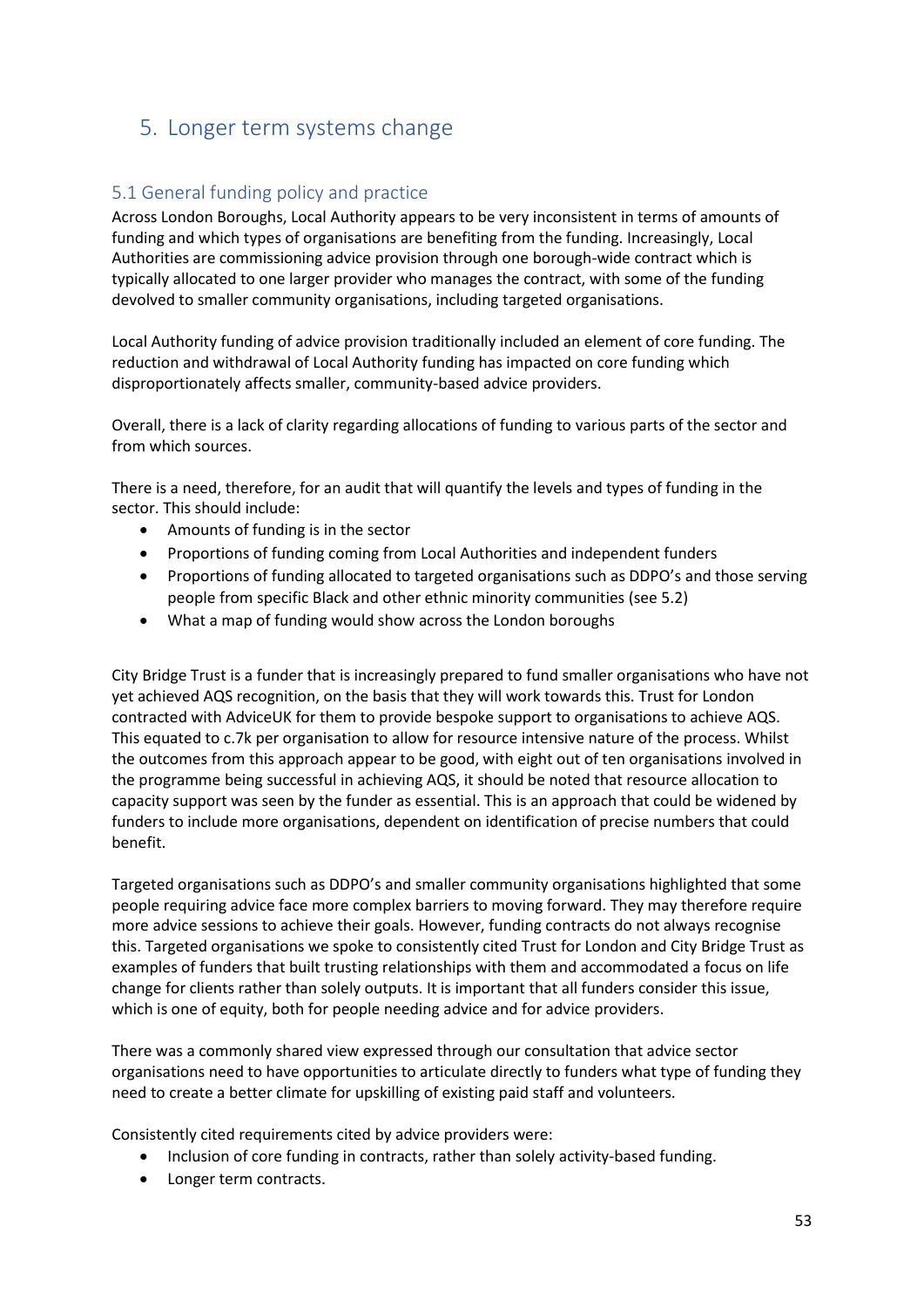- Less emphasis on outputs (numbers of people being provided with advice) and more emphasis on outcomes (positive life changes) due to the advice.
- Direct engagement with local context and community in funding models
- Funding initiatives that broker development and resourcing of key support functions such as IT to enable organisations to focus on what they are good at.

Addressing these requirements would enable:

- Sustainability of organisations providing advice
- Better financial planning
- The ability of organisations to 'grow their own'
- The ability of organisations to pay for staff training
- Better central support in non-specialist areas.

One funder emphasised the need for effective pooling by funders of resource allocations to the advice sector. This would enable better co-ordination across funders to ensure a balance of funding across the continuum. This would be most effective if built on an audit of funding (see above).

## **Actions for general policy and practice:**

Funders to commission an audit of funding across the London advice sector.

Funders to enable opportunities for advice providers to meet directly with funders regarding how funding policy can enable sustainability and skills development.

Funders to consider longer term contracts.

Funders to consider a core funding element of contracts.

All funders to consider complexity of need when setting output and outcome targets

Funders to consider pooling or better co-ordination of resources across different Local Authority areas, diverse organisations and across the continuum of advice.

Funders to consider the value of emphasis on impact of advice provision, rather than an overemphasis on outputs.

Funders that already operate this funding policy to share learning regarding its value.

Consider funding a dedicated branding and communications initiative to develop the profile of

## 5.2 Addressing equity and diversity issues

advice work and its core values and input  $\alpha$ 

Our consultation found several overarching issues regarding equity and diversity that funders can impact.

There are many innovative programmes funded within targeted, community-based organisations providing advice. For example, Bristol Refugee Centre has been seeking new ways to develop and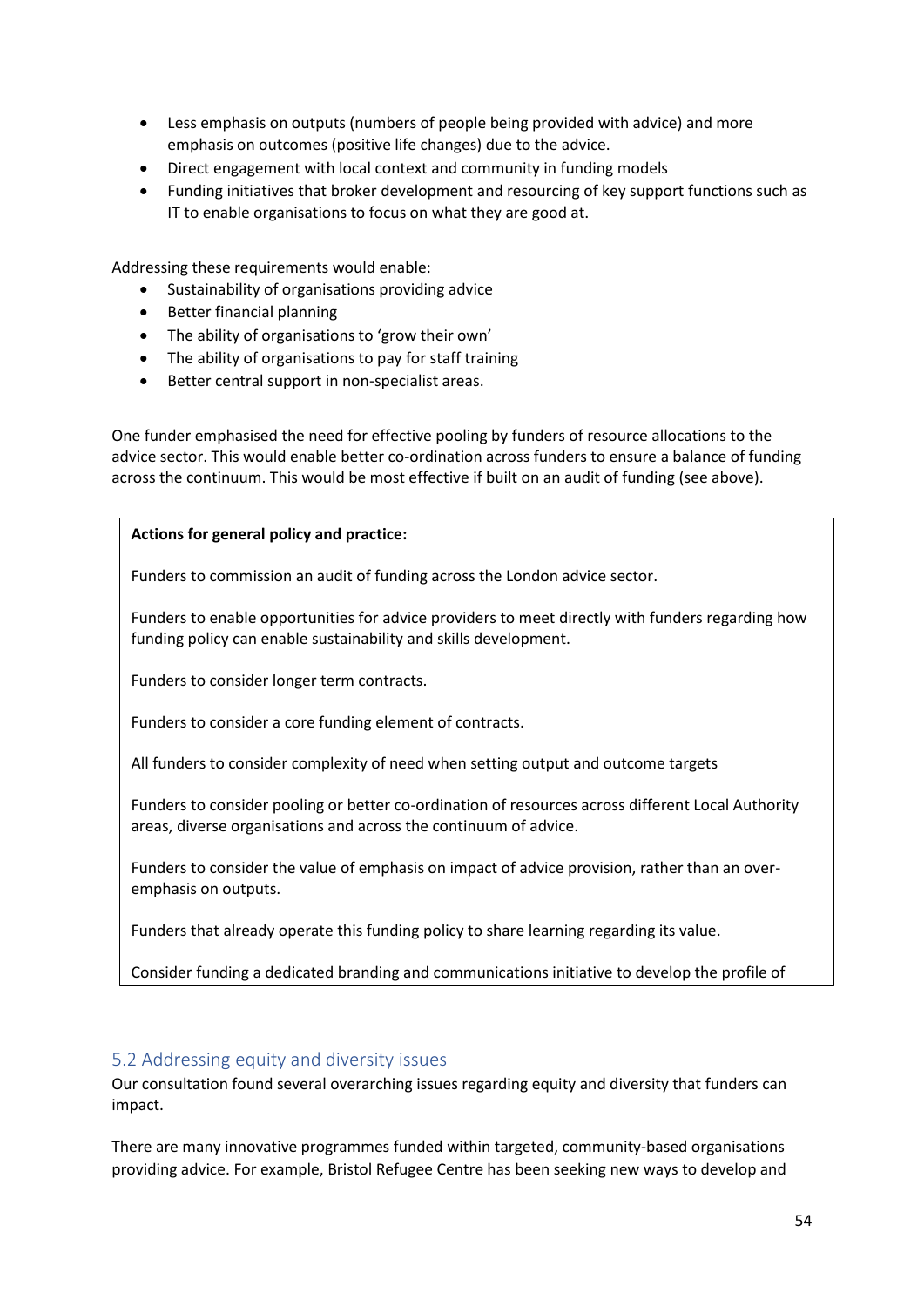train advice workers and solicitors that give opportunity to those with lived experience while trying to develop a career pathway in social welfare law for those wishing to be solicitors. At the same time there is a recognition that there is real importance in valuing more generalist or early action approaches that look at the 'whole person'.

They have brought in supervisors to develop better accreditation of skills as they develop and are developing a Partnership project with the law centre in Bristol so that they can work across what both organisations are good at better meet people's needs in advice. Refugee Rights works with people on the areas outside of the specialism needed for the referral with a corresponding increase in understanding and skills across the pathway. Funded by Tudor trust it is an example of skills and resources being complemented and increased within the sector while keeping funding within the sector.

Despite such examples, our consultation with such organisations indicated a sense that funding is disproportionately allocated to larger organisations and those providing more 'specialist' (technical) advice. Smaller, hyper-local organisations often did not find out about funding opportunities in time to partner with others or apply themselves. We also found some instances of lack of core funding being linked to lack of capacity to develop funding proposals.

A funding audit (see above) that identifies allocations to the diverse range of organisations providing advice would provide clarity and transparency in this regard. It is worth noting here, that this would be an especially timely development as many funders increase their focus on promoting the organisational infrastructure and sustainability of BAME and disability focused organisations, wider than in the field of advice provision.

Specifications for larger pilots or other delivery contracts could include a requirement that partnerships include smaller and more diversely targeted organisations. Evidence of their meaningful involvement in developing proposals should be a criterion for funding.

To ensure that targeted and smaller organisations are funded proportionately and included in larger contracts is also an opportunity to promote a 'ground-up' renewal of energy in this part of the sector where individual staff and organisational resilience appears to be remarkably high.

The involvement of targeted and smaller organisations in sector wide discussions is important across all aspects of development. It could also influence a sector wide Equity and Diversity Strategy for both funders and providers. Such a strategy would be a useful follow on from this piece of work and, more importantly, from the BAME research project being undertaken concurrent to this work.

For equity and maximum engagement, funders should arrange for payment to smaller organisations to participate in consultations and strategic developments.

### **Actions for equity and diversity issues:**

Funders to ensure that any audit of funding (see 5.1) specifically identifies allocations to targeted/smaller organisations.

Funders to ensure that they work with BAME, DDPO and other targeted and smaller organisations to ensure that they have equity of access to information about funding opportunities.

Funders to arrange for payment to smaller organisations to participate in consultations and strategic developments.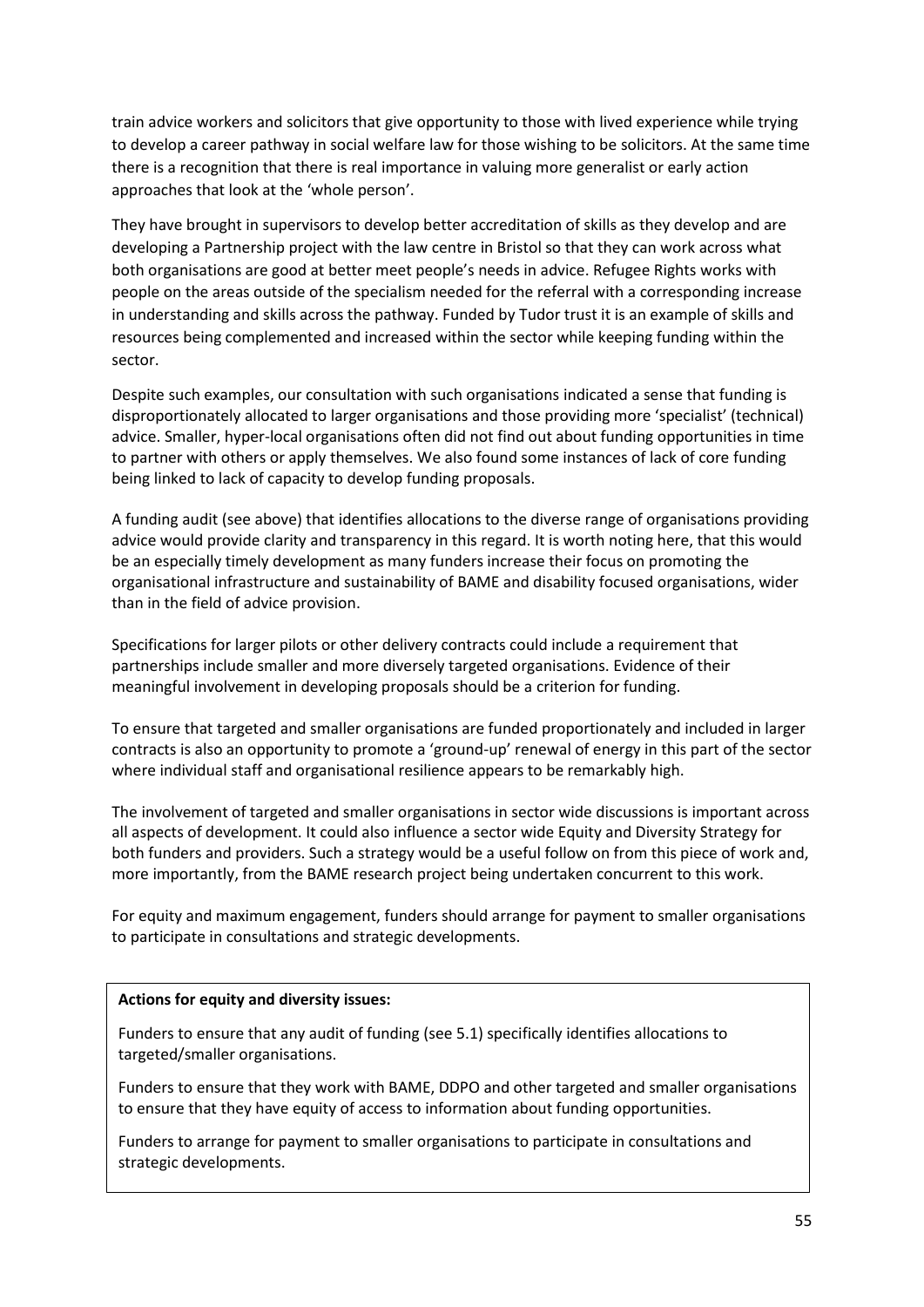## 5.3 Ensuring inclusive opportunities for collaboration

To address the skills gap in a way that promotes sustainability of the sector, it is necessary to understand and meet the particular needs of the whole range of organisations and stakeholders in advice provision. As referred to above, community organisation representatives we spoke to described feeling 'unheard' in a system where power dynamics did not work in their favour. The specific solution to this that was most commonly voiced was that funders should meet directly with them to discuss how apprenticeships, training offers and resource materials could be designed to be accessible, attractive and relevant to their staff.

A notable example of the value of networks is an initiative is the Employment Legal Advice Network [\(ELAN\)](https://www.trustforlondon.org.uk/issues/work/elan/). This was established, funded by Trust for London in 2014, in response to concern that employment advice in the context of social welfare law was becoming increasingly fragmented. Isolated practitioners were dealing with a highly complex area of law without adequate support and opportunities for development. ELAN is a network of over 60 organisations dedicated to ensuring that people in London have access to advice about their employment rights and entitlements and how to enforce them. Monthly online meetings provide an opportunity to discuss many different issues, from those affecting employment law advisers to any other issues which impact people living and/or working within London. As a group they share information, discuss policy and advocacy papers, and take part in discussions on specific aspects of employment legal advice. ELAN also includes training opportunities covering a range of sessions from an introduction to employment law to more focused conversations about drafting witness statements or settlement agreements. The recently established BAME advice network, co-ordinated by the ASA and funded by Trust for London is another notable example of recent developments.

Increasing opportunities for cross-sector collaboration is an area of development with high potential impact for relatively low cost. Having said this, several organisations have pointed out that smaller targeted organisations offering advice as part of a more holistic offer do not have capacity to allocate time to such initiatives without additional financial support. This resource implication needs to be considered by funders in any planning of collaboration opportunities or collaborative-based funding calls.

Several consultees highlighted the need for funding of more strategic work that could address development needs across the whole sector and to improve the sector's ability to lobby for its aims. There is opportunity for sector and organisational leaders and funders to find creative ways to initiate and drive focused initiatives that bring together legal practitioners and those providing advice who do not have legal qualification and may be providing advice within a holistic and/or targeted setting to co-produce solutions based on mutual respect and links. This applies to ways in which to address individual client need and also any workforce development initiatives that are piloted in future.

Development of a sector wide strategy, although perhaps challenging to achieve, would be a useful framework for developing collaborative spaces. In these spaces, people from across the sector would have opportunities to hear, and deeply understand, the views of others and focus on common priorities and how they might be best addressed.

### **Actions for inclusive opportunities for collaboration:**

Funders to initiate a way of facilitating meaningful dialogue between strategic leads and funders and smaller community organisations to identify needs together and co-produce realistic solutions. What this means in practice is that funders work more specifically in a placed based way to develop a skills gap solution that involves the local community-based organisations, also drawing in the views of larger organisations and those providing specialisms.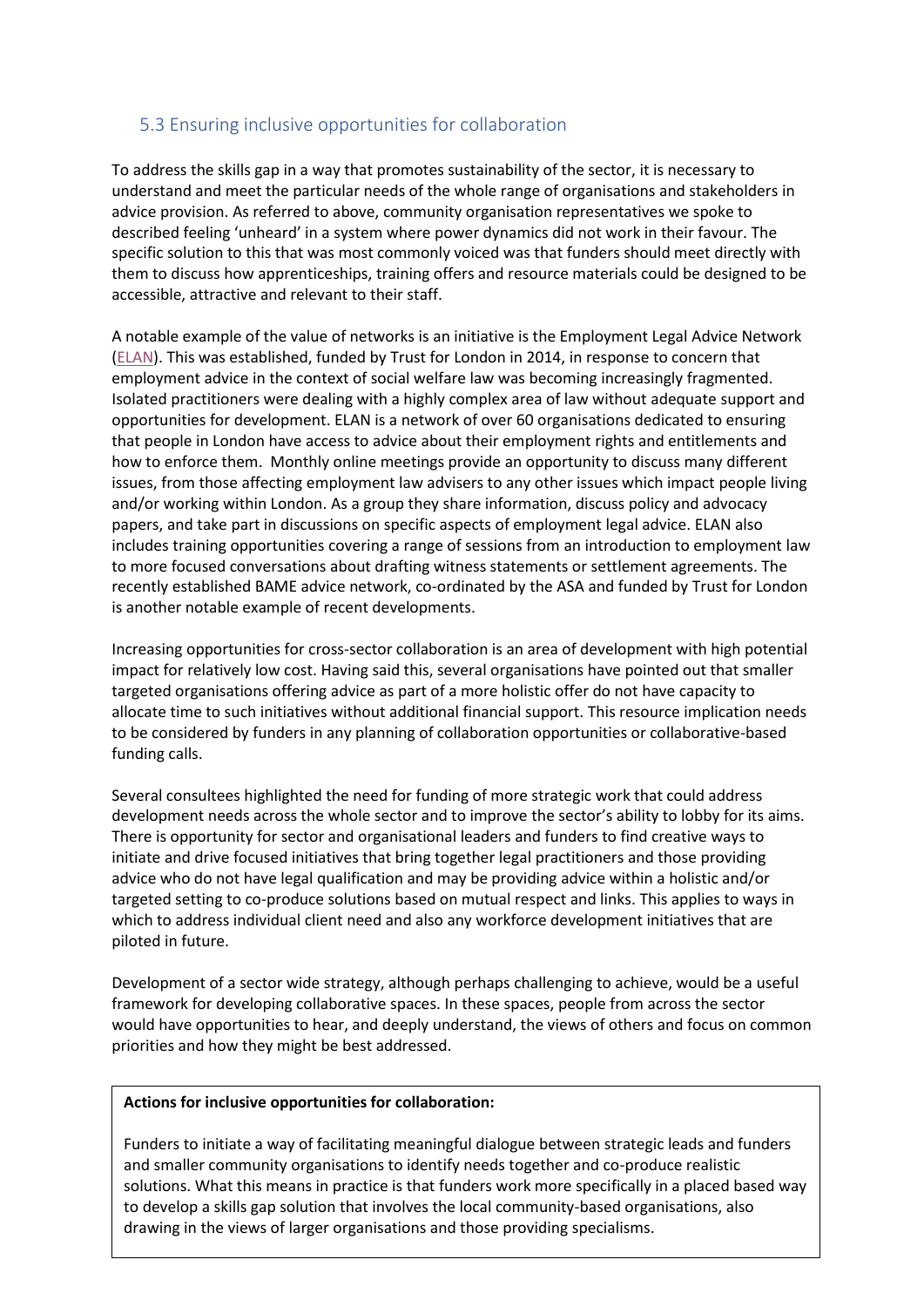Funders to drive and resource project-based opportunities for legal practitioners and communitybased organisations providing advice as part of a holistic service to collaborate on solutions that address client journeys and related skills needs and to develop mutual understanding of perspectives.

Funders to consider resourcing the development of a sector wide strategy based on inclusive collaboration.

# 5.4 Data sharing

We were asked to explore whether data sharing regarding training provision and access across advice providers was a realistic option. Our conclusion indicates that it is not a current priority for advice providers and some networks or representative bodies.

As a greater sense of 'possibility' for the revitalisation of the sector builds, data sharing could be revisited as an opportunity to promote the sector's longer-term health. This would need clear agreement on the purpose of any such developments. Specifically, this should include how it contributes to direct learning about client pathways and resulting needs for skills development and wider issues. However, there are specific actions that funders should consider in relation to the use of data highlighted below.

## **Actions for data sharing:**

Funders should ensure that sufficient resources are allocated within contracts for organisations to disseminate learning from their projects.

Funders should fund regular networking or conference opportunities that provide a forum for sharing of learning, based on pilot specific data.

# 6. Conclusions

This solution-focused research project has been commissioned to build on previous work that has identified a systemic advice skills gap in the advice sector and some of the key challenges that are contributing to this problem.

The advice sector is wide ranging in its types of provision and it is unsurprising therefore that stakeholders we consulted from different parts of the sector held different views. We have tried to reflect these in our findings. However, it is important to acknowledge that the number of stakeholders we consulted cannot represent the whole of the advice workforce or system.

The immediate and longer-term issues facing the advice sector in terms of delivery are exacerbated by growing levels of demand at a time when the supply of good quality services is fragmented.

In a broader sense than just the need for more training provision, the skills gap also covers challenges in recruitment, retention and leadership that require action over and above training provision.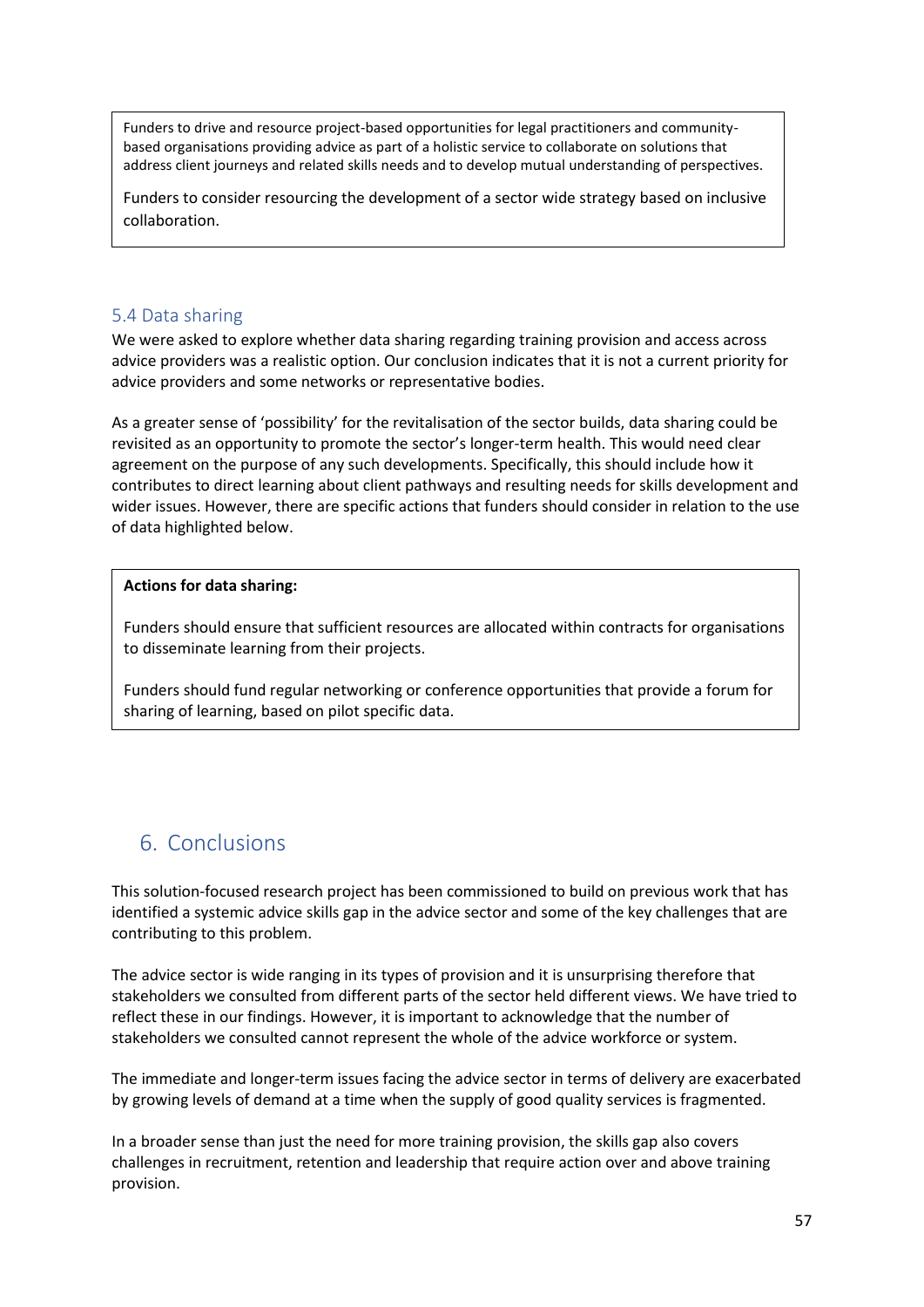Our consultation found that issues of diversity are important to address. Many organisations targeted to specific communities tend to be smaller and locally based. This impacts on their ability to attract funding that recognises their need for core funding and longer-term funding in a funding environment that often privileges larger organisations. This situation makes planning for staff progression through skills development more challenging.

A recognition of what community-led organisations can contribute to the system is an important thread running through the findings. Community-based and led organisations act as community anchors and have a lot of expertise to share within the system. However, the community organisations we spoke to felt that their value to the system was often overlooked and there was insufficient opportunity for them to put their case to funders directly. They need support and encouragement from funders in order to reach their potential and to maximise their voice within the whole sector.

Our work has included identifying and investigating examples of practice and opportunity that might usefully be replicated to address some of the challenges identified, by ourselves and others.

Apprenticeship schemes appear to be a useful contribution to the challenge of recruitment and early skills development at certain points, but they need continued evaluation and monitoring for positive outcomes from a whole sector perspective. There is clear opportunity and engagement from certain parts of the legal sector in London to help in the development of career escalators in social welfare law and the levy and changes to the SQE give a real opportunity to further develop this. However, unless there is focused strategic vision and co-ordination there is a danger that the potential of these initiatives for the sector is lost.

Recruitment is a challenge across the sector, but community-based organisations appear to be successfully adopting a 'grow our own' approach. This is perhaps because community organisations are prepared to recruit non trained staff and upskill then in the workplace. Law Centres also appear to take this approach. This is resource intensive and will be limited in value unless it is recognised as a funding priority in its own right and unless clear progression pathways are developed alongside. The sector needs to explore how best to match the full potential of community-based organisations providing advice as part of holistic support provision by unlocking the specialist knowledge in the sector to support skills development in these often-smaller organisations.

At the same time the sector needs to develop its language about behaviours and practice to give equal space to the wider vocational aspects of community advice work, addressing issues of power imbalance. This requires more investigation through an asset-based lens of the diverse range of community-led organisations offering advice but is a clear opportunity to reinvigorate the wider more community action or early intervention aspect of advice work.

Retention issues have been identified through desk-based review of existing reports and our own work and findings point to what has been called 'a failed eco system'. Solutions put forward include strong messages on salary levels and structures, career sustainability and wider employment rights access (which are impacted by stability of funding and therefore length of contracts) and wider staff and volunteer well-being issues.

We have included consultation with new (or relatively new) people in the advice delivery part of the sector (apprentices, volunteers and recently recruited staff) to provide their perspective on what they need from the system to enable retention and progression. We found that people are passionate about the work and value its ability to get positive change for society, but the sector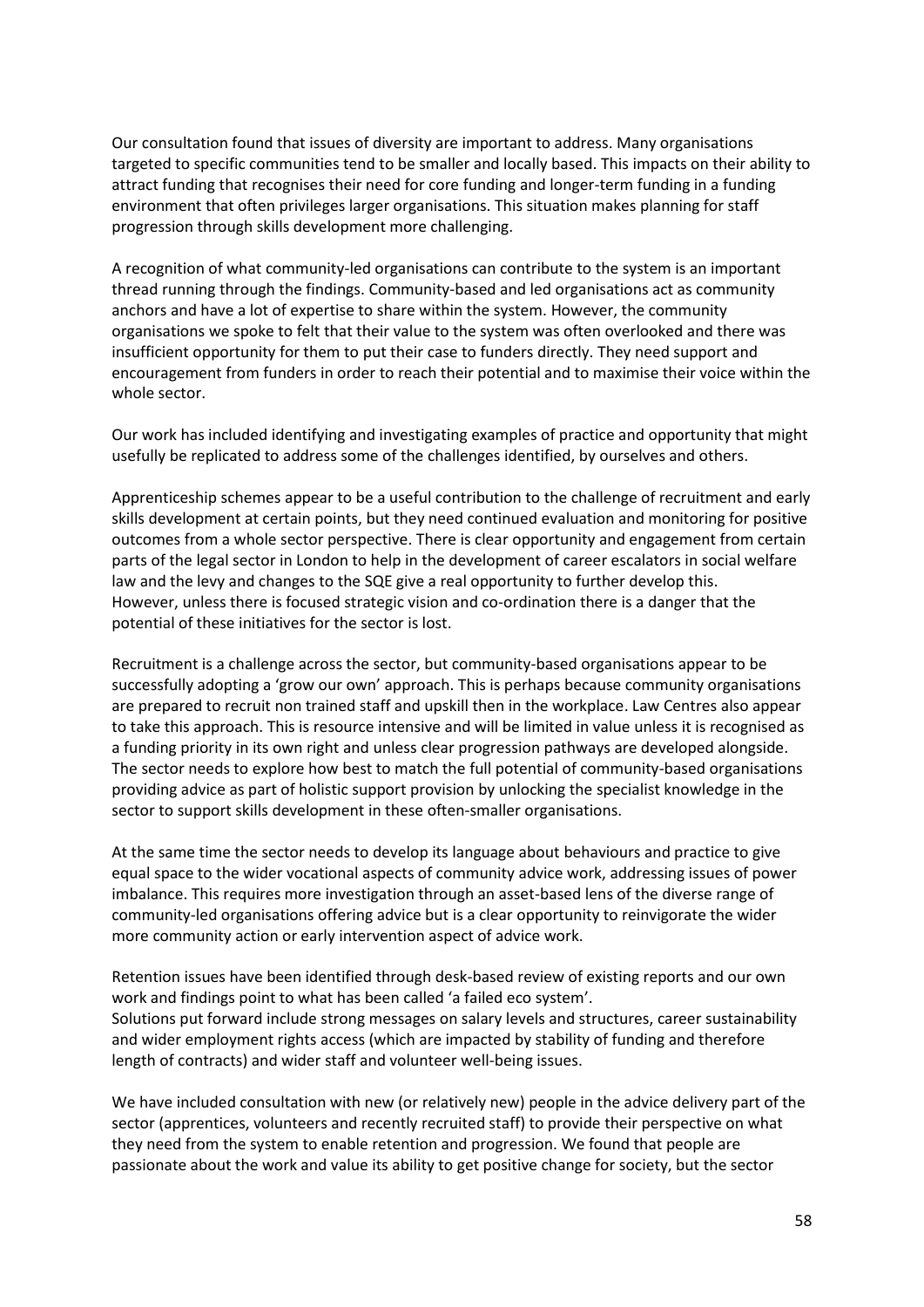needs to look after and develop the workforce better; helping people to focus together on improving quality and required systems change. Some organisations we spoke to clearly had this in mind and were developing their own packages of support and development for the workforce.

There is a strong consensus that required skills for advice encompass knowledge-based training and delivery skills training. This is important for all parts of the sector. Community-based organisations are naturally placed to be comfortable with the holistic and relational aspects of advice giving and legal providers are naturally placed to be comfortable with knowledge-based approaches and procedural skills. All practitioners require both knowledge and skills to provide good advice. Training is clearly a key element of an effective pathway, and it is important that it meets needs across the whole continuum of advice services. Our consultation found differences in stakeholder views about the need for more training. Some stakeholders reported that training provision was inadequate at all parts of the sector. Others felt that, whilst there could be more training across the sector, overall, it was not as urgent a priority as the development of pathways for skills development and recognition and of career development.

Formal training is not the only response necessary to meet learning and development needs across the pathway. Good supervision is much more than a quality tool or checking of acceptability of advice but at its best should be a tool for supported ongoing learning. Learning from peers and leaders is also hugely important and an effective pathway needs to provide meaningful opportunities for this across the whole continuum of advice provision and not just at the points where infrastructure is better resourced and where existing privilege enables quality learning opportunities.

There is also clearly a need for a more systematic approach to developing a training pathway in all areas of social welfare law. Immigration and money advice were frequently cited as areas where the structure of regulation helps at least in some areas to frame a journey. However, a question that came up a number of times was "*when is a Welfare Rights worker a welfare rights worker and at what level?*" There was clearly a push to look at this across the range of social welfare law which would also help to democratise the sector. Some stakeholders emphasised the importance of AdviceUK being involved in this initiative.

Issues of leadership are apparent in consultations. This is potentially a very 'soft' issue to address in concrete and specific ways. However, linking it to skills development and to the potential benefit to leadership within the sector that is offered by an increased focus on diversity and community ownership. There are clearly concerns that the sector is not unlocking the talents in communities and staff teams and developing leadership is a central aspect of that.

We became aware early on in this project of the diverse range of perspectives and priorities across funders and those involved in strategic co-ordination and delivery as well as across the wide continuum of what constitutes 'the advice sector.'

There is clearly a need for the voices of people new in the sector and those on the front line to be brought more to the fore in conversations on how to address the skills gap and co-produce solutions. It is clear that existing approaches have not worked and the sector needs to tap into the energy and creativity of its staff more effectively. We feel that the voices of younger, more diverse and new recruits are key to this going forward.

Finally, it is important to acknowledge that this piece of work can only be the start of investigating and addressing the skills gap. The actions for further work identified in this report will contribute to further learning.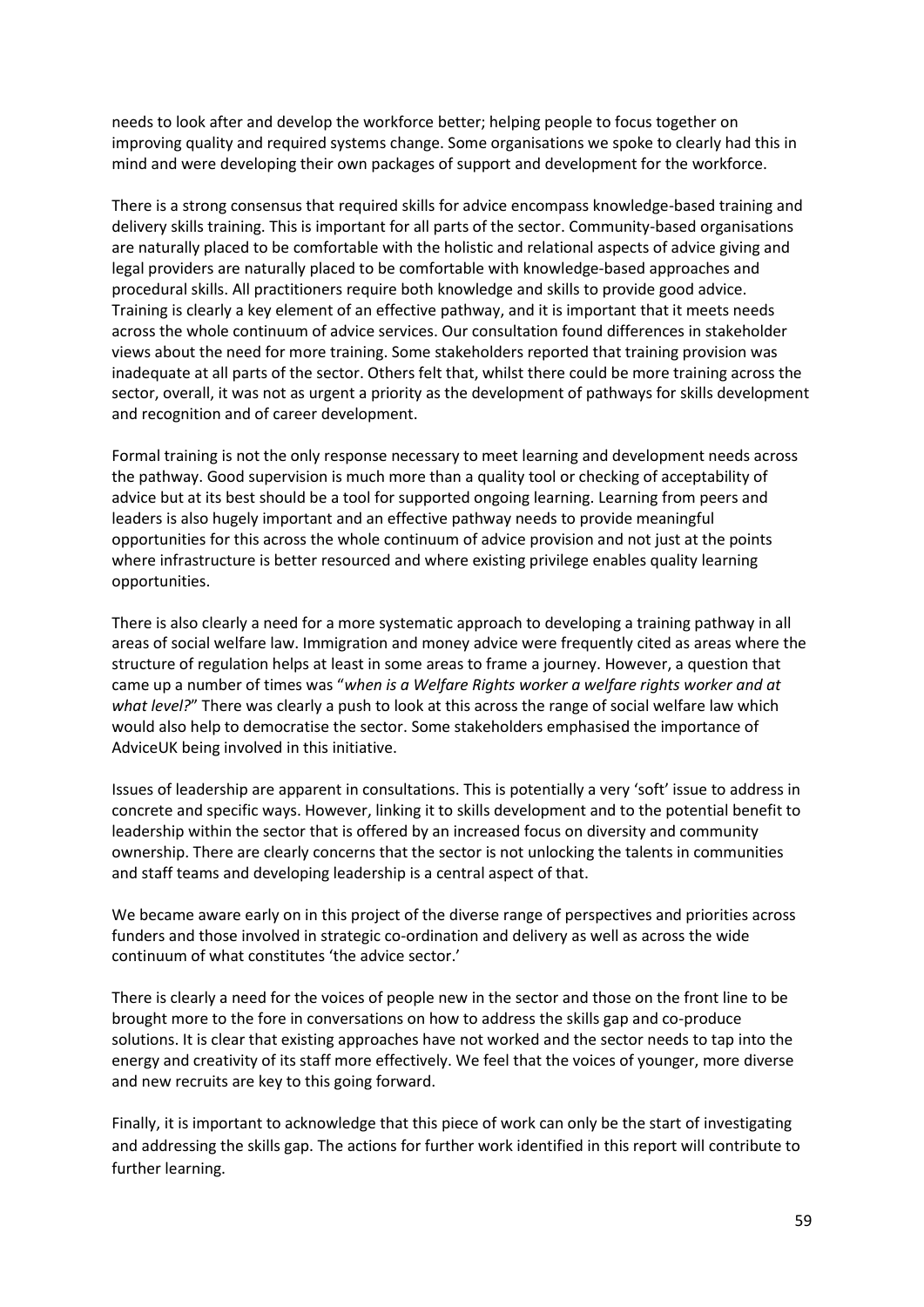## Appendix A: Findings from additional consultation with workforce

Patrick Nyikavaranda

## **Key**

F1…= Focus Group Participant LT1 = Long-term staff in sector 2TI = Second-tier staff, including managers

A focus group was held with three female ethnic minority staff members working in the capacity of advisors in law, housing, and benefits in London. They were all recent recruits to the sector. To supplement this, an interview was held with an advice manager. We met with a group of established advice staff, some of whom went on to complete an online questionnaire. We also did an online survey with a sample of welfare rights advisors. In total this represents additional consultation with 17 advice apprentices, staff and managers.

The key messages coming from this distinct piece of work are presented below.

## **Reasons for getting involved in advice work**

People described clear motivations for joining the sector and the issue is when people become disheartened, they consider leaving the sector. There is a clear need to maintain the enthusiasm and ensure there is a clear career progression and adequate support for staff within the advice sector.

Personal experiences played a big part in deciding to join the advice sector. One stated *'' English is a second language to both me and my parents, so my parents had a lot of challenges, and they often could not read documents''.* The spark of interest came up when their primary teacher set up support sessions for parents from ethnic backgrounds. Through the support, she witnessed her parents getting in letter reading and writing she embarked on a journey to offer advice to others who may have been in a similar position of not being able to speak English: ''*there's a lot of challenges and barriers that the local community face because English is their second language, and I was affected by that because my parents were in that category and that group.''* [F1] For another advisor new to the sector, the motivation to start advice work was based on personal experiences of moving to the United Kingdom and finding challenges in knowing their rights in the workplace, renting and in health and social care*," I found it quite challenging at the beginning because I didn't know or understand how I go about renting, what rights I have at work, my rights for holiday pay, how many hours I can work what rights I have in accessing healthcare''.* [F2] Though circumstances may have differed as to the motivation to get into the sector, all the recently employed staff in the focus group stated they started by volunteering and saw the importance of this in terms of gaining skills, experiences and as a portal to information and opportunities to get into the advice sector which they felt otherwise would have been near impossible for them to obtain. Most of the volunteering opportunities came about through the university, which highlights the importance of higher education settings as potential targeted recruitment grounds for the sector, especially amongst the young and ethnically diverse populations.

Participants spoke of the opportunities that lay in different support provision being under one roof. In one social and healthcare setting, there was a GP practice, advice agency, employment team, social prescribing, and social care, which they saw as being holistic. Most of the clients that came for specific support needs could then easily be referred to other forms of support as teams worked closely together. Provision of ESOL as an added support structure was highly recommended by the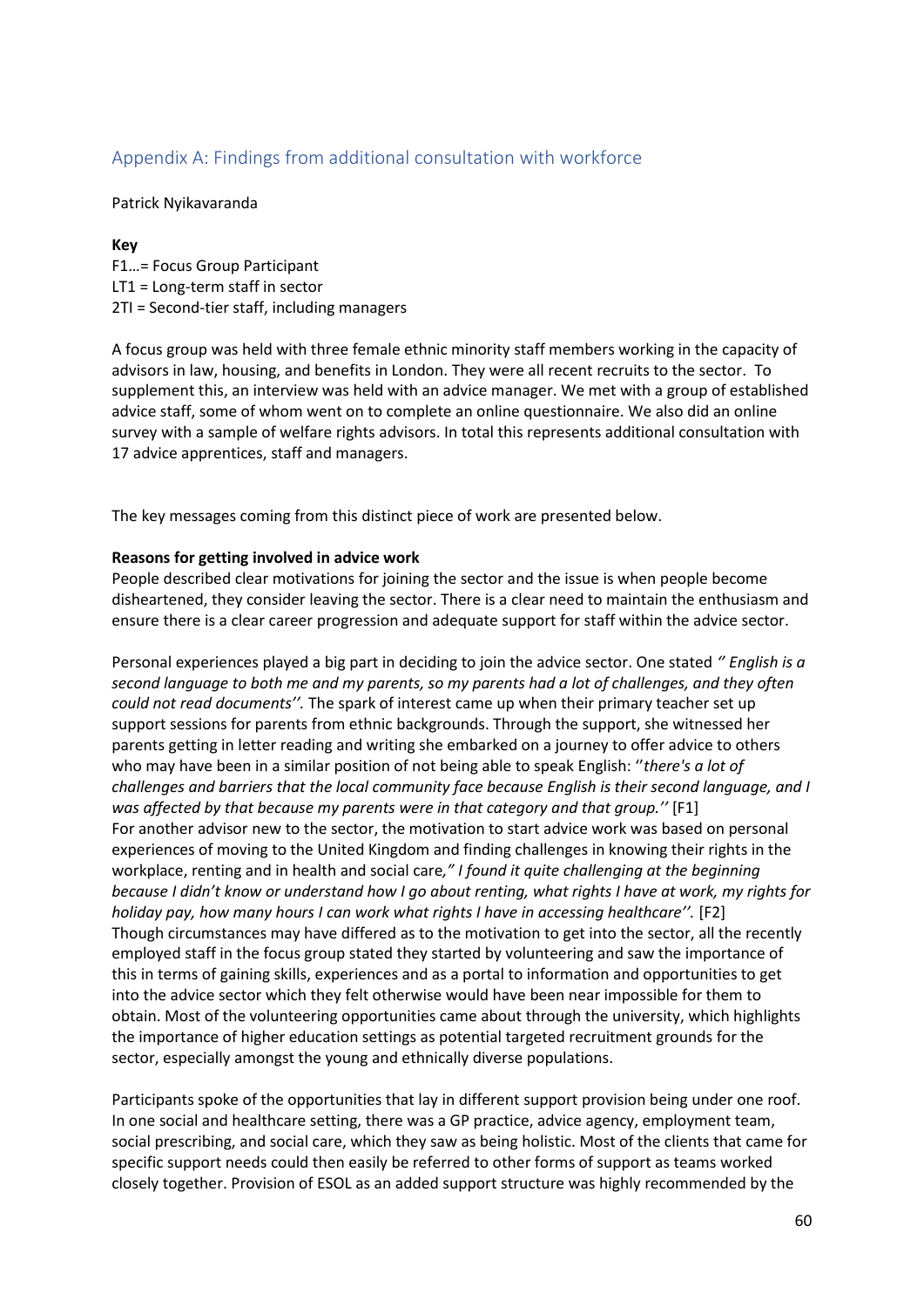participants ''*a lot of our clients have English as a second language, so we have that ESOL department there where they can learn English''.* A lot of the advisors highlighted that there had been an increase in people with mental health needs seeking advice from them which had meant they needed to increase their knowledge of mental health support services as well as developing support skills to better support those clients with severe and enduring mental health illnesses. This was seen as a way ''*we empower our clients how we can support them on a wider sort of level rather than just one area''* [F1]. The participants stated that seeing a smile or sign of appreciation from someone they had helped with advice was sometimes the biggest reward for them. This is echoed by the long-term staff member and second-tier staff.

### **Suggestions for attracting and retaining staff**

**Information**. There was a lack of information on routes into the sector other than the traditional routes. One of the routes mentioned which discouraged people from getting into the sector was that '' *free legal advice from a charity, there might just be one or two opportunities there and there might not be a way to get a training contract or going through the apprentice route''* [F2]. The apprentices acknowledged the importance of connections, both personal and professional. Some opportunities have been offered through developing close working relationships with a line manager and when they heard of an opportunity through their networks, they would then pass on the information to them. If clients did not know where to go to get advice within local areas, it would be tougher to recruit for positions, so advertisement of services was seen as crucial in attracting potential workers to the sector.

**Graduate Scheme/Apprentice Route.** Participants stated they had ''*never heard about the graduate entry apprenticeship until last year''* and for some, it was only through speaking to the director of legal services for a charity that came to work with them was when they discovered about the graduate scheme. They felt the apprenticeship scheme was a really good idea, especially with the uncertainty of going down the usual routes of employment into the sector. The scheme offered flexibility especially for those that had added responsibilities of childcare or were older. ''*The flexibility and, that it is paid for, you know and you're doing it while you're studying and working was so appealing and I wanted to set myself for a challenge, and one of the things I realise is that you're never too old to study so this opportunity good for those that want a new challenge as well''* [F3]. A further attraction to the scheme is that of being able to work as you learn as opposed to choosing either of two options but not both.

**Volunteering** was seen to get young people or people with lived experience of getting advice into the sector. As alluded by some of the participants, this was a way they got into the sector. ''*A lot of staff started off volunteering. Sometimes the clients start doing volunteer work and sometimes graduate or university students come in to do volunteer work and that's how they become aware that there's sort of services and departments that they can get involved in so again it is probably the whole factor of being aware''* [F3]. All three participants agreed on volunteering. They believed strongly that investing in relationship building with clients who come for advice may stoke up interest in volunteering. Once individuals begin volunteering, they suggested encouraging them to apply for paid roles within the teams and for supervisors to provide information on external paid opportunities once they come through their networks. These volunteering opportunities were not tied down to one service offering but encouraging people who attended other forms of support such as gardening and art to explore what was an attractive offer for them within the advice sector. This is echoed by the long-term employee in the sector who says for her getting into the sector started with volunteering, *'' I started in outreach work and then moved on to youth work and volunteered at school. I must say I enjoyed the volunteering work''*.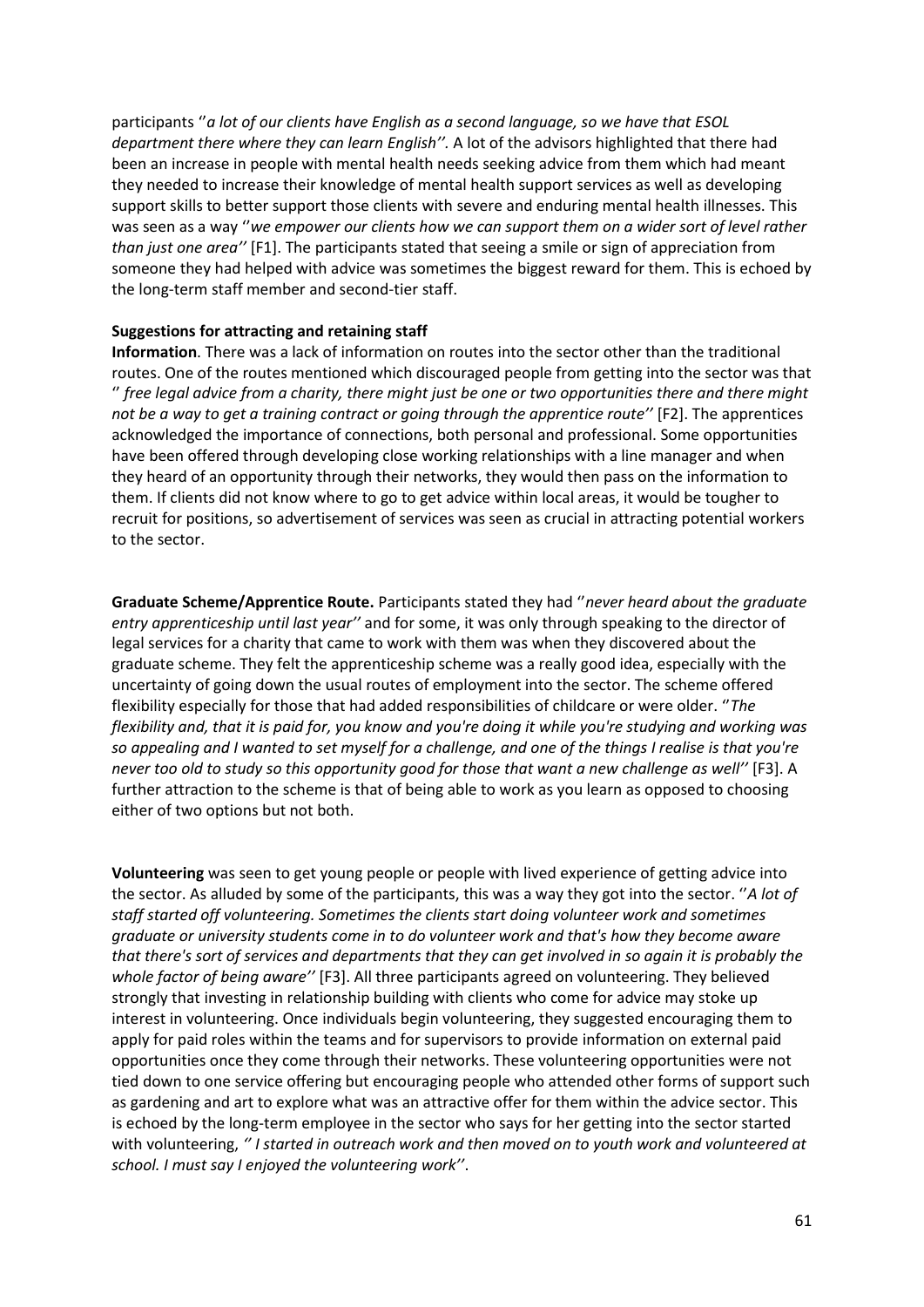**Education settings**. Within education settings, the participants highlighted the importance of starting to encourage young people to consider the advice sector as a potential career path. '*'I think advising students at that time… that there are different apprenticeship routes and how to go about them… would be helpful because sometimes you're not sure what to do if things don't work out and I don't get the grades I want - at least there is an option''* [F2]. Participants were very keen to state that may be a way to attract potential recruits who may not necessarily understand the UK education system but may have strengths lying elsewhere, for example, connections to their communities. Participants mentioned that they spent a lot of their time doing extra work which was neither paid nor accredited. One second-tier member of staff had a solution that may be considered, *'' As part of progress towards a professional qualification (barrister, solicitor) subject to appropriate monitoring & fulfilment of training criteria, time spent working as an adviser in an accredited advice agency should count towards the qualification''.*

**Marketing and broadening networks.** As the aim is to recruit younger people into the sector, it was suggested to use the power of social media as a recruitment tool. Most advice centres, they observed, did not have an active social media presence and they felt this was an opportunity lost for the sector as younger people tended to find out information about career opportunities through social media. *''Every day we crawl through Instagram, LinkedIn, and Facebook, I see that our company has only Twitter, but I think it would be pretty good and better to conduct good recruitment, let's say we have a current issue affecting the masses, why not post something on Instagram with the comment with information about the law?''* [F1]. The new to the sector, long term in the sector and second-tier staff believed in the importance of building networks across the sector and strengthening the voices through regular information exchanges, advocating for the sector and shared training to cut the costs. Active engagement with potential recruits through social media and events whilst showing the benefits of being in the sector was seen as a strategy that could work in recruitment drives: *'' It is about engaging those that have the interest, so you must have a good advertising and marketing strategies to draw people into the sector. You must ask yourself what are the incentives for people to join the sector? Learning opportunities can be one of them''* [LT1].

**Continued personal development.** Whilst the participants were happy with their current career choices, they were concerned about the uncertainty in the sector, particularly around career progression and upskilling. They suggested a clear training path for the sector, standardised and transferrable qualifications for advisors and creation of opportunities to progress.*'' I think having regular training has helped me build my portfolio, skills, and confidence. Someone needs to feel they are valued and that the effort they make in helping others is also recognised.* [LT1]. The sector, they believed, was too fragmented but could take lessons from other sectors that offer a qualification that may be transferable within different settings of the advice sector. This may make it attractive to younger people seeking to develop a career in the sector. This is echoed by one individual who has been in the sector for years, *'' Developing a well-recognised accreditation scheme coupled with ongoing continuous development training. Better publicity of work done & how satisfying it is. For those seeking a professional qualification, the advantage of getting sharp-end experience at such an early stage, which those joining city firms will not get''* [2T1].

There was an emphasis on the need to have mentoring schemes at an early career stage to help equip new staff to the sector. These suggestions are supported by the individuals who have been in the sector for years, *'' Support from the mentoring scheme has been absolutely invaluable for progression with my skills''.* For some, the continued opportunities to still engage with clients whilst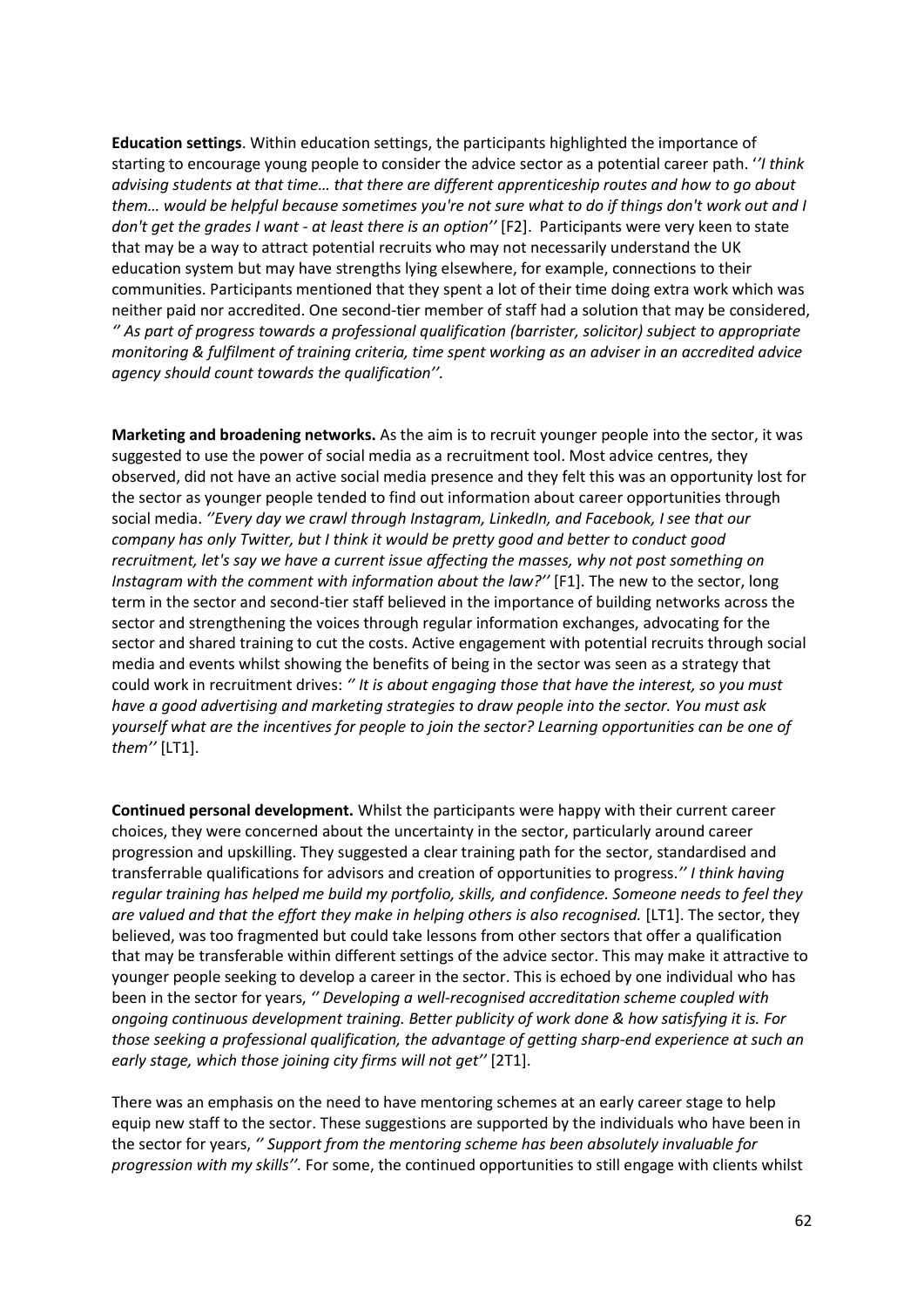in steady employment would be welcome as an attraction to stay in the sector. Managerial positions were seen as far removed from the realities of daily client interaction due to a lack of capacity in workloads. Participants suggested lessening workloads for managers so they may have opportunities to experience both service and client delivery. *'' I've been saying you can't do service delivery, while you're managing a project or a team because eventually, it becomes inevitable there's too much work that you have to kind of carry which is separate from service delivery so eventually my manager when she first started that she was doing a small percentage of service delivery and client delivery and eventually she just had to concentrate on management because there wasn't a capacity to continue the client interactions and I think that just takes it away and it's having that direct face to face contact and back to your level of work, working with clients, is what keeps me wanting to do the job I'm doing''* [F3].

**Attracting Funding to the Sector.** All persons interviewed and in the focus group decried the lack of stability in the sector, with managers thinking of meeting immediate goals rather than sustainability and developing their staff. However, what came out strongly from the interviews was the lack of funding to maintain staffing levels, workloads, and long-term visions. Part-time and short-term contracts were seen as barriers to progression. Higher pay and stability in the form of long-term contracts would attract interest and keep people within the sector. Addressing the need for funding would ensure there was a higher quality of support to enable staff to do their jobs.

### **Summary**

The advice can attract young and enthusiastic individuals. However, in the long term many become disillusioned and move on to more attractive sectors. Those that are new to the sector and those that have been in the sector longer both see the need to make the sector more attractive to stay in by ensuring there are adequate training and qualifications, effective and supportive management that motivate the workforce. Attracting funding into organisations, including core funding for staff development and stability, will bring more stability to the sector.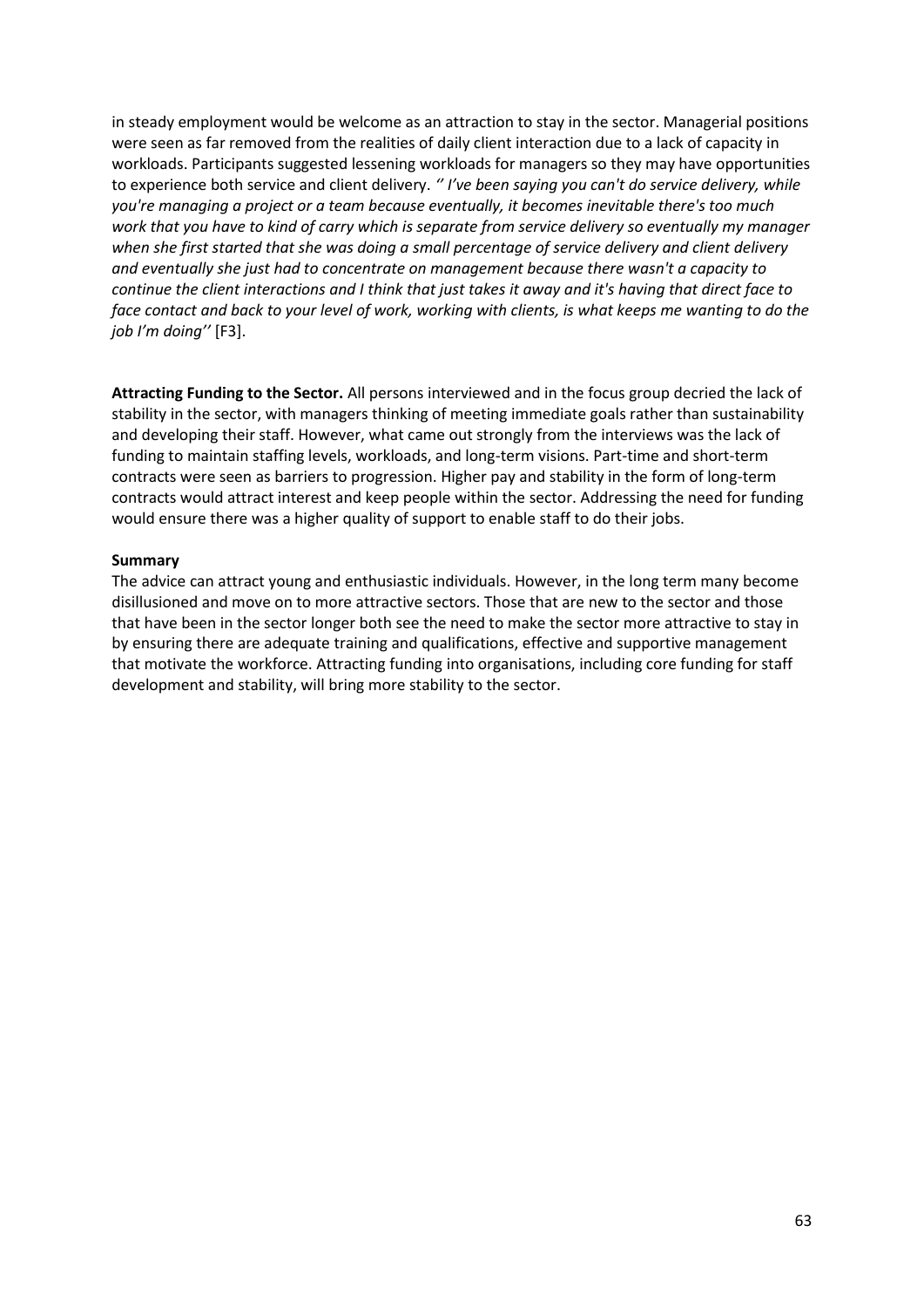## Appendix B: Stakeholders consulted

(Listed in order of consultation)

Nezahat Cihan, London Legal Services Trust Matt Howgate, Independent Consultant Lindsey Poole, Advice Sector Alliance Chilli Reid, AdviceUK Julie Bishop, Law Centres Network Nathan Fitzpatrick, Law Centres Network Eddie Coppinger, University House Legal Advice Centre Matt Dronfield, Debt Free London - Toynbee Hall Carolina Albuerne, Refugee Action Esther McConnell, East European Network Terry Stokes, LASA Nick MacAndrews and Daniel Drillsma-Milgrom, GLA New entrants to the sector: Apprentices focus group Colin Yeo, Garden Court LX Legal and Apprentices, Kickstart participants focus group Alison Lamb, Citizens Advice RCJ Jerry During, Money A + E Muna Yassin, Fair Money Advice Mosrath Jahan, BBBC Sarah Suavat, Island Advice Centre Paula Twigg and Patricia Ng, Mary Ward Centre James Kenrick, Independent Consultant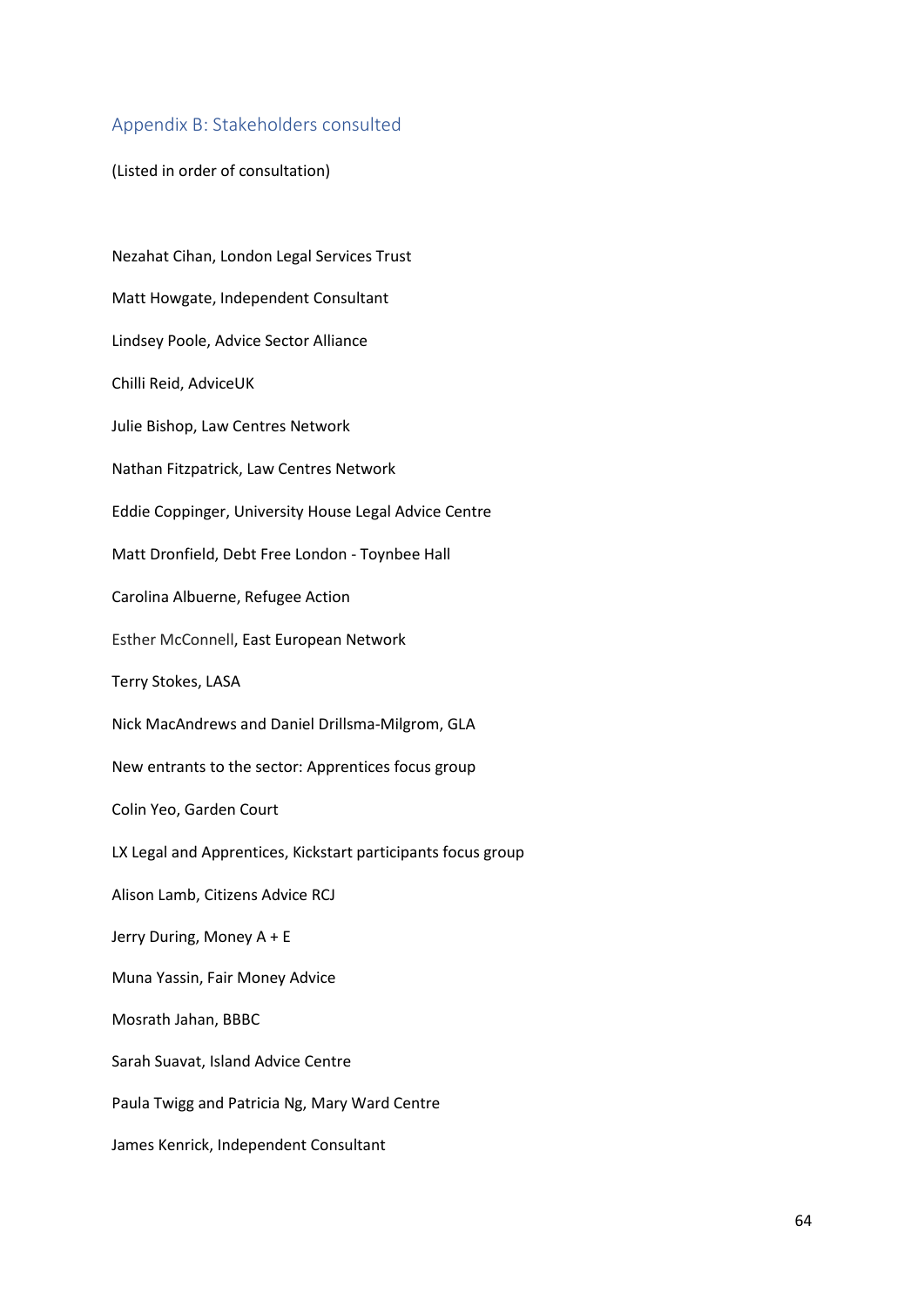Andrew Seager, Citizens Advice Liz Mercer and Tracey Lazard, Inclusion for London Taylan Sahbaz, Day Mer Community Centre Stuart Butler and David Jenkins, Merton Centre for Independent Living Anne Bowyers, Public Health Newham Michael Paul, Disability Rights UK Terry Boyce, London Youth John Mahoney, Community Links Newham Phil Veasey, Newham Public Health Liz Carboni, AdviceUK James Sandbach, Citizens Advice Sue James, Legal Action Group Sandra Jones, City of London Clare Carter, Access to Justice Foundation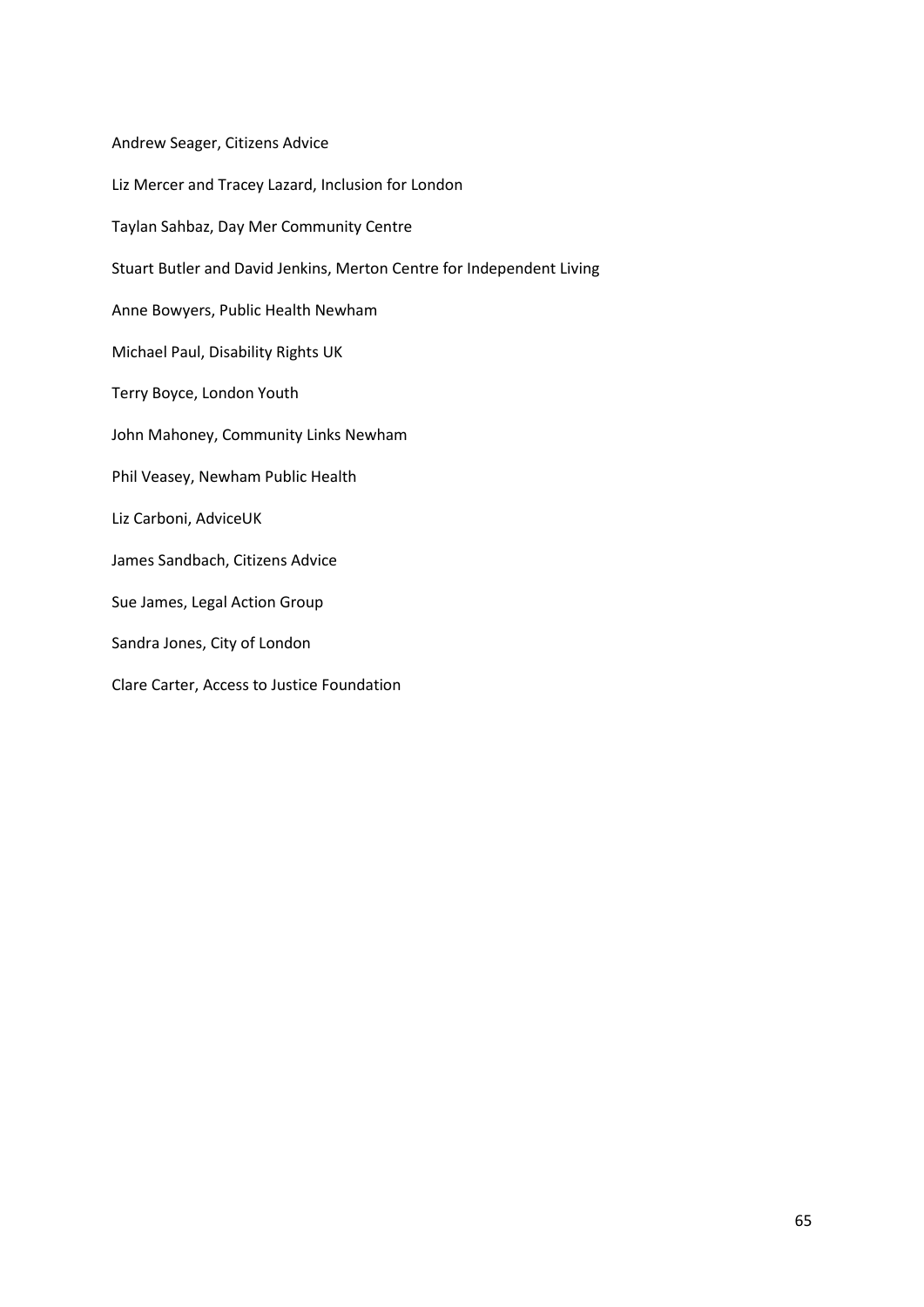# Appendix C: Potential for learning from another sector

The advice sector does not stand alone in having been disrupted by a systematic 'de-valuing' of the sector by central government along with severe reductions in statutory funding at national and local level. There is, therefore, potential learning from how other sectors have tried to address consequent skills gaps. For example, consultation with a representative from London Youth indicates a mirroring at least to some extent between the experience of the youth sector and the advice sector. The youth work sector has been wide ranging and has encompassed volunteer and community-led initiatives alongside larger and more formalised work. Levels of skills and qualification varied widely, from informal and locally based training through to university Graduate and Masters qualification. Whilst this has not essentially changed, the target driven bureaucratisation of youth work that happened in the mid to late 1990's through to the early 21<sup>st</sup> century and the following drastic loss of funding arising from the period of austerity from 2010 onwards, impacted on the collective identity of youth work, recruitment and skills development pathways. There is therefore the potential for learning from the youth sector (as one example) in how they are seeking to address these issues on a London-wide level. Examples of initiatives to address organisational stability and access to progressive career pathways include:

- An in-depth investigation into capacity of youth organisations to apply for funding and their success rate (London Youth with City Bridge Trust) which is showing funding allocations to inner London boroughs at the expense of outer London boroughs despite displacement of whole communities due to gentrification in traditionally deprived areas of London. A response being piloted in Redbridge is to build fundraising capacity for recently established community organisations and facilitating their joint working to strengthen their chances of being successfully funded and their financial sustainability.
- A portal on the London Youth website for recruitment across its membership<sup>6</sup> enables organisations to reach potential applicants across London.
- A move to centralise access to, and provision of, training across London through increased collaboration between London Youth and Partnership for Young London (two of the largest providers of youth work training in the city). This involves development of one portal through which youth workers can access training.
- An active awareness and drive to find ways to make skills development and accreditation accessible to people coming from the communities they are working with. Many may not have a background in academic qualifications or study and often lack confidence, prior education or resources to undertake a youth work qualification. However, they can offer immense contributions to the youth sector, utilising their own lived experience for effective working with local young people and in raising the profile of those young people's issues and concerns at a wider policy level. London Youth are involved in responding to this through two main initiatives.
	- RISE UP (funded by the London Violence Reduction Unit<sup>7</sup>) is a partnership that provides training for people that fit these criteria<sup>8</sup>. It encompasses practice development training and professional development in organisational management with parallel access to mentoring. This is with a view to them having opportunities to enhance their impact in work with young people, contribute to the development and sustainability of their own organisations and have access to career progression opportunities. A long-term aim is to enable

 $\overline{a}$ 

<sup>6</sup> <https://londonyouth.org/member-news/member-vacancies/>

<sup>7</sup> <https://www.london.gov.uk/content/londons-violence-reduction-unit>

<sup>8</sup> <https://londonyouth.org/what-we-do/rise-up-youth-practitioners-leadership-programme/>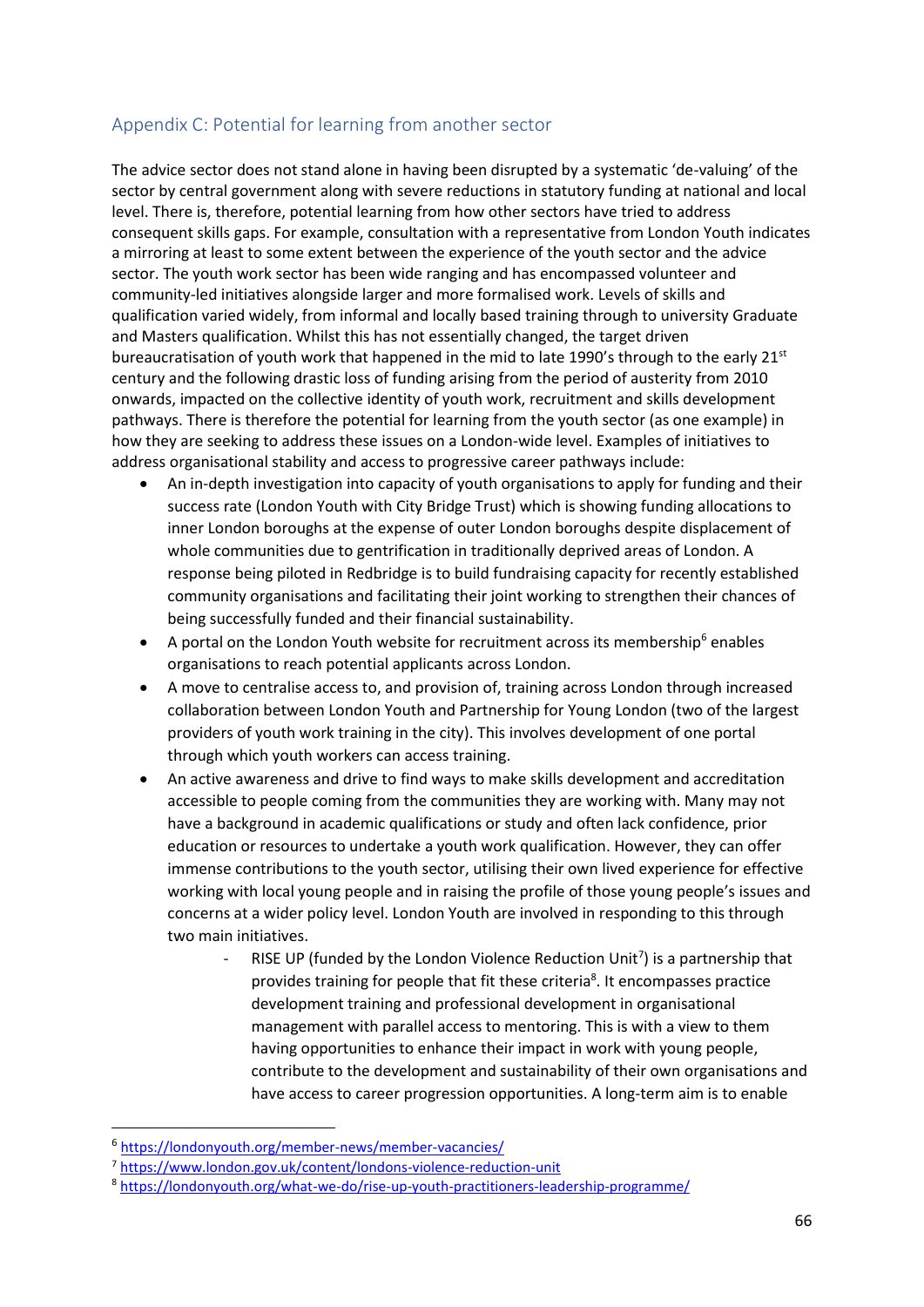the development of a cohort of future leaders who better represent the communities they serve.

- London Youth also pro-actively facilitate access of unqualified youth workers to the training provided by St Giles Trust (including IAG training accredited to Level 3) which specifically addressed the gap between cultural competence and lived experience value and access to disciplinary skills development.
- An increased focus by London Youth on staff wellbeing. Akin to the advice sector, youth workers are subject to huge amounts of vicarious trauma, witnessing violent incidents is commonplace as well as many other traumatic episodes and lower level but sustained trauma over time. London Youth are in the process of developing a pooled resource to promote good mental health and resilience for staff in their member organisations.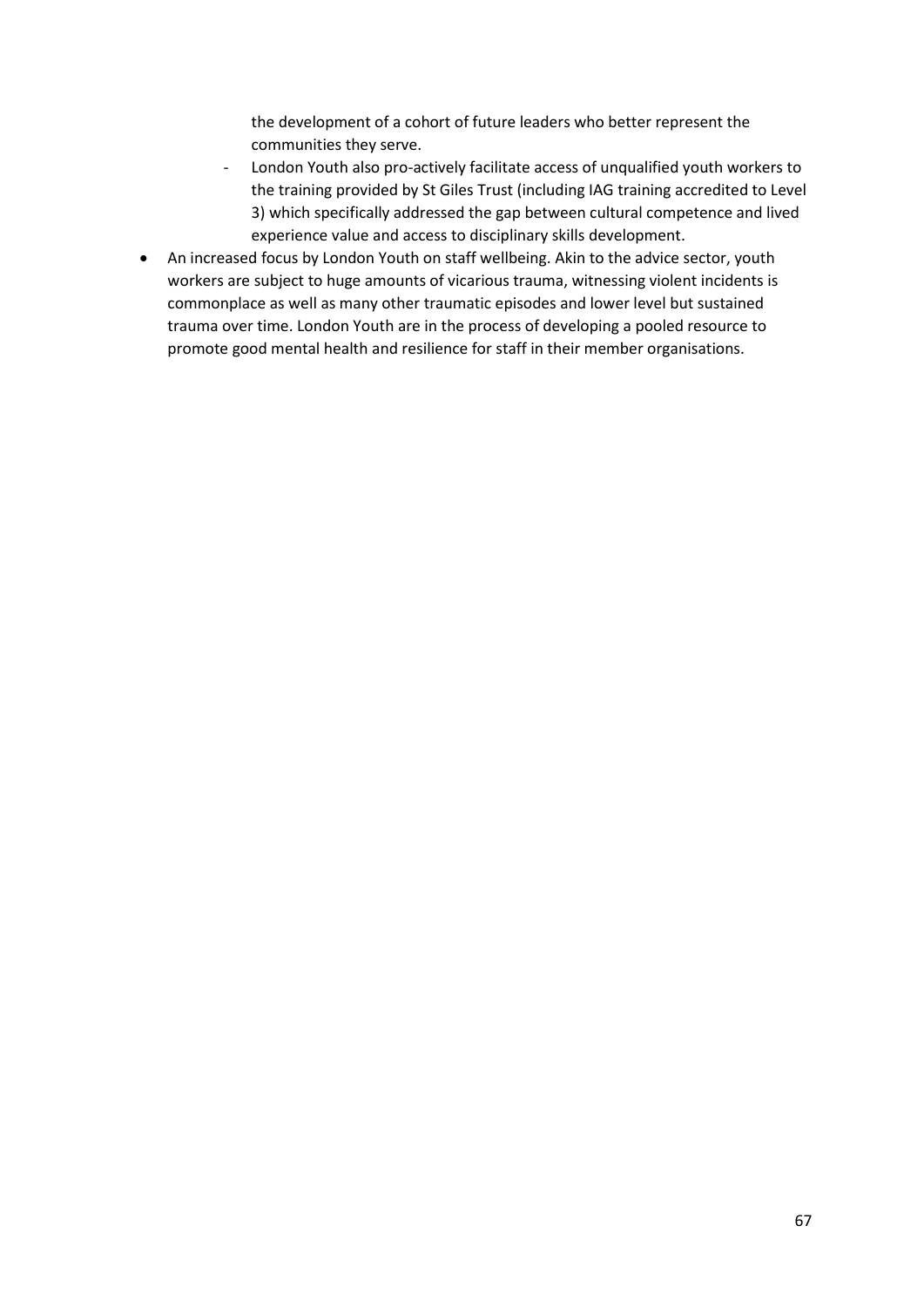# Appendix D: Response by ASA – Defining Social Welfare Law and Meaning of the Term Advice

## **Defining social welfare law**

The broad term 'social welfare law' is not a discrete class of law but rather refers to the areas of civil and administrative law which outline the rights, entitlements and protection offered to all members of a society in order to meet their basic needs. This area of law includes the means and mechanisms to challenge decisions made in meeting these (often by government or civil organisations). These rights are most commonly accessed by people with limited means and the issues presented frequently overlap between different areas of law. The areas of law generally included in this classification are:

- Welfare benefits: eligibility and entitlement, assessment and access to welfare benefits, income maximisation (which focuses on promoting the uptake of welfare benefits)
- Debt: advice and guidance on how to avoid debt and how to deal with it when it becomes a problem.
- Employment: rights at work, for example, around unfair dismissal, unfair treatment, withheld pay
- Housing: access to social housing, advice on housing rights and eviction, including around the management and condition of accommodation, access to assistance when facing or experiencing homelessness
- Immigration: the provision of advice on immigration issues, which is subject to its own regulatory framework: It is a criminal offence for a person to provide immigration advice or services in the UK unless their organisation is regulated by the Office of the Immigration Services Commissioner (OISC).
- Education: parents with grievances against local authorities/school governing bodies; issues relating to accessing special educational needs; support to study; free school meals, etc.
- Community care: social care, community support and services

Given that people experiencing problems in this area are likely to have very low incomes and that there is very limited access to legal aid in all but a few areas (eviction for example), the vast majority of advice in these areas are delivered by voluntary, third sector organisations or by civic services (such as Local authority welfare rights advisers). Collectively, these organisations have been known as the 'advice sector'. More recently the term 'access to justice sector' has been used to encompass the voluntary advice services, the legal pro bono services and student law clinics.

The sector also distinguishes between services which are part of the 'formal' advice sector and those which fall outside this and are 'informal'. The distinction for the formal sector is those organisations who identify as providing an advice service, who seek and receive funding to provide this service, and who carry indemnity insurance as protection for clients against wrong advice. Many of these services will hold membership of one of the advice networks (Law Centres Network, Citizens Advice, AdviceUK etc) and may also hold recognised quality assurance standards (Lexcel, Matrix or Advice Quality Standard). Those within the 'informal sector' will be providing advice as a small part of other services so therefore may not identify as an advice service. They may not seek or receive funding for this service or simply maybe unaware of the activity falling within the definition of advice. They are less likely to hold a quality mark and may not hold indemnity insurance. Such services are frequently small and community based.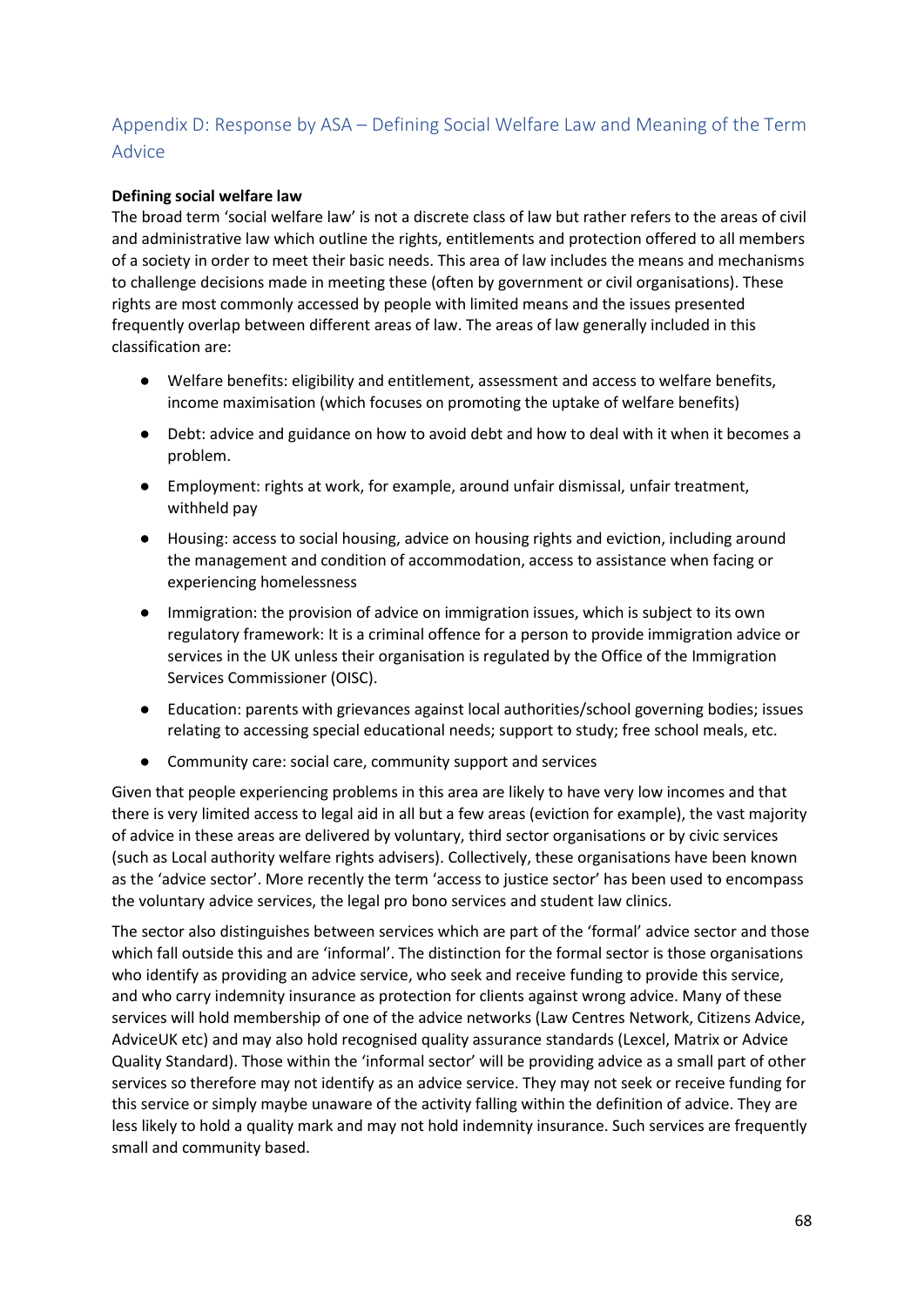The majority of staff delivering advice within both the formal and informal sectors are unpaid volunteers. Whilst there are many paid posts, the sector could not deliver the volume of advice without the support of the volunteers.

## **Meaning of the term 'advice'**

Most people with legal issues falling within the definition of social welfare law (referred to by advice service as 'clients') would not necessarily recognise that their problem has a legal component. When seeking advice in these areas of law to resolve an issue, clients themselves are most likely to understand this as 'looking for help with a problem' (see Legal Needs Surveys definitions).

The term 'advice' in this context is used to refer to legal advice given in the areas of law referred to above as 'social welfare law'. There is a distinction between information and guidance (i.e., giving a client a leaflet or signposting to further help) and advice; **the process of identifying the legal component of a client's problem and applying the law to the client's particular situation with a view to its resolution.** Whilst this practice is legal advice, most advice services are delivered by lay people with skills, knowledge and experience in social welfare law, although some services, such as law centres do employ trained and registered lawyers.

Within the advice sector, the terms 'generalist' and 'specialist' advice are used to indicate the breadth and depth of knowledge an advice service may offer. 'Generalist' advice refers to initial advice on a wide range of issues, delivered by well-trained lay people; specialist advice is in-depth legal advice in specified areas of law, often given by legally qualified advisers.

In broad terms, generalist advice services can identify legal issues and give clients the knowledge and guidance to resolve these and occasionally may take responsibility for moving the issue forward (case work); specialist advice organisations can undertake on going case work, as well as advocacy and representation. 'Specialist advice services' may also indicate services delivering advice to a specified client group with a particular combination and/or complexity of legal needs (for example, women, people with disabilities, students, migrant communities etc).

## **Regulation and Advice Services**

As most advice agencies employ lay people, the services will fall outside of most regulation. The exceptions are:

- those employing lawyers working in a legal capacity (covered by the Legal Services Board)
- those giving advice on immigration and asylum (must be registered with the Office of Immigration Services Commission)
- those giving financial advice in relation to advising on managing debts or money advice (must be registered with the Financial Conduct Authority)

There is no statutory basis for the provision of local advice centres. There are, however, two areas of law where local authorities are required to provide access to advice for their local populations:

- The Care Act 2014
- The Homelessness Reduction Act 2018

Local authorities discharge this duty in different ways and some to fund local advice providers which helps meet these requirements. Local authority funding still provides the backbone of support for advice services with other funding sought from a variety of sources including central government, trusts and foundations, The National Lottery Community Fund and the Legal Aid Agency.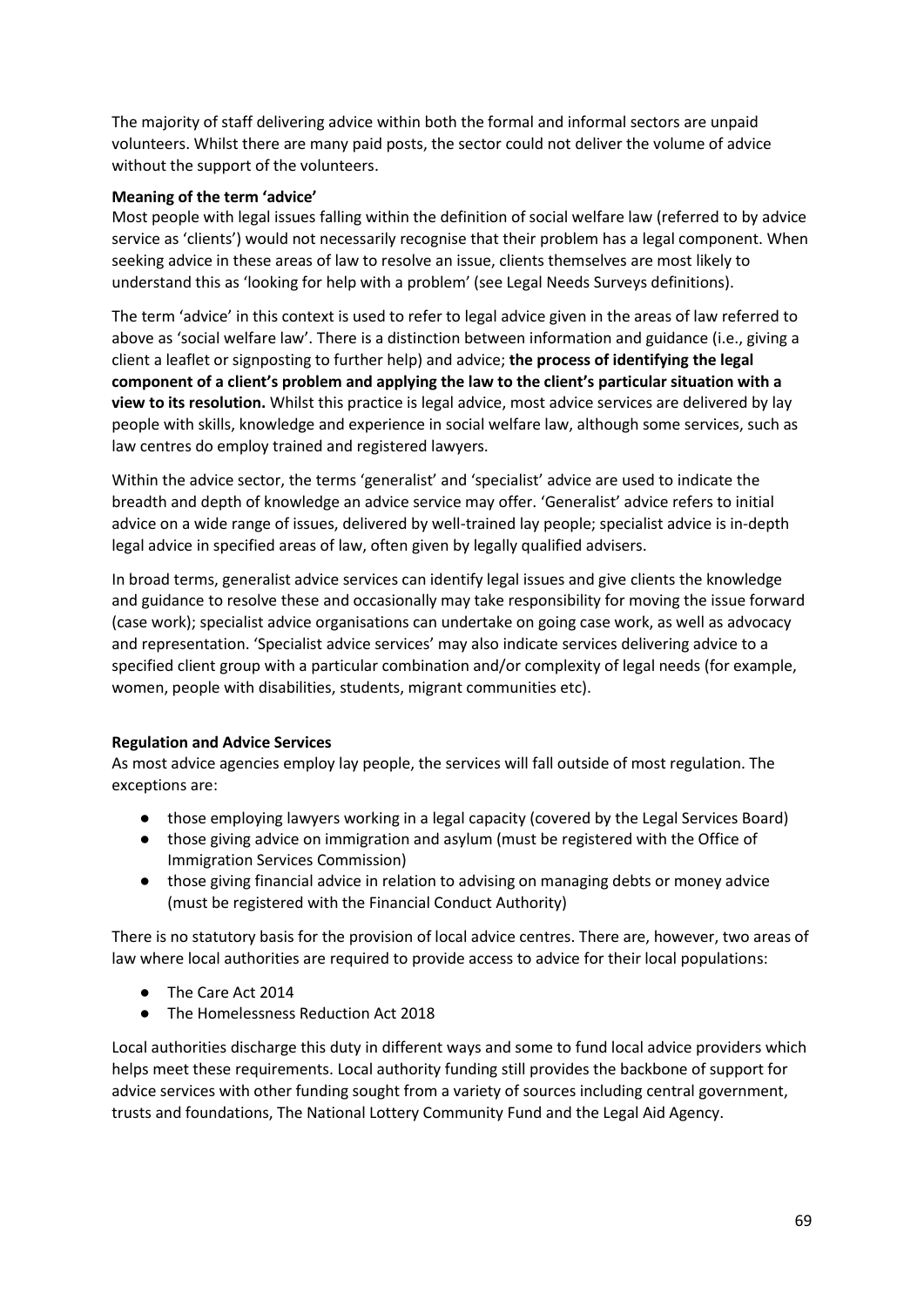| <b>Advice Provider</b>                                               | <b>Level of Social Welfare Legal</b><br><b>Expertise</b> |
|----------------------------------------------------------------------|----------------------------------------------------------|
| Law Centres and Legal Aid Law Firms                                  | <b>HIGH</b>                                              |
| Pro Bono Sector                                                      | <b>HIGH</b>                                              |
| Specialist (area of law) advice centres                              | <b>HIGH</b>                                              |
| General advice centres (client group specific and<br>general public) | <b>MEDIUM</b>                                            |
| MP's surgeries                                                       | <b>MEDIUM</b>                                            |
| Student legal clinics                                                | <b>MEDIUM</b>                                            |
| Other Not for Profit Organisations                                   | LOW                                                      |
| Friends, relations and trusted helpers                               | LOW                                                      |

# **Providers of free social welfare legal advice**

# **Lindsey Poole 26th January 2022**